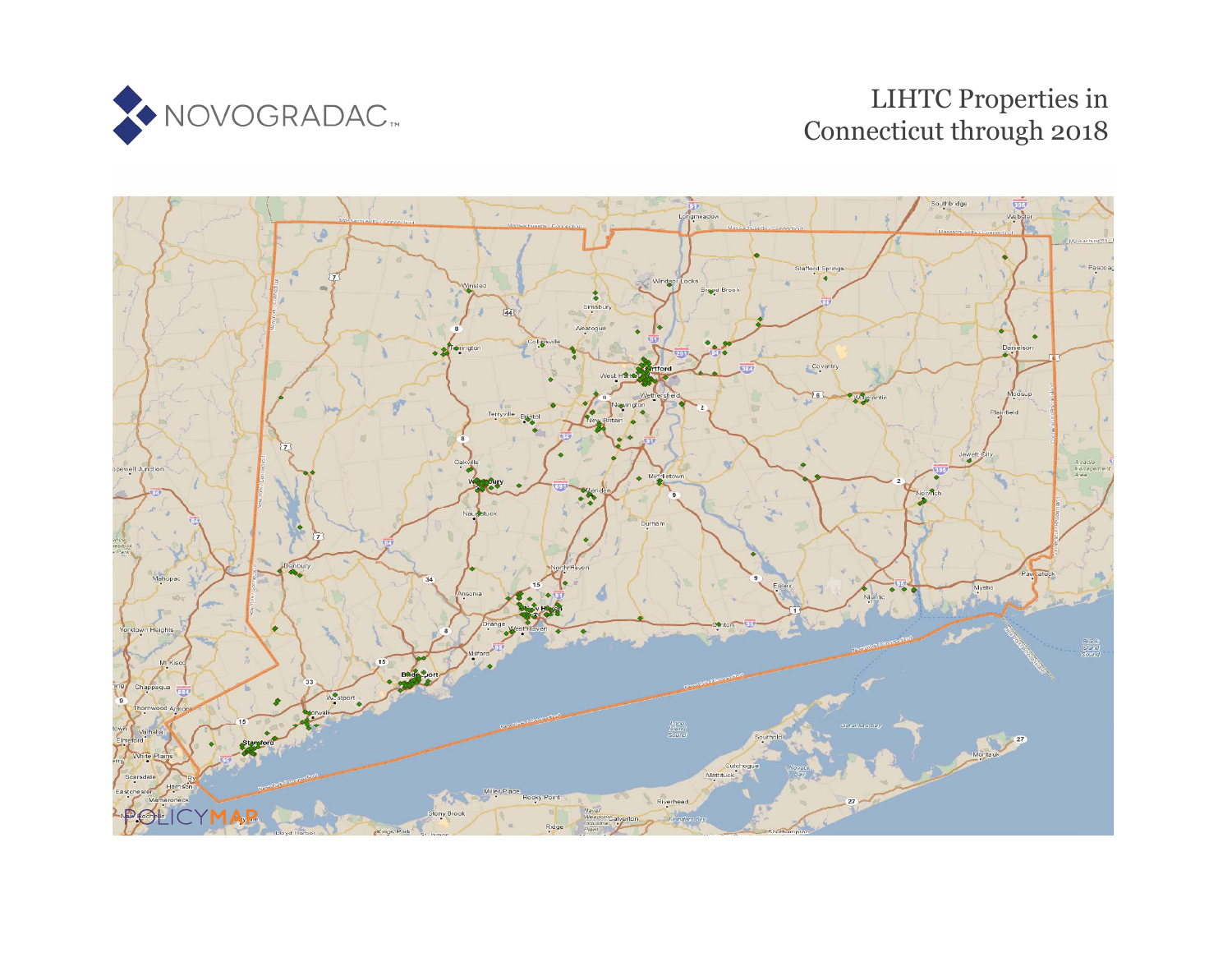| <b>Project Name</b>                                          | <b>Address</b>                      | City                           | <b>State</b> | <b>Zip Code</b> | Nonprofit<br><b>Sponsor</b> | <b>Allocation</b><br>Year | <b>Annual</b><br><b>Allocated</b><br><b>Amount</b> |                      | <b>Year Placed Construction Type</b><br>in Service | <b>Total</b><br><b>Units</b> | Low<br><b>Income</b><br><b>Units</b> | <b>Rent or</b><br><b>Income</b><br><b>Ceiling</b> | <b>Credit</b><br>Percentage | Tax-<br><b>Exempt</b><br><b>Bond</b> | <b>HUD Multi-</b><br><b>Family<br/>Financing/Rental</b><br><b>Assistance</b> |
|--------------------------------------------------------------|-------------------------------------|--------------------------------|--------------|-----------------|-----------------------------|---------------------------|----------------------------------------------------|----------------------|----------------------------------------------------|------------------------------|--------------------------------------|---------------------------------------------------|-----------------------------|--------------------------------------|------------------------------------------------------------------------------|
| 122 WILMONT RD                                               | 122 WILMOT RD NEW HAVEN             |                                | CT           | 6515            |                             | 2011                      | $\$0$                                              | Insufficient<br>Data | Not Indicated                                      | $\bf 47$                     | $\mathbf 0$                          |                                                   | Not<br>Indicated            |                                      |                                                                              |
| <b>24 COLONY STREET</b>                                      | 24 COLONY ST MERIDEN                |                                | CT           | 6451            |                             | 2013                      | \$0                                                | Insufficient<br>Data | Not Indicated                                      | 63                           | $\bf{0}$                             |                                                   | Not<br>Indicated            |                                      |                                                                              |
| 332 DEMING ROAD<br><b>ASSOC LP</b>                           | 332 DEMING RD BERLIN                |                                | CT           | 6037            |                             | Insufficient<br>Data      | $\boldsymbol{\mathsf{S}}\boldsymbol{\mathsf{O}}$   | Insufficient<br>Data | Not Indicated                                      | 88                           | $\boldsymbol{0}$                     |                                                   | Not<br>Indicated            |                                      |                                                                              |
| ALBION STREET APTS 36 ALBION ST                              |                                     | <b>BRIDGEPORT</b>              | CT           | 6605            |                             | Insufficient<br>Data      | \$0                                                | Insufficient<br>Data | Not Indicated                                      | 35                           | $\bf{0}$                             |                                                   | Not<br>Indicated            |                                      |                                                                              |
| <b>ALLEN O NEILL</b><br><b>HOMES</b>                         | 24 ALLEN<br>ONEILL DR               | $\mathop{\sf DARIEN}\nolimits$ | ${\rm CT}$   | 6820            |                             | 2011                      | $\$0$                                              | Insufficient<br>Data | Not Indicated                                      | 106                          | $\mathbf 0$                          |                                                   | Not<br>Indicated            |                                      |                                                                              |
| <b>ANVIL PLACE</b>                                           | 55 W MAIN ST NEW BRITAIN            |                                | CT           | 6051            |                             | Insufficient<br>Data      | \$0                                                | Insufficient<br>Data | Not Indicated                                      | 22                           | $\bf{0}$                             |                                                   | Not<br>Indicated            |                                      |                                                                              |
| <b>AUGUSTANA HOMES</b>                                       | 525 PALISADE<br>AVE                 | <b>BRIDGEPORT</b>              | CT           | 6610            |                             | Insufficient<br>Data      | $\$0$                                              | Insufficient<br>Data | Not Indicated                                      | 325                          | $\boldsymbol{0}$                     |                                                   | Not<br>Indicated            |                                      |                                                                              |
| <b>BAYVIEW TOWERS</b>                                        | $300\ {\rm TRESSER}$<br><b>BLVD</b> | <b>STAMFORD</b>                | CT           | 6901            |                             | Insufficient<br>Data      | \$0                                                | Insufficient<br>Data | $\hbox{\bf Not Indicated}$                         | 190                          | $\mathbf 0$                          |                                                   | Not<br>Indicated            |                                      |                                                                              |
| <b>BROOKSIDE ESTATES 1 AUSTIN ST</b>                         |                                     | <b>NEW HAVEN</b>               | CT           | 6515            |                             | Insufficient<br>Data      | $\$0$                                              | Insufficient<br>Data | Not Indicated                                      | 100                          | $\boldsymbol{0}$                     |                                                   | Not<br>Indicated            |                                      |                                                                              |
| <b>BROOKSIDE PHASE II</b> 2 BOSLEY ST<br><b>RENTAL</b>       |                                     | <b>NEW HAVEN</b>               | ${\rm CT}$   |                 |                             | Insufficient<br>Data      | \$0                                                | Insufficient<br>Data | Not Indicated                                      | 80                           | $\boldsymbol{0}$                     |                                                   | Not<br>Indicated            |                                      |                                                                              |
| 887-901 PARK STREET 887 PARK ST<br>$\ensuremath{\text{LTD}}$ |                                     | <b>HARTFORD</b>                | CT           | 6106            |                             | Insufficient<br>Data      | $\$0$                                              | Insufficient<br>Data | Not Indicated                                      | 15                           | 15                                   | 60% AMGI                                          | Not<br>Indicated            |                                      |                                                                              |
| <b>CARROLL APTS</b>                                          | 25 STEWART<br>$\operatorname{AVE}$  | <b>WATERBURY</b>               | CT           | 6705            |                             | 2013                      | $\$0$                                              | Insufficient<br>Data | Not Indicated                                      | 35                           | $\mathbf 0$                          |                                                   | Not<br>Indicated            |                                      |                                                                              |
| <b>CEDARWOODS</b>                                            | 200 CAMEO DR WILLIMANTIC            |                                | <b>CT</b>    | 6226            |                             | Insufficient<br>Data      | $\$0$                                              | Insufficient<br>Data | Not Indicated                                      | 60                           | $\bf{0}$                             |                                                   | Not<br>Indicated            |                                      |                                                                              |

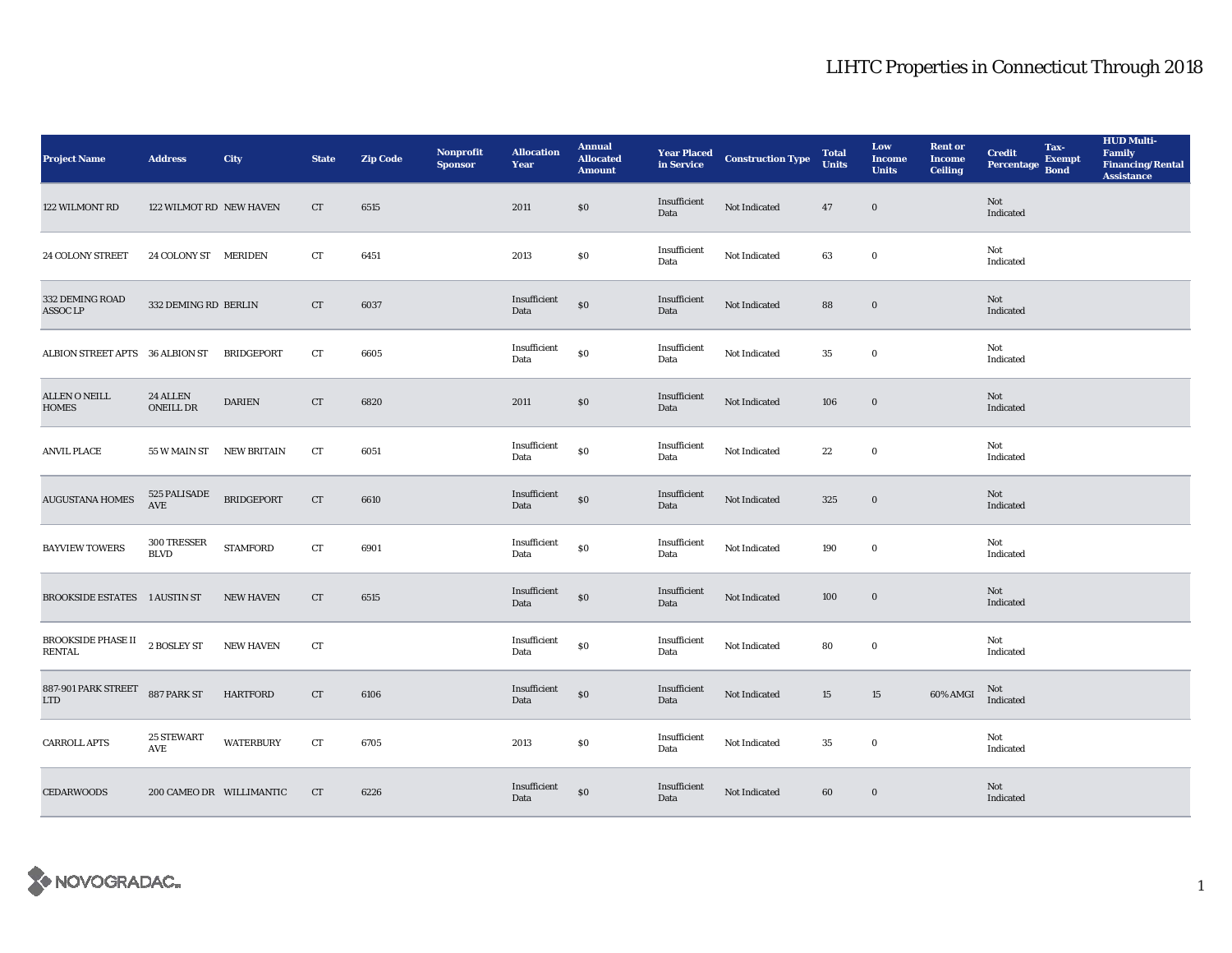| <b>Project Name</b>                                   | <b>Address</b>                      | <b>City</b>                      | <b>State</b> | <b>Zip Code</b> | Nonprofit<br><b>Sponsor</b> | <b>Allocation</b><br>Year | <b>Annual</b><br><b>Allocated</b><br><b>Amount</b> |                      | <b>Year Placed Construction Type</b><br>in Service | <b>Total</b><br><b>Units</b> | Low<br><b>Income</b><br><b>Units</b> | <b>Rent or</b><br><b>Income</b><br><b>Ceiling</b> | <b>Credit</b><br>Percentage | Tax-<br><b>Exempt</b><br><b>Bond</b> | <b>HUD Multi-</b><br>Family<br>Financing/Rental<br><b>Assistance</b> |
|-------------------------------------------------------|-------------------------------------|----------------------------------|--------------|-----------------|-----------------------------|---------------------------|----------------------------------------------------|----------------------|----------------------------------------------------|------------------------------|--------------------------------------|---------------------------------------------------|-----------------------------|--------------------------------------|----------------------------------------------------------------------|
| <b>CLINTON COMMONS</b><br>APTS                        | 91 CLINTON<br>$\operatorname{AVE}$  | <b>BRIDGEPORT</b>                | CT           | 6605            |                             | Insufficient<br>Data      | \$0                                                | Insufficient<br>Data | Not Indicated                                      | $32\,$                       | $\bf{0}$                             |                                                   | Not<br>Indicated            |                                      |                                                                      |
| COUNTRY VILLAGE<br><b>APTS</b>                        | 134<br>DORCHESTER WATERBURY<br>AVE  |                                  | ${\rm CT}$   | 6704            |                             | Insufficient<br>Data      | $\$0$                                              | Insufficient<br>Data | Not Indicated                                      | 229                          | $\bf{0}$                             |                                                   | Not<br>Indicated            |                                      |                                                                      |
| <b>FAIR HAVEN</b>                                     | 47 CLAY ST                          | <b>NEW HAVEN</b>                 | CT           | 6513            |                             | 2012                      | \$0\$                                              | Insufficient<br>Data | Not Indicated                                      | 63                           | $\bf{0}$                             |                                                   | Not<br>Indicated            |                                      |                                                                      |
| FAIR HAVEN MUTUAL 257 GRAND AVE NEW HAVEN HOUSING LP  |                                     |                                  | ${\rm CT}$   | 6513            |                             | Insufficient<br>Data      | $\$0$                                              | Insufficient<br>Data | Not Indicated                                      | 39                           | $\boldsymbol{0}$                     |                                                   | Not<br>Indicated            |                                      |                                                                      |
| <b>HALES COURT</b><br>HOUSING LLC                     | <b>HALES CT</b>                     | <b>WESTPORT</b>                  | CT           |                 |                             | Insufficient<br>Data      | $\$0$                                              | Insufficient<br>Data | Not Indicated                                      | 78                           | $\bf{0}$                             |                                                   | Not<br>Indicated            |                                      |                                                                      |
| HIGHWOOD SQUARE<br>LP                                 | 953 DIXWELL<br>AVE                  | <b>HAMDEN</b>                    | CT           | 6514            |                             | Insufficient<br>Data      | \$0                                                | Insufficient<br>Data | Not Indicated                                      | 24                           | $\mathbf 0$                          |                                                   | Not<br>Indicated            |                                      |                                                                      |
| <b>ARMORY COURT</b>                                   | 10 GRAND ST                         | <b>NEW BRITAIN</b>               | CT           | 6052            |                             | Insufficient<br>Data      | ${\bf S0}$                                         | Insufficient<br>Data | Not Indicated                                      | 26                           | $\bf{0}$                             | 60% AMGI                                          | Not<br>Indicated            |                                      |                                                                      |
| <b>OLD MIDDLETOWN</b>                                 | 251 CT ST                           | <b>MIDDLETOWN</b>                | <b>CT</b>    | 6457            |                             | Insufficient<br>Data      | \$0                                                | Insufficient<br>Data | Not Indicated                                      | 65                           | $\bf{0}$                             |                                                   | Not<br>Indicated            |                                      |                                                                      |
| PALMER SQUARE                                         | 15 STONERIDGE STAMFORD<br>CIR       |                                  | ${\rm CT}$   | 6902            |                             | Insufficient<br>Data      | $\$0$                                              | Insufficient<br>Data | Not Indicated                                      | 46                           | $\bf{0}$                             |                                                   | Not<br>Indicated            |                                      |                                                                      |
| PINNACLE HEIGHTS<br><b>EXTENSION</b>                  | 619 SLATER RD NEW BRITAIN           |                                  | ${\rm CT}$   | 6053            |                             | Insufficient<br>Data      | $\$0$                                              | Insufficient<br>Data | Not Indicated                                      | $\bf{66}$                    | $\bf{0}$                             |                                                   | Not<br>Indicated            |                                      |                                                                      |
| RIBICOFF COTTAGES<br>(9% PHASE)                       | 200 BROOKSIDE $\,$ NEW HAVEN<br>AVE |                                  | CT           | 6515            |                             | 2012                      | \$0\$                                              | Insufficient<br>Data | Not Indicated                                      | 55                           | $\boldsymbol{0}$                     |                                                   | Not<br>Indicated            |                                      |                                                                      |
| RIVER MILL VILLAGE<br>PREVIOUSLY THREE<br><b>ROWS</b> | <b>8 CENTRAL ST</b>                 | NORTH GROSVENORDALE $\,$ CT $\,$ |              | 6255            |                             | Insufficient<br>Data      | $\$0$                                              | Insufficient<br>Data | Not Indicated                                      | 53                           | $\boldsymbol{0}$                     |                                                   | Not<br>Indicated            |                                      |                                                                      |
| <b>CEDAR ASSOC</b>                                    | 106 W CEDAR ST NORWALK              |                                  | CT           | 6854            |                             | Insufficient<br>Data      | \$0                                                | Insufficient<br>Data | Not Indicated                                      | 40                           | 40                                   | 60% AMGI                                          | Not<br>Indicated            |                                      |                                                                      |

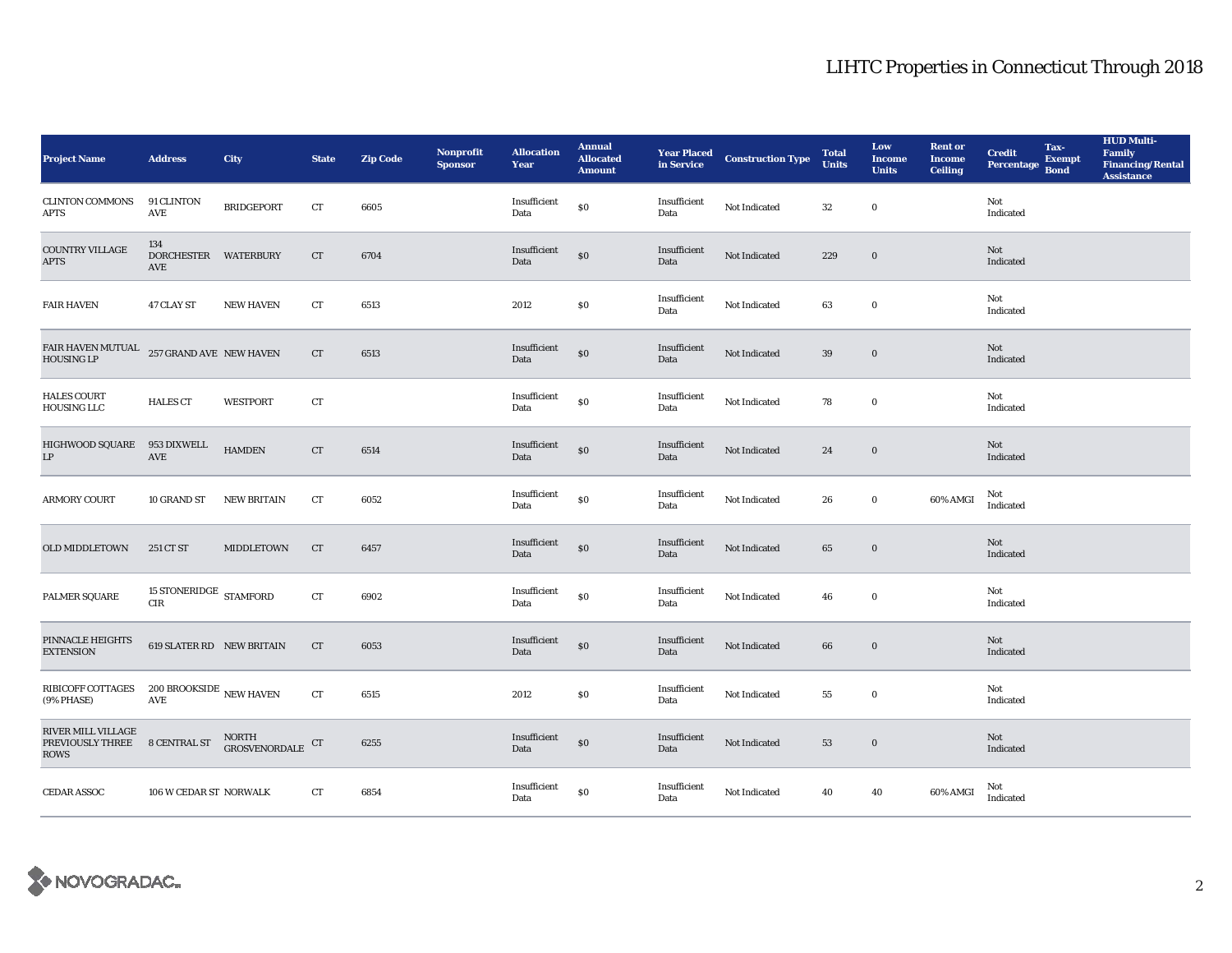| <b>Project Name</b>                                          | <b>Address</b>                       | City               | <b>State</b> | <b>Zip Code</b> | Nonprofit<br><b>Sponsor</b> | <b>Allocation</b><br>Year | <b>Annual</b><br><b>Allocated</b><br><b>Amount</b> | <b>Year Placed<br/>in Service</b> | <b>Construction Type</b> | <b>Total</b><br><b>Units</b> | Low<br><b>Income</b><br><b>Units</b> | <b>Rent or</b><br><b>Income</b><br><b>Ceiling</b> | <b>Credit</b><br>Percentage Bond | Tax-<br>Exempt | <b>HUD Multi-</b><br>Family<br>Financing/Rental<br><b>Assistance</b> |
|--------------------------------------------------------------|--------------------------------------|--------------------|--------------|-----------------|-----------------------------|---------------------------|----------------------------------------------------|-----------------------------------|--------------------------|------------------------------|--------------------------------------|---------------------------------------------------|----------------------------------|----------------|----------------------------------------------------------------------|
| <b>RIVER RUN APTS</b>                                        | 50 GRAND AVE NEW HAVEN               |                    | CT           | 6513            |                             | Insufficient<br>Data      | $\$0$                                              | Insufficient<br>Data              | Not Indicated            | 325                          | $\mathbf 0$                          |                                                   | Not<br>Indicated                 |                |                                                                      |
| ROCKVIEW TERRACE                                             | <b>6 ROCK VIEW</b><br>$\rm CIR$      | <b>NEW HAVEN</b>   | ${\rm CT}$   | 6515            |                             | Insufficient<br>Data      | $\$0$                                              | Insufficient<br>Data              | Not Indicated            | 61                           | $\bf{0}$                             |                                                   | Not<br>Indicated                 |                |                                                                      |
| SIMSBURY SPECIALTY<br><b>HOUSING</b>                         | 100<br>CASTERBRIDGE SIMSBURY<br>XING |                    | CT           | 6070            |                             | 2012                      | $\$0$                                              | Insufficient<br>Data              | Not Indicated            | 48                           | $\bf{0}$                             |                                                   | Not<br>Indicated                 |                |                                                                      |
| <b>CONGRESS STREET</b><br><b>HISTORIC</b>                    | <b>10 CONGRESS</b><br>${\rm ST}$     | <b>HARTFORD</b>    | CT           | 6114            |                             | Insufficient<br>Data      | $\$0$                                              | Insufficient<br>Data              | Not Indicated            | 42                           | 42                                   | 60% AMGI                                          | Not<br>Indicated                 |                |                                                                      |
| <b>SOUTH MAIN - EAST</b><br><b>LIBERTY APTS</b>              | SOUTH MAIN $\&$ WATERBURY E LIBERTY  |                    | CT           |                 |                             | 2012                      | \$0\$                                              | Insufficient<br>Data              | Not Indicated            | 33                           | $\bf{0}$                             |                                                   | Not<br>Indicated                 |                |                                                                      |
| <b>SYCAMORE PLACE</b><br><b>APTS</b>                         | 285<br><b>MAPLEWOOD</b><br>AVE       | <b>BRIDGEPORT</b>  | ${\rm CT}$   | 6605            |                             | Insufficient<br>Data      | $\$0$                                              | Insufficient<br>Data              | Not Indicated            | 117                          | $\bf{0}$                             |                                                   | Not<br>Indicated                 |                |                                                                      |
| THE HEIGHTS AT<br><b>DARIEN</b>                              | 1 ALLEN<br><b>ONEILL DR</b>          | <b>DARIEN</b>      | CT           | 6820            |                             | Insufficient<br>Data      | $\$0$                                              | Insufficient<br>Data              | Not Indicated            | 103                          | $\boldsymbol{0}$                     |                                                   | Not<br>Indicated                 |                |                                                                      |
| <b>COUNTRY PLACE OF</b><br><b>COLCHESTER LP</b>              | 7 MEADOW DR COLCHESTER               |                    | ${\rm CT}$   | 6415            |                             | Insufficient<br>Data      | $\$0$                                              | Insufficient<br>Data              | Not Indicated            | 28                           | 28                                   | 60% AMGI                                          | Not<br>Indicated                 |                |                                                                      |
| <b>WARNER GARDENS</b>                                        | <b>154 WARNER ST WATERBURY</b>       |                    | <b>CT</b>    | 6704            |                             | 2013                      | \$0\$                                              | Insufficient<br>Data              | Not Indicated            | 56                           | $\bf{0}$                             |                                                   | Not<br>Indicated                 |                |                                                                      |
| WESTWOOD 58<br>PROGRESS DRIVE LP                             | 11 WESTWOOD<br>DR                    | <b>STAMFORD</b>    | CT           | 6902            |                             | Insufficient<br>Data      | \$0                                                | Insufficient<br>Data              | Not Indicated            | 57                           | $\bf{0}$                             |                                                   | Not<br>Indicated                 |                |                                                                      |
| <b>WILLIAM T ROWE</b>                                        | 33 SYLVAN AVE NEW HAVEN              |                    | CT           | 6519            |                             | Insufficient<br>Data      | \$0                                                | Insufficient<br>Data              | Not Indicated            | 78                           | $\boldsymbol{0}$                     |                                                   | Not<br>Indicated                 |                |                                                                      |
| DEVCON FRANKLIN<br><b>SQUARE MANOR</b>                       | 120 WHITING<br><b>ST</b>             | <b>NEW BRITAIN</b> | CT           | 6051            |                             | Insufficient<br>Data      | $\$0$                                              | Insufficient<br>Data              | Not Indicated            | 56                           | 56                                   | 60% AMGI                                          | Not<br>Indicated                 |                |                                                                      |
| DUTCH POINT RENTAL $\,$ 137 WYLLYS ST $\,$ HARTFORD PHASE II |                                      |                    | CT           | 6106            |                             | Insufficient<br>Data      | \$0                                                | Insufficient<br>Data              | Not Indicated            | 54                           | ${\bf 54}$                           | 60% AMGI                                          | Not<br>Indicated                 |                |                                                                      |

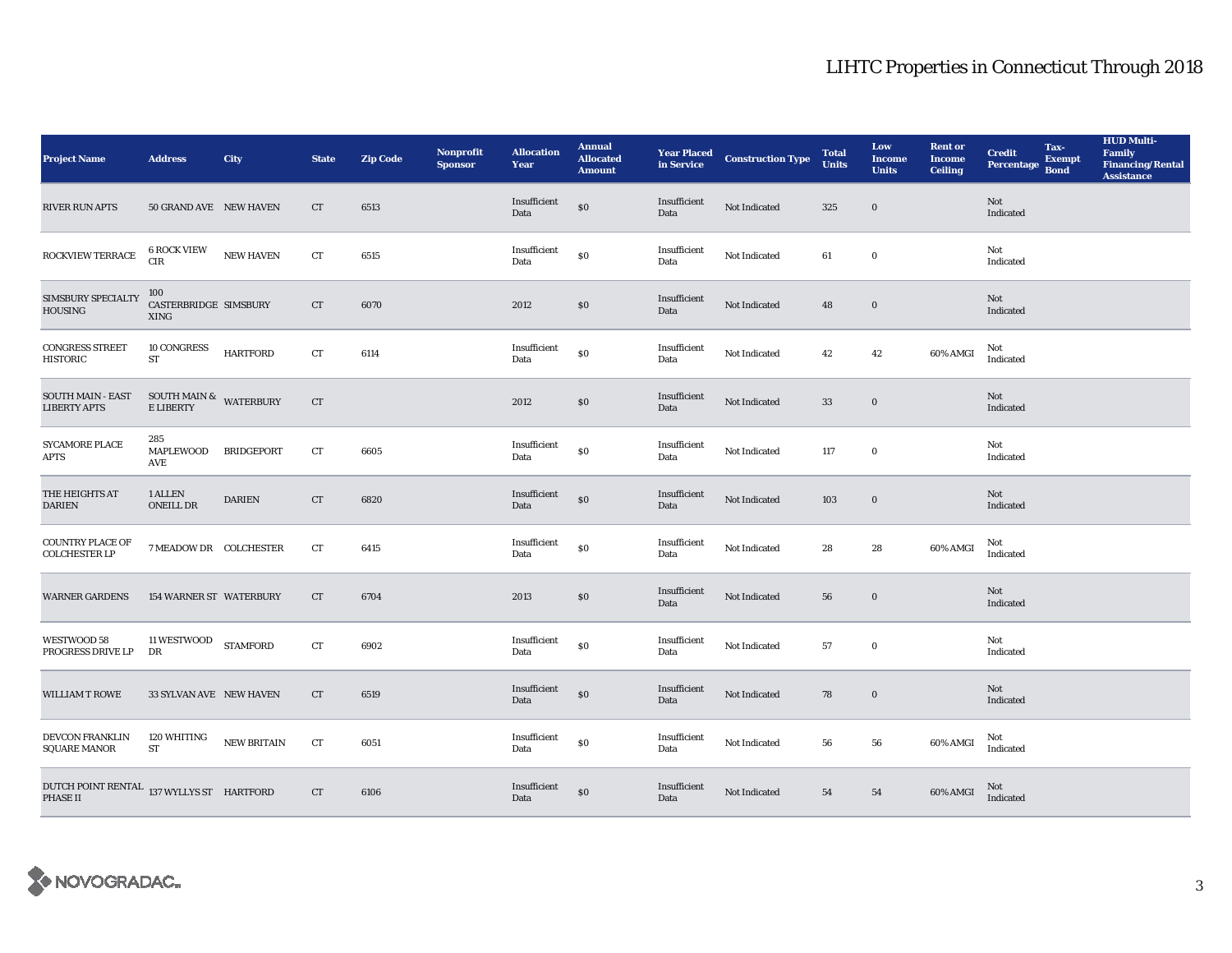| <b>Project Name</b>                                                        | <b>Address</b>          | <b>City</b>               | <b>State</b> | <b>Zip Code</b> | <b>Nonprofit</b><br><b>Sponsor</b> | <b>Allocation</b><br>Year | <b>Annual</b><br><b>Allocated</b><br><b>Amount</b> |                      | <b>Year Placed Construction Type</b><br>in Service | <b>Total</b><br><b>Units</b> | Low<br><b>Income</b><br><b>Units</b> | <b>Rent or</b><br><b>Income</b><br><b>Ceiling</b> | <b>Credit</b><br><b>Percentage</b> | Tax-<br><b>Exempt</b><br><b>Bond</b> | <b>HUD Multi-</b><br><b>Family</b><br><b>Financing/Rental</b><br><b>Assistance</b> |
|----------------------------------------------------------------------------|-------------------------|---------------------------|--------------|-----------------|------------------------------------|---------------------------|----------------------------------------------------|----------------------|----------------------------------------------------|------------------------------|--------------------------------------|---------------------------------------------------|------------------------------------|--------------------------------------|------------------------------------------------------------------------------------|
| ELM HAVEN RENTAL I 69 WEBSTER ST NEW HAVEN                                 |                         |                           | CT           | 6511            |                                    | Insufficient<br>Data      | $\$0$                                              | Insufficient<br>Data | Not Indicated                                      | 236                          | 227                                  | 60% AMGI                                          | Not<br>Indicated                   |                                      |                                                                                    |
| ELM HAVEN RENTAL II- 69 WEBSTER ST NEW HAVEN<br>$\mathbf{B}$               |                         |                           | CT           | 6511            |                                    | Insufficient<br>Data      | \$0                                                | Insufficient<br>Data | Not Indicated                                      | 31                           | 29                                   | 60% AMGI                                          | Not<br>Indicated                   |                                      |                                                                                    |
| ELM HAVEN RENTAL II- $_{\rm 69}$ webster st $\,$ New HAVEN<br>$\mathbf{C}$ |                         |                           | CT           | 6511            |                                    | Insufficient<br>Data      | \$0                                                | Insufficient<br>Data | Not Indicated                                      | $30\,$                       | ${\bf 26}$                           | 60% AMGI                                          | Not<br>Indicated                   |                                      |                                                                                    |
| <b>FLORENCE VIRTUE</b><br><b>HOMES</b>                                     | 37 ORCHARD PL NEW HAVEN |                           | CT           | 6511            |                                    | Insufficient<br>Data      | \$0                                                | Insufficient<br>Data | Not Indicated                                      | 129                          | 95                                   | 60% AMGI                                          | Not<br>Indicated                   |                                      |                                                                                    |
| <b>HARRISON APTS</b><br><b>BRIDGEPORT YMCA</b>                             | 651 STATE ST            | <b>BRIDGEPORT</b>         | CT           | 6604            |                                    | Insufficient<br>Data      | \$0                                                | Insufficient<br>Data | Not Indicated                                      | 102                          | 102                                  | 60% AMGI                                          | Not<br>Indicated                   |                                      |                                                                                    |
| <b>HEDGEWOOD APTS</b>                                                      | 101 SANDY LN NORWICH    |                           | <b>CT</b>    | 6360            |                                    | Insufficient<br>Data      | \$0                                                | Insufficient<br>Data | Not Indicated                                      | 100                          | 72                                   | 60% AMGI                                          | Not<br>Indicated                   |                                      |                                                                                    |
| HERBERT T CLARK<br><b>ASSISTED LIVING</b>                                  |                         | 43 CANIONE RD GLASTONBURY | CT           | 6033            |                                    | Insufficient<br>Data      | \$0                                                | Insufficient<br>Data | Not Indicated                                      | 25                           | 25                                   | 60% AMGI                                          | Not<br>Indicated                   |                                      |                                                                                    |
| HUNTINGTON PLACE HUNTINGTON TRUMBULL                                       | 1235<br><b>TPKE</b>     |                           | CT           | 6611            |                                    | Insufficient<br>Data      | \$0                                                | Insufficient<br>Data | Not Indicated                                      | 40                           | 39                                   | 60% AMGI                                          | Not<br>Indicated                   |                                      |                                                                                    |
| JEFFERSON/SEYMOUR 94 SEYMOUR ST HARTFORD                                   |                         |                           | CT           | 6106            |                                    | Insufficient<br>Data      | $\boldsymbol{\mathsf{S}}\boldsymbol{\mathsf{O}}$   | Insufficient<br>Data | Not Indicated                                      | $30\,$                       | $30\,$                               | 60% AMGI                                          | Not<br>Indicated                   |                                      |                                                                                    |
| KINGSWOOD APTS                                                             | 466 ASH ST              | WILLIMANTIC               | CT           | 6226            |                                    | Insufficient<br>Data      | \$0                                                | Insufficient<br>Data | Not Indicated                                      | 110                          | 77                                   | 60% AMGI                                          | Not<br>Indicated                   |                                      |                                                                                    |
| MONTEREY PLACE<br><b>RENTAL PHASE II</b>                                   | 69 WEBSTER ST NEW HAVEN |                           | CT           | 6511            |                                    | Insufficient<br>Data      | \$0                                                | Insufficient<br>Data | Not Indicated                                      | 42                           | 42                                   | 60% AMGI                                          | Not<br>Indicated                   |                                      |                                                                                    |
| <b>MSP HOUSING</b>                                                         | 2197 MAIN ST            | <b>HARTFORD</b>           | CT           | 6120            |                                    | Insufficient<br>Data      | \$0                                                | Insufficient<br>Data | Not Indicated                                      | 30                           | $30\,$                               | 60% AMGI                                          | Not<br>Indicated                   |                                      |                                                                                    |
| PARK SQUARE WEST                                                           | 101 SUMMER ST STAMFORD  |                           | CT           | 6901            |                                    | Insufficient<br>Data      | \$0                                                | Insufficient<br>Data | Not Indicated                                      | 143                          | 29                                   | 50% AMGI                                          | Not<br>Indicated                   |                                      |                                                                                    |

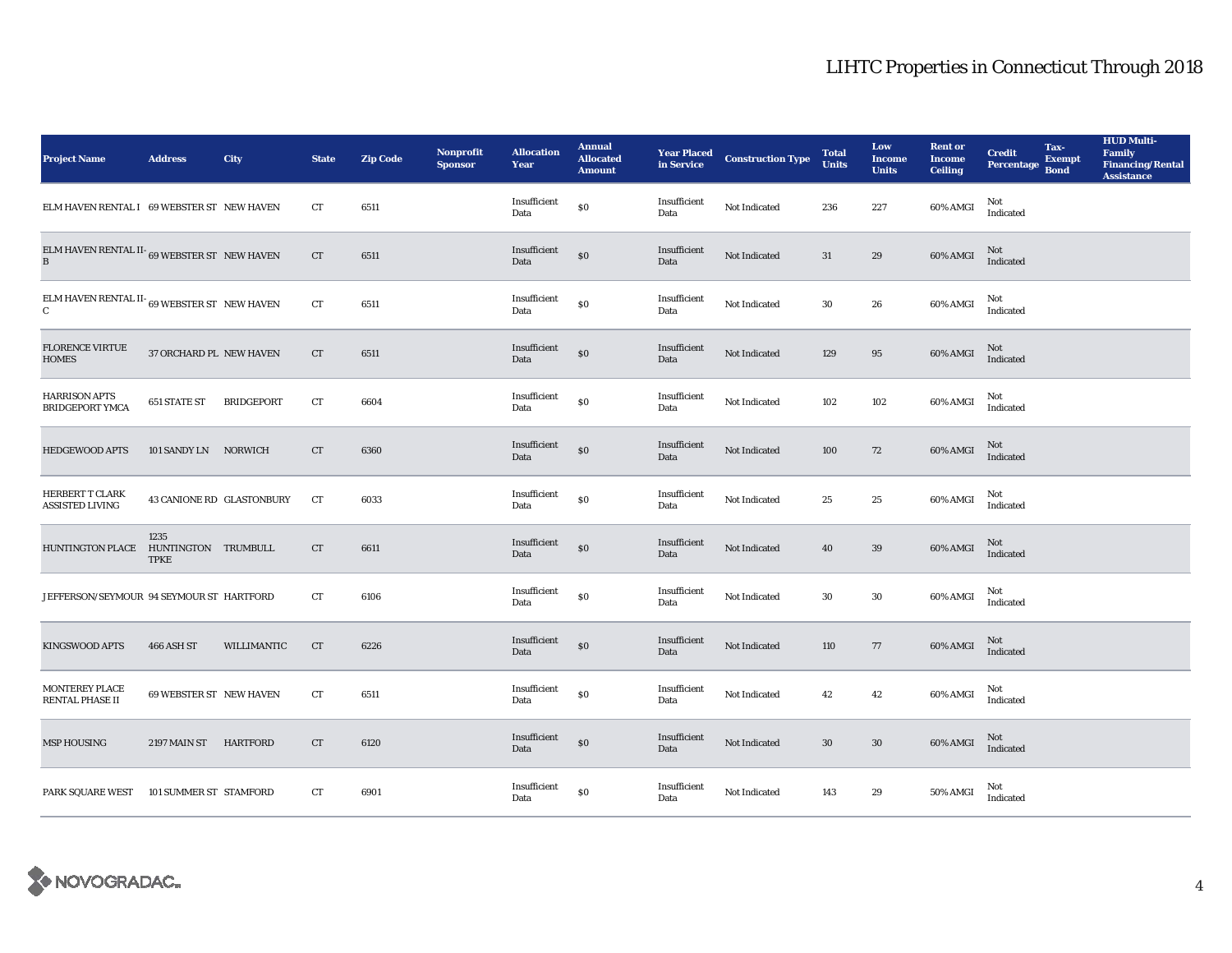| <b>Project Name</b>                                                         | <b>Address</b>           | City              | <b>State</b> | <b>Zip Code</b> | <b>Nonprofit</b><br><b>Sponsor</b> | <b>Allocation</b><br>Year | <b>Annual</b><br><b>Allocated</b><br><b>Amount</b> |                      | <b>Year Placed Construction Type</b><br>in Service | <b>Total</b><br><b>Units</b> | Low<br><b>Income</b><br><b>Units</b> | <b>Rent or</b><br><b>Income</b><br><b>Ceiling</b> | <b>Credit</b><br><b>Percentage</b> | Tax-<br><b>Exempt</b><br><b>Bond</b> | <b>HUD Multi-</b><br><b>Family</b><br><b>Financing/Rental</b><br><b>Assistance</b> |
|-----------------------------------------------------------------------------|--------------------------|-------------------|--------------|-----------------|------------------------------------|---------------------------|----------------------------------------------------|----------------------|----------------------------------------------------|------------------------------|--------------------------------------|---------------------------------------------------|------------------------------------|--------------------------------------|------------------------------------------------------------------------------------|
| PARK TERRACE<br><b>MUTUAL HOUSING II</b>                                    | 459 SUMMIT ST HARTFORD   |                   | CT           | 6106            |                                    | Insufficient<br>Data      | \$0                                                | Insufficient<br>Data | Not Indicated                                      | 65                           | $\bf 65$                             | 60% AMGI                                          | Not<br>Indicated                   |                                      |                                                                                    |
| PRIMROSE VILLAGE                                                            | <b>VALLEY RD</b>         | <b>DAYVILLE</b>   | CT           |                 |                                    | Insufficient<br>Data      | \$0                                                | Insufficient<br>Data | Not Indicated                                      | 28                           | 26                                   | 60% AMGI                                          | Not<br>Indicated                   |                                      |                                                                                    |
| <b>RESIDENCES AT</b><br><b>NINTH SQUARE</b>                                 | 44 ORANGE ST NEW HAVEN   |                   | CT           | 6510            |                                    | Insufficient<br>Data      | \$0                                                | Insufficient<br>Data | Not Indicated                                      | 335                          | 196                                  | 60% AMGI                                          | Not<br>Indicated                   |                                      |                                                                                    |
| ROUTE 6 WESTWOODS 312 SCOTT<br><b>ASSOC</b>                                 | <b>SWAMP RD</b>          | <b>FARMINGTON</b> | CT           | 6032            |                                    | Insufficient<br>Data      | $\$0$                                              | Insufficient<br>Data | Not Indicated                                      | 34                           | $\bf{0}$                             | $60\%$ AMGI                                       | Not<br>Indicated                   |                                      |                                                                                    |
| SANA APTS - LOW RISE                                                        | 61 NEW<br>DONALD ST      | <b>HARTFORD</b>   | CT           | 6120            |                                    | Insufficient<br>Data      | \$0                                                | Insufficient<br>Data | Not Indicated                                      | 108                          | 108                                  | <b>50% AMGI</b>                                   | Not<br>Indicated                   |                                      |                                                                                    |
| <b>SILVER POND APTS</b>                                                     | 656 CTR ST               | WALLINGFORD       | CT           | 6492            |                                    | Insufficient<br>Data      | \$0                                                | Insufficient<br>Data | Not Indicated                                      | 160                          | 150                                  | 60% AMGI                                          | Not<br>Indicated                   |                                      |                                                                                    |
| SLEEPING GIANT APTS HARTFORD                                                | 1238<br><b>TPKE</b>      | <b>VERNON</b>     | CT           | 6066            |                                    | Insufficient<br>Data      | \$0                                                | Insufficient<br>Data | Not Indicated                                      | 106                          | $82\,$                               | 60% AMGI                                          | Not<br>Indicated                   |                                      |                                                                                    |
| SOROMUNDI<br><b>COMMONS</b>                                                 | 135 BROAD ST HARTFORD    |                   | CT           | 6105            |                                    | Insufficient<br>Data      | \$0                                                | Insufficient<br>Data | Not Indicated                                      | 48                           | 48                                   | 60% AMGI                                          | Not<br>Indicated                   |                                      |                                                                                    |
| SOUTHFIELD VILLAGE $$\tt 15$$ SOUTHWOOD $$\tt STAMFORD$$ DR<br>$\mathbf{I}$ |                          |                   | ${\rm CT}$   | 6902            |                                    | Insufficient<br>Data      | \$0                                                | Insufficient<br>Data | Not Indicated                                      | 136                          | 82                                   | 60% AMGI                                          | Not<br>Indicated                   |                                      |                                                                                    |
| SOUTHWOOD SQUARE 14 SOUTHWOOD STAMFORD                                      | DR                       |                   | ${\rm CT}$   | 6902            |                                    | Insufficient<br>Data      | $\$0$                                              | Insufficient<br>Data | Not Indicated                                      | 13                           | 10                                   | 60% AMGI                                          | Not<br>Indicated                   |                                      |                                                                                    |
| SPRINGHAVEN LP                                                              | 15 RIDGE CT E WEST HAVEN |                   | <b>CT</b>    | 6516            |                                    | Insufficient<br>Data      | \$0                                                | Insufficient<br>Data | Not Indicated                                      | 180                          | 180                                  | 60% AMGI                                          | Not<br>Indicated                   |                                      |                                                                                    |
| STERLING MARKET<br><b>ARTIST LOFTS</b>                                      | 1042 BROAD ST BRIDGEPORT |                   | CT           | 6604            |                                    | Insufficient<br>Data      | $\$0$                                              | Insufficient<br>Data | Not Indicated                                      | 61                           | 61                                   | 60% AMGI                                          | Not<br>Indicated                   |                                      |                                                                                    |
| <b>SUMMITWOODS</b>                                                          | 30 MOPSIC CT NORWICH     |                   | CT           | 6360            |                                    | Insufficient<br>Data      | \$0                                                | Insufficient<br>Data | Not Indicated                                      | 119                          | 48                                   | 60% AMGI                                          | Not<br>Indicated                   |                                      |                                                                                    |

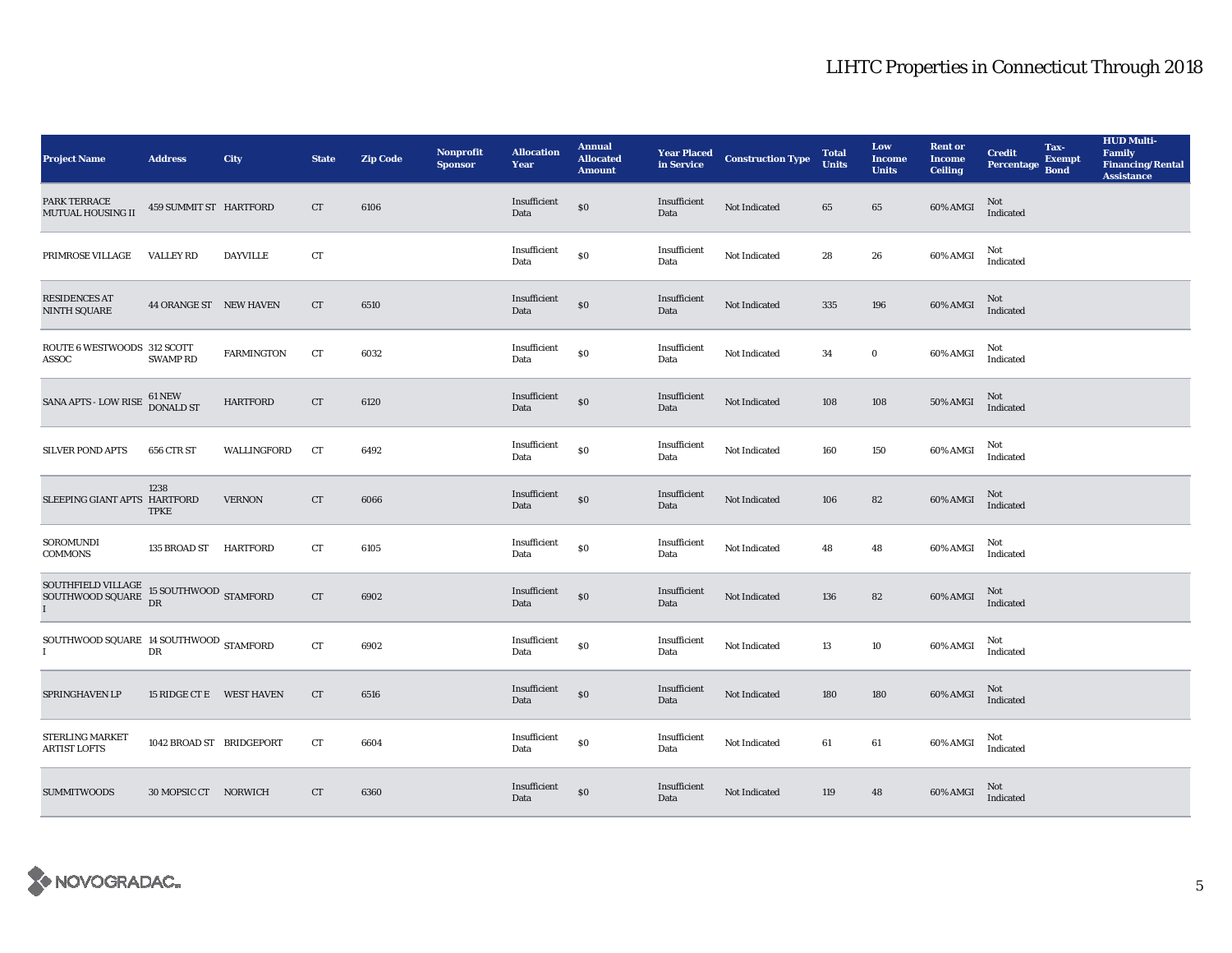| <b>Project Name</b>                                                                 | <b>Address</b>                                                                                   | <b>City</b>                                         | <b>State</b> | <b>Zip Code</b> | Nonprofit<br><b>Sponsor</b> | <b>Allocation</b><br>Year | <b>Annual</b><br><b>Allocated</b><br><b>Amount</b> |                      | <b>Year Placed Construction Type</b><br>in Service | <b>Total</b><br><b>Units</b> | Low<br><b>Income</b><br><b>Units</b> | <b>Rent or</b><br><b>Income</b><br><b>Ceiling</b> | <b>Credit</b><br><b>Percentage</b> | Tax-<br><b>Exempt</b><br><b>Bond</b> | <b>HUD Multi-</b><br>Family<br><b>Financing/Rental</b><br><b>Assistance</b> |
|-------------------------------------------------------------------------------------|--------------------------------------------------------------------------------------------------|-----------------------------------------------------|--------------|-----------------|-----------------------------|---------------------------|----------------------------------------------------|----------------------|----------------------------------------------------|------------------------------|--------------------------------------|---------------------------------------------------|------------------------------------|--------------------------------------|-----------------------------------------------------------------------------|
| <b>SUMNER HOUSE</b>                                                                 | 57 SUMNER ST HARTFORD                                                                            |                                                     | CT           | 6105            |                             | Insufficient<br>Data      | \$0                                                | Insufficient<br>Data | Not Indicated                                      | 79                           | 79                                   | <b>50% AMGI</b>                                   | Not<br>Indicated                   |                                      |                                                                             |
| THE BETTY RUTH &<br><b>MILTON B</b><br><b>HOLLANDER</b><br><b>FOUNDATION CENTER</b> | 15 HIGH ST                                                                                       | <b>HARTFORD</b>                                     | CT           | 6103            |                             | Insufficient<br>Data      | \$0                                                | Insufficient<br>Data | Not Indicated                                      | 56                           | 56                                   | 60% AMGI                                          | Not<br>Indicated                   |                                      |                                                                             |
| GLEN                                                                                | 130 WILLOW ST WINSTED                                                                            |                                                     | ${\rm CT}$   | 6098            |                             | Insufficient<br>Data      | \$0                                                | Insufficient<br>Data | Not Indicated                                      | 48                           | 48                                   | 60% AMGI                                          | Not<br>Indicated                   |                                      |                                                                             |
| THE RETREAT                                                                         | 90 RETREAT<br>AVE                                                                                | <b>HARTFORD</b>                                     | CT           | 6106            |                             | Insufficient<br>Data      | $\$0$                                              | Insufficient<br>Data | Not Indicated                                      | 100                          | 100                                  | $60\%$ AMGI                                       | Not<br>Indicated                   |                                      |                                                                             |
| THE WAUREGAN                                                                        | 25 BROADWAY NORWICH                                                                              |                                                     | CT           | 6360            |                             | Insufficient<br>Data      | \$0                                                | Insufficient<br>Data | Not Indicated                                      | 75                           | 70                                   | 60% AMGI                                          | Not<br>Indicated                   |                                      |                                                                             |
| TRINITY NEW HAVEN<br><b>HOUSING II</b>                                              | 381 FRONT ST NEW HAVEN                                                                           |                                                     | CT           | 6513            |                             | Insufficient<br>Data      | $\$0$                                              | Insufficient<br>Data | Not Indicated                                      | 79                           | 79                                   | 60% AMGI                                          | Not<br>Indicated                   |                                      |                                                                             |
| TRINITY NEW HAVEN<br><b>HOUSING</b>                                                 | 2 JOHN<br>WILLIAMSON<br>DR                                                                       | <b>NEW HAVEN</b>                                    | CT           | 6513            |                             | Insufficient<br>Data      | $\$0$                                              | Insufficient<br>Data | Not Indicated                                      | 81                           | 81                                   | 60% AMGI                                          | Not<br>Indicated                   |                                      |                                                                             |
| TWIN ACRES                                                                          | 134<br>STONINGTON HARTFORD<br>ST                                                                 |                                                     | CT           | 6106            |                             | Insufficient<br>Data      | $\$0$                                              | Insufficient<br>Data | Not Indicated                                      | 40                           | 40                                   | 60% AMGI                                          | Not<br>Indicated                   |                                      |                                                                             |
| URBAN<br>PRESERVATION ASSOC                                                         | 400<br>WASHINGTON HARTFORD<br><b>ST</b>                                                          |                                                     | CT           | 6106            |                             | Insufficient<br>Data      | $\boldsymbol{\mathsf{S}}\boldsymbol{\mathsf{O}}$   | Insufficient<br>Data | Not Indicated                                      | 74                           | 74                                   | 60% AMGI                                          | Not<br>Indicated                   |                                      |                                                                             |
| <b>WEBSTER STREET</b><br><b>MUTUAL HOUSING</b>                                      | <b>63 WEBSTER ST HARTFORD</b>                                                                    |                                                     | CT           | 6114            |                             | Insufficient<br>Data      | $\$0$                                              | Insufficient<br>Data | Not Indicated                                      | 30                           | $30\,$                               | $50\%$ AMGI                                       | Not<br>Indicated                   |                                      |                                                                             |
| <b>WILLOWCREST APTS</b>                                                             | $\begin{minipage}{.4\linewidth} \textbf{STONEYCREST} & \textbf{MIDDLETOWN} \end{minipage}$<br>DR |                                                     | CT           |                 |                             | Insufficient<br>Data      | $\$0$                                              | Insufficient<br>Data | Not Indicated                                      | 151                          | 119                                  | 60% AMGI                                          | Not<br>Indicated                   |                                      |                                                                             |
| WOODCREST ELDERY<br><b>HOUSING</b>                                                  | 71 BATTLE ST SOMERS                                                                              |                                                     | <b>CT</b>    | 6071            |                             | Insufficient<br>Data      | $\$0$                                              | Insufficient<br>Data | Not Indicated                                      | 61                           | $\bf{0}$                             | 60% AMGI                                          | Not<br>Indicated                   |                                      |                                                                             |
| <b>WOODWARD CLIFFS</b>                                                              |                                                                                                  | $53\,$ WOODWARD $\,$ SOUTH NORWALK $\,$ CT $\,$ AVE |              | 6854            |                             | Insufficient<br>Data      | $\$0$                                              | Insufficient<br>Data | Not Indicated                                      | 6                            | $\bf 6$                              | 60% AMGI                                          | Not<br>Indicated                   |                                      |                                                                             |

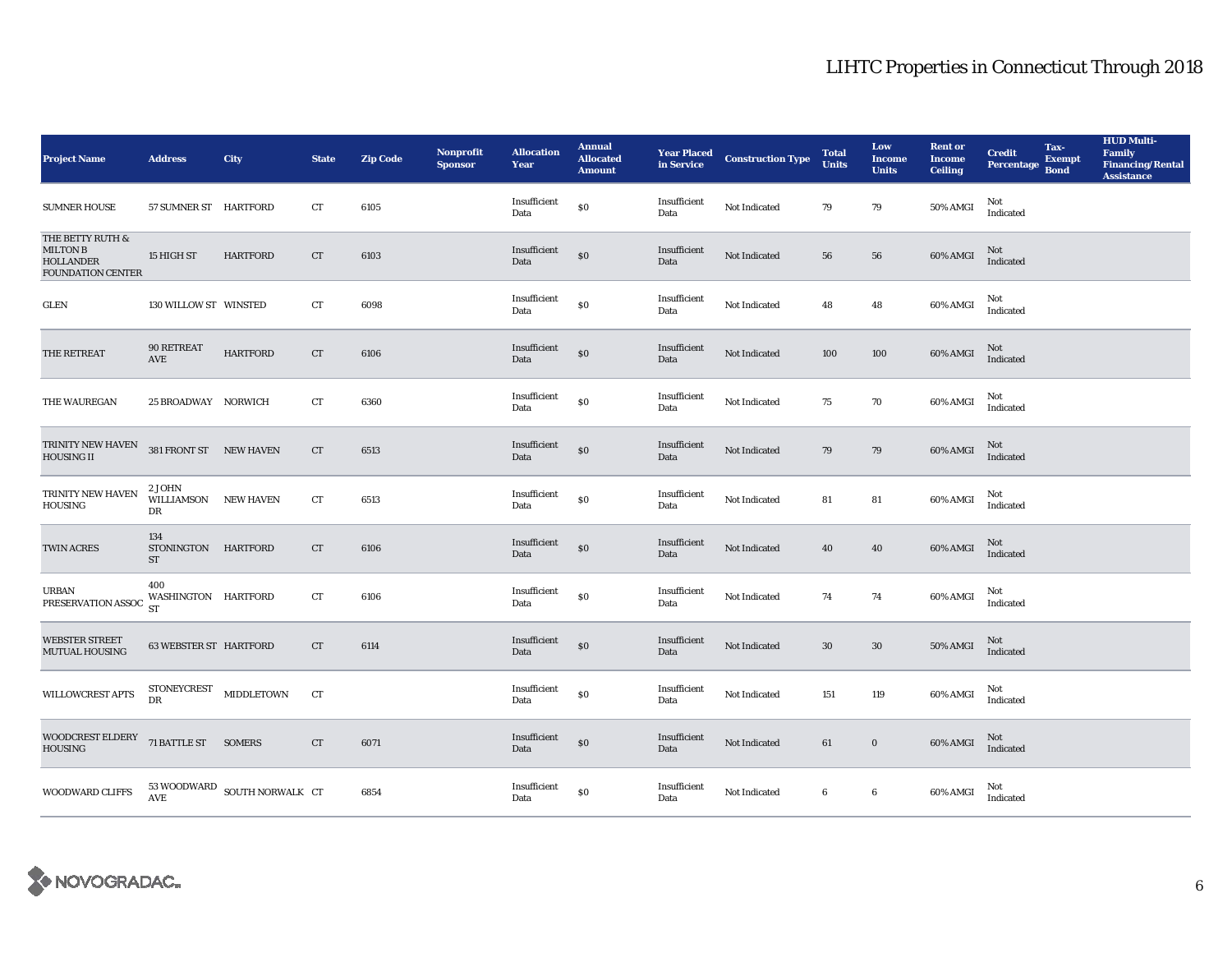| <b>Project Name</b>                        | <b>Address</b>                    | City              | <b>State</b> | <b>Zip Code</b> | Nonprofit<br><b>Sponsor</b> | <b>Allocation</b><br>Year | <b>Annual</b><br><b>Allocated</b><br><b>Amount</b> | <b>Year Placed<br/>in Service</b> | <b>Construction Type</b> | <b>Total</b><br><b>Units</b> | Low<br><b>Income</b><br><b>Units</b> | <b>Rent or</b><br><b>Income</b><br><b>Ceiling</b> | <b>Credit</b><br><b>Percentage</b> | Tax-<br><b>Exempt</b><br><b>Bond</b> | <b>HUD Multi-</b><br>Family<br><b>Financing/Rental</b><br><b>Assistance</b> |
|--------------------------------------------|-----------------------------------|-------------------|--------------|-----------------|-----------------------------|---------------------------|----------------------------------------------------|-----------------------------------|--------------------------|------------------------------|--------------------------------------|---------------------------------------------------|------------------------------------|--------------------------------------|-----------------------------------------------------------------------------|
| 24 ALDEN ST                                | 24 ALDEN ST                       | <b>HARTFORD</b>   | ${\rm CT}$   | 6114            | No                          | 1987                      | \$0                                                | 1987                              | Acquisition and Rehab 6  |                              | $\boldsymbol{6}$                     |                                                   | Not<br>Indicated                   | $\rm No$                             |                                                                             |
| TAINO HOUSING &<br><b>DEVELOPMENT</b>      | 529 ANN ST                        | <b>HARTFORD</b>   | ${\rm CT}$   | 6103            | No                          | 1987                      | $\$0$                                              | 1987                              | Acquisition and Rehab 9  |                              | $\boldsymbol{9}$                     |                                                   | Not<br>Indicated                   | No                                   |                                                                             |
| 80 LENOX ST                                | 80 LENOX ST                       | <b>HARTFORD</b>   | ${\rm CT}$   | 6112            | No                          | 1987                      | \$0                                                | 1987                              | Acquisition and Rehab 12 |                              | 12                                   |                                                   | Not<br>Indicated                   | $\rm No$                             |                                                                             |
| 235 LOGAN STREET                           | 229 LOGAN ST                      | <b>BRIDGEPORT</b> | CT           | 6607            | No                          | 1988                      | \$0                                                | 1988                              | Acquisition and Rehab 6  |                              | $\boldsymbol{6}$                     |                                                   | Not<br>Indicated                   | No                                   |                                                                             |
| <b>2450 MAIN ST</b>                        | <b>2450 MAIN ST</b>               | <b>BRIDGEPORT</b> | ${\rm CT}$   | 6606            | No                          | 1987                      | $\$0$                                              | 1988                              | Acquisition and Rehab 16 |                              | $16\,$                               |                                                   | Not<br>Indicated                   | $\rm No$                             |                                                                             |
| 26 & 30 MAUD STREET 26 MAUD ST             |                                   | <b>TORRINGTON</b> | CT           | 6790            | No                          | 1988                      | \$0                                                | 1988                              | Acquisition and Rehab 6  |                              | $\boldsymbol{6}$                     |                                                   | Not<br>Indicated                   | No                                   |                                                                             |
| 262 WALNUT ST                              | 262 WALNUT ST WATERBURY           |                   | CT           | 6704            | No                          | 1988                      | $\$0$                                              | 1988                              | Acquisition and Rehab 7  |                              | $\overline{7}$                       |                                                   | Not<br>Indicated                   | $\rm No$                             |                                                                             |
| 270-278 FARMINGTON<br>AVE                  | 270<br>FARMINGTON HARTFORD<br>AVE |                   | CT           | 6105            | No                          | 1988                      | $\$0$                                              | 1988                              | Acquisition and Rehab 31 |                              | 31                                   |                                                   | Not<br>Indicated                   | No                                   |                                                                             |
| 29 COOKE ST                                | 29 COOKE ST                       | <b>WATERBURY</b>  | CT           | 6710            | No                          | 1988                      | \$0                                                | 1988                              | Acquisition and Rehab 20 |                              | 20                                   |                                                   | Not<br>Indicated                   | No                                   |                                                                             |
| 50-60 EAST CLAY<br><b>STREET</b>           | 50 E CLAY ST                      | <b>WATERBURY</b>  | CT           | 6706            | No                          | 1988                      | $\$0$                                              | 1988                              | Acquisition and Rehab 8  |                              | 8                                    |                                                   | Not<br>Indicated                   | No                                   |                                                                             |
| 57-61 LUDLOW STREET 57 LUDLOW ST WATERBURY |                                   |                   | ${\rm CT}$   | 6710            | No                          | 1988                      | \$0                                                | 1988                              | Acquisition and Rehab 7  |                              | $7\phantom{.0}$                      |                                                   | Not<br>Indicated                   | $\rm No$                             |                                                                             |
| 626 STILLMAN ST                            | 626 STILLMAN<br>${\rm ST}$        | <b>BRIDGEPORT</b> | <b>CT</b>    | 6608            | No                          | 1988                      | \$0                                                | 1988                              | Acquisition and Rehab 6  |                              | $\boldsymbol{6}$                     |                                                   | Not<br>Indicated                   | No                                   |                                                                             |
| <b>66 PROSPECT ST</b>                      | <b>66 PROSPECT ST NAUGATUCK</b>   |                   | CT           | 6770            | No                          | 1988                      | \$0                                                | 1988                              | Acquisition and Rehab 6  |                              | 6                                    |                                                   | Not<br>Indicated                   | $\mathbf{N}\mathbf{o}$               |                                                                             |

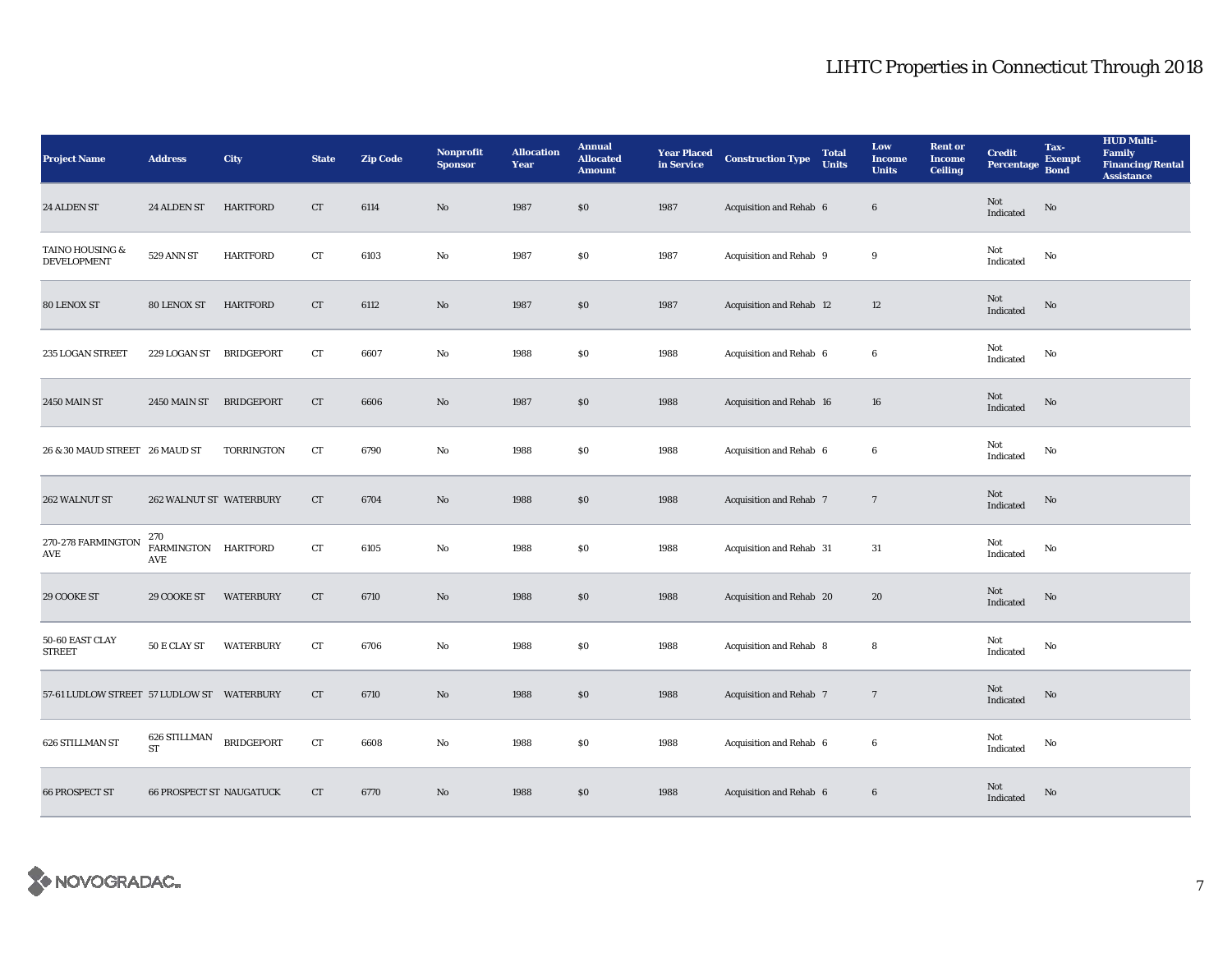| <b>Project Name</b>                      | <b>Address</b>              | City              | <b>State</b> | <b>Zip Code</b> | <b>Nonprofit</b><br><b>Sponsor</b> | <b>Allocation</b><br>Year | <b>Annual</b><br><b>Allocated</b><br><b>Amount</b> | <b>Year Placed<br/>in Service</b> | <b>Construction Type</b>  | <b>Total</b><br><b>Units</b> | Low<br><b>Income</b><br><b>Units</b> | <b>Rent or</b><br><b>Income</b><br><b>Ceiling</b> | <b>Credit</b><br><b>Percentage</b> | Tax-<br><b>Exempt</b><br><b>Bond</b> | <b>HUD Multi-</b><br><b>Family</b><br><b>Financing/Rental</b><br><b>Assistance</b> |
|------------------------------------------|-----------------------------|-------------------|--------------|-----------------|------------------------------------|---------------------------|----------------------------------------------------|-----------------------------------|---------------------------|------------------------------|--------------------------------------|---------------------------------------------------|------------------------------------|--------------------------------------|------------------------------------------------------------------------------------|
| 68-72 CONGRESS<br><b>AVENUE</b>          | 68 CONGRESS<br>AVE          | <b>WATERBURY</b>  | ${\rm CT}$   | 6708            | No                                 | 1988                      | \$0                                                | 1988                              | Acquisition and Rehab 7   |                              | 6                                    |                                                   | Not<br>Indicated                   | No                                   |                                                                                    |
| 682 & 686 MAPLE<br><b>STREET</b>         | 682 MAPLE ST BRIDGEPORT     |                   | CT           | 6608            | $\mathbf{N}\mathbf{o}$             | 1988                      | \$0                                                | 1988                              | Acquisition and Rehab 4   |                              | $\overline{4}$                       |                                                   | $\rm Not$ Indicated                | No                                   |                                                                                    |
| 99-115 WILLIAM<br><b>STREET</b>          | 99 WILLIAM ST BRIDGEPORT    |                   | ${\rm CT}$   | 6608            | No                                 | 1988                      | $\$0$                                              | 1988                              | Acquisition and Rehab 14  |                              | 14                                   |                                                   | Not<br>$\operatorname{Indicated}$  | No                                   |                                                                                    |
| BUCKINGHAM STREET BUCKINGHAM HARTFORD    | 213<br>ST                   |                   | CT           | 6106            | No                                 | 1988                      | \$0                                                | 1988                              | Acquisition and Rehab 24  |                              | 24                                   | 60% AMGI                                          | Not<br>Indicated                   | No                                   |                                                                                    |
| <b>CONGERS HOUSE</b>                     | 616 KOSSUTH<br>ST           | <b>BRIDGEPORT</b> | ${\rm CT}$   | 6608            | $\mathbf{N}\mathbf{o}$             | 1988                      | $\$0$                                              | 1988                              | Acquisition and Rehab 8   |                              | 8                                    |                                                   | Not<br>Indicated                   | No                                   |                                                                                    |
| <b>CORBIN HEIGHTS</b>                    | 2296 CORBIN<br>AVE          | NEW BRITAIN       | CT           | 6053            | No                                 | 1988                      | \$0                                                | 1988                              | Existing                  | 60                           | 60                                   |                                                   | Not<br>Indicated                   | $\rm No$                             |                                                                                    |
| <b>NUTMEG PARK APTS</b>                  | 228 DR FOOTE<br><b>RD</b>   | <b>COLCHESTER</b> | ${\rm CT}$   | 6415            | No                                 | 1988                      | $\$0$                                              | 1988                              | New Construction          | 27                           | $\bf 27$                             |                                                   | Not<br>Indicated                   | No                                   |                                                                                    |
| <b>ROSETTE TERRACE</b>                   | 184 ROSETTE ST NEW HAVEN    |                   | CT           | 6519            | No                                 | 1988                      | \$0                                                | 1988                              | Acquisition and Rehab 3   |                              | 3                                    |                                                   | Not<br>Indicated                   | $\rm No$                             |                                                                                    |
| MOHICAN                                  | 281 CAPTAINS<br><b>WALK</b> | NEW LONDON        | CT           | 6320            | No                                 | 1988                      | $\$0$                                              | 1988                              | Acquisition and Rehab 146 |                              | 116                                  |                                                   | Not<br>Indicated                   | $\mathbf{No}$                        |                                                                                    |
| <b>WINTHROP SQUARES</b><br>PHASES I & II | 59 FEDERAL ST NEW LONDON    |                   | CT           | 6320            | $\mathbf{N}\mathbf{o}$             | 1988                      | $\$0$                                              | 1988                              | Acquisition and Rehab 295 |                              | 295                                  |                                                   | Not<br>Indicated                   | No                                   |                                                                                    |
| 136-138 LOCUST<br><b>STREET</b>          | 136 LOCUST ST WATERBURY     |                   | CT           | 6704            | No                                 | 1989                      | \$0                                                | 1989                              | Acquisition and Rehab 3   |                              | 3                                    |                                                   | Not<br>Indicated                   | No                                   |                                                                                    |
| 30-32 COOKE STREET 30 COOKE ST           |                             | <b>WATERBURY</b>  | CT           | 6710            | No                                 | 1989                      | \$0                                                | 1989                              | Acquisition and Rehab 3   |                              | 3                                    |                                                   | Not<br>Indicated                   | $\rm No$                             |                                                                                    |
| 379-395 EAST MAIN<br><b>STREET APTS</b>  | 379 E MAIN ST BRIDGEPORT    |                   | <b>CT</b>    | 6608            | No                                 | 1988                      | $\$0$                                              | 1989                              | Acquisition and Rehab 27  |                              | 27                                   |                                                   | Not<br>Indicated                   | No                                   |                                                                                    |

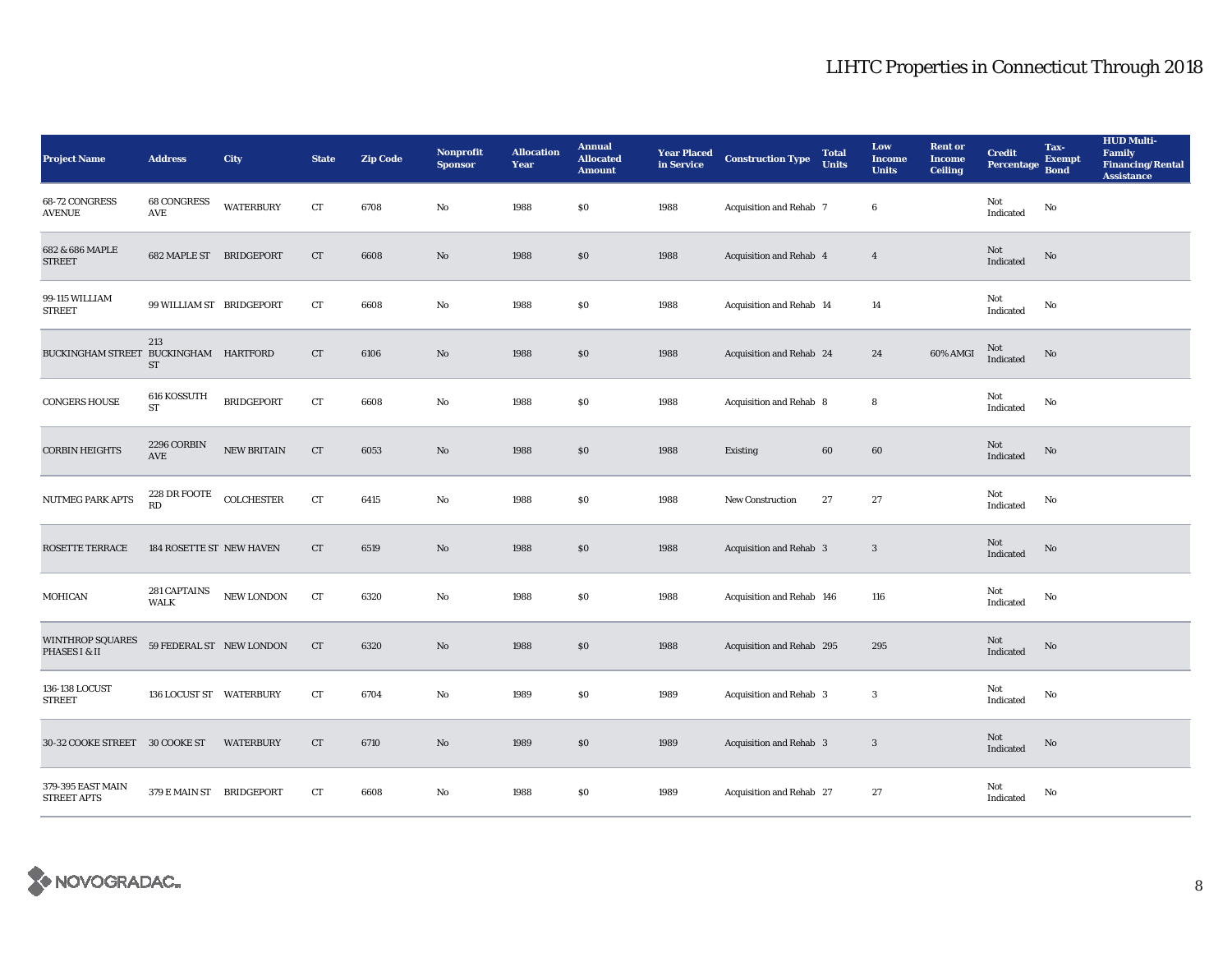| <b>Project Name</b>                              | <b>Address</b>                                    | City                      | <b>State</b> | <b>Zip Code</b> | Nonprofit<br><b>Sponsor</b> | <b>Allocation</b><br>Year | <b>Annual</b><br><b>Allocated</b><br><b>Amount</b> | <b>Year Placed<br/>in Service</b> | <b>Construction Type</b> | <b>Total</b><br><b>Units</b> | Low<br><b>Income</b><br><b>Units</b> | <b>Rent or</b><br><b>Income</b><br><b>Ceiling</b> | <b>Credit</b><br><b>Percentage</b> | Tax-<br><b>Exempt</b><br><b>Bond</b> | <b>HUD Multi-</b><br>Family<br><b>Financing/Rental</b><br><b>Assistance</b> |
|--------------------------------------------------|---------------------------------------------------|---------------------------|--------------|-----------------|-----------------------------|---------------------------|----------------------------------------------------|-----------------------------------|--------------------------|------------------------------|--------------------------------------|---------------------------------------------------|------------------------------------|--------------------------------------|-----------------------------------------------------------------------------|
| 61-63 WARD STREET                                | 61 WARD ST                                        | <b>WATERBURY</b>          | CT           | 6704            | $\mathbf{N}\mathbf{o}$      | 1989                      | \$0                                                | 1989                              | Acquisition and Rehab 3  |                              | $\boldsymbol{3}$                     |                                                   | Not<br>Indicated                   | No                                   |                                                                             |
| 701 S MAIN ST                                    | 701 S MAIN ST                                     | <b>WATERBURY</b>          | ${\rm CT}$   | 6706            | No                          | 1989                      | \$0                                                | 1989                              | Acquisition and Rehab 6  |                              | $\boldsymbol{6}$                     |                                                   | Not<br>Indicated                   | No                                   |                                                                             |
| <b>FITCH COURT</b>                               | 156<br><b>BLOOMFIELD</b><br>AVE                   | <b>WINDSOR</b>            | CT           | 6095            | $\mathbf{N}\mathbf{o}$      | 1989                      | \$0                                                | 1989                              | Acquisition and Rehab 40 |                              | 24                                   |                                                   | Not<br>Indicated                   | No                                   |                                                                             |
| OAK KNOLL APTS                                   | 544<br>CONNECTICUT NORWALK<br>AVE                 |                           | ${\rm CT}$   | 6854            | No                          | 1988                      | $\$0$                                              | 1989                              | New Construction         | 42                           | $\bf{20}$                            |                                                   | Not<br>Indicated                   | No                                   |                                                                             |
| SHEFFIELD OAKS                                   | 141 SHEFFIELD NEW HAVEN<br>$\operatorname{AVE}$   |                           | CT           | 6511            | $\mathbf{N}\mathbf{o}$      | 1989                      | \$0                                                | 1989                              | <b>New Construction</b>  | 28                           | 28                                   |                                                   | Not<br>Indicated                   | No                                   |                                                                             |
| DR KENNEDY HOMES                                 | 108 SW 11TH<br>AVE                                | FORT<br><b>LAUDERDALE</b> | ${\rm FL}$   |                 |                             | 2014                      | ${\bf S0}$                                         | 2012                              | Not Indicated            | 132                          | 132                                  |                                                   | $70$ % present $\,$ No value       |                                      |                                                                             |
| <b>SIGOURNEY MEWS</b>                            | 206 COLLINS ST HARTFORD                           |                           | CT           | 6105            | $\mathbf{No}$               | 1989                      | \$0                                                | 1989                              | New Construction         | 78                           | 78                                   |                                                   | Not<br>Indicated                   | No                                   |                                                                             |
| 134-138 JEFFERSON                                | 134 JEFFERSON HARTFORD $$\tt HARTFORD$$           |                           | ${\rm CT}$   | 6106            | No                          | 1989                      | \$0                                                | 1990                              | Acquisition and Rehab 32 |                              | $32\,$                               |                                                   | Not<br>Indicated                   | No                                   |                                                                             |
| HISTORIC ASYLUM<br><b>HILL APT</b>               | 234 ASHLEY ST HARTFORD                            |                           | CT           | 6105            | No                          | 1988                      | \$0                                                | 1990                              | Acquisition and Rehab 57 |                              | 57                                   |                                                   | Not<br>Indicated                   | No                                   |                                                                             |
| HUNTINGTON WOODS 200 BLAKESLEE<br><b>APTS LP</b> | ${\rm ST}$                                        | <b>BRISTOL</b>            | ${\rm CT}$   | 6010            | No                          | 1988                      | $\$0$                                              | 1990                              | New Construction         | 296                          | 112                                  |                                                   | Not<br>Indicated                   | No                                   |                                                                             |
| <b>LOCUST STREET</b>                             | 128 LOCUST ST WATERBURY                           |                           | CT           | 6704            | No                          | 1990                      | \$0\$                                              | 1990                              | Acquisition and Rehab 17 |                              | 17                                   |                                                   | Not<br>Indicated                   | No                                   |                                                                             |
| <b>ROSE HEIGHTS</b>                              | 371 E MAIN ST                                     | <b>BRIDGEPORT</b>         | ${\rm CT}$   | 6608            | No                          | 1989                      | $\$0$                                              | 1990                              | Acquisition and Rehab 17 |                              | 17                                   |                                                   | Not<br>Indicated                   | $\rm No$                             |                                                                             |
| <b>ST MAURICE</b><br><b>ELDERLLY</b>             | 235<br><b>GLENBROOK</b><br>$\mathbf{R}\mathbf{D}$ | <b>STAMFORD</b>           | CT           | 6906            | $\mathbf{N}\mathbf{o}$      | 1989                      | \$0                                                | 1990                              | Acquisition and Rehab 30 |                              | 30                                   |                                                   | Not<br>Indicated                   | No                                   |                                                                             |

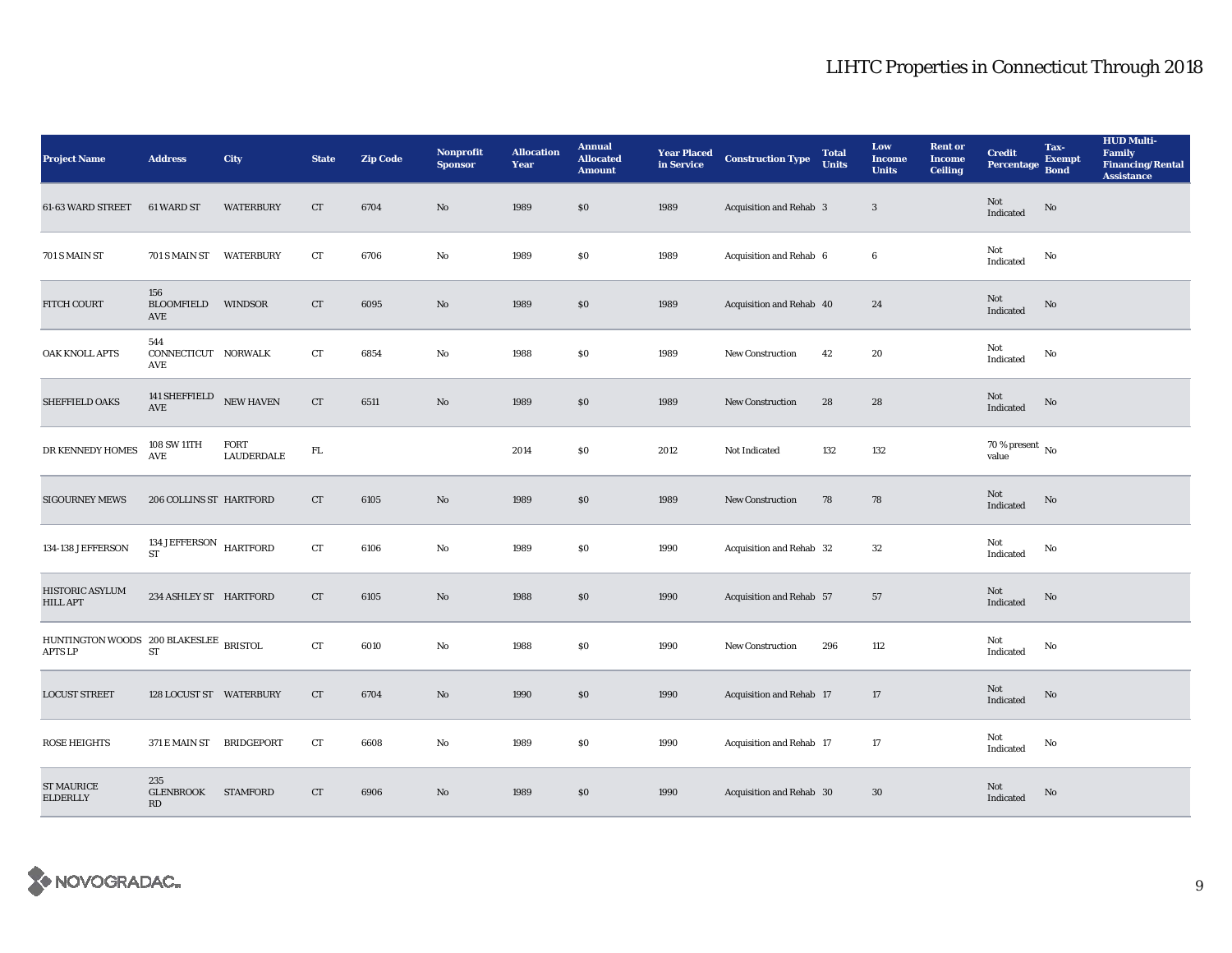| <b>Project Name</b>                  | <b>Address</b>                      | <b>City</b>                                                                   | <b>State</b> | <b>Zip Code</b> | Nonprofit<br><b>Sponsor</b> | <b>Allocation</b><br>Year | <b>Annual</b><br><b>Allocated</b><br><b>Amount</b> | <b>Year Placed<br/>in Service</b> | <b>Construction Type</b>                         | <b>Total</b><br><b>Units</b> | Low<br><b>Income</b><br><b>Units</b> | <b>Rent or</b><br><b>Income</b><br><b>Ceiling</b> | <b>Credit</b><br><b>Percentage</b> | Tax-<br><b>Exempt</b><br><b>Bond</b> | <b>HUD Multi-</b><br><b>Family<br/>Financing/Rental</b><br><b>Assistance</b> |
|--------------------------------------|-------------------------------------|-------------------------------------------------------------------------------|--------------|-----------------|-----------------------------|---------------------------|----------------------------------------------------|-----------------------------------|--------------------------------------------------|------------------------------|--------------------------------------|---------------------------------------------------|------------------------------------|--------------------------------------|------------------------------------------------------------------------------|
| 296 WILLOW ST                        | 296 WILLOW ST WATERBURY             |                                                                               | CT           | 6710            | No                          | 1991                      | $\$0$                                              | 1991                              | Acquisition and Rehab 3                          |                              | $\boldsymbol{3}$                     |                                                   | Not<br>Indicated                   | $\rm No$                             |                                                                              |
| <b>HALPIN COURT</b>                  | 17 HALPIN LN                        | RIDGEFIELD                                                                    | ${\rm CT}$   | 6877            | No                          | 1989                      | \$0                                                | 1991                              | <b>New Construction</b>                          | 25                           | 25                                   |                                                   | $\rm Not$ Indicated                | No                                   |                                                                              |
| PUTNAM PARK ASSOC 753 PARK ST        |                                     | <b>HARTFORD</b>                                                               | CT           | 6106            | No                          | 1989                      | \$0\$                                              | 1991                              | Acquisition and Rehab 18                         |                              | 18                                   | 60% AMGI                                          | Not<br>Indicated                   | No                                   |                                                                              |
| PUTNAM SQUARE                        | 1428 MAIN ST                        | BRIDGEPORT                                                                    | CT           | 6604            | No                          | 1989                      | $\$0$                                              | 1991                              | <b>New Construction</b>                          | 18                           | 18                                   |                                                   | Not<br>Indicated                   | No                                   |                                                                              |
| ST MARY'S RESIDENCE 41 BEAVER ST     |                                     | <b>NEW BRITAIN</b>                                                            | <b>CT</b>    | 6051            | No                          | 1989                      | $\bf{S0}$                                          | 1991                              | Both New Construction $\,$ 156 $\,$<br>and $A/R$ |                              | 63                                   |                                                   | Not<br>Indicated                   | No                                   |                                                                              |
| <b>WOODBRIDGE</b><br>ELDERLY HOUSING | 15 LUCY ST                          | WOODBRIDGE                                                                    | CT           | 6525            | No                          | 1991                      | $\$0$                                              | 1991                              | New Construction                                 | $30\,$                       | $30\,$                               |                                                   | Not<br>Indicated                   | Yes                                  |                                                                              |
| 14 WOOD ST                           | 14 WOOD ST                          | <b>WATERBURY</b>                                                              | <b>CT</b>    | 6704            | No                          | 1992                      | $\$0$                                              | 1992                              | Acquisition and Rehab 3                          |                              | 3                                    |                                                   | Not<br>Indicated                   | No                                   |                                                                              |
| CARRIAGE SQUARE                      | 110 MAIN ST                         | NORTH<br>${\tt GROSVENORDALE} \begin{tabular}{l} $\mathsf{CT}$ \end{tabular}$ |              | 6255            | No                          | 1992                      | $\$0$                                              | 1992                              | New Construction                                 | 28                           | $\bf 25$                             | 60% AMGI                                          | Not<br>Indicated                   | No                                   |                                                                              |
| CHESTER ELDERLY<br><b>HOUSING</b>    | 222 MIDDLESEX CHESTER<br>AVE        |                                                                               | ${\rm CT}$   | 6412            | No                          | 1991                      | \$0                                                | 1992                              | <b>New Construction</b>                          | 23                           | 20                                   |                                                   | Not<br>Indicated                   | $\mathbf{No}$                        |                                                                              |
| <b>DEER MEADOW</b>                   | 1 DEER<br>MEADOW DR                 | <b>BLOOMFIELD</b>                                                             | <b>CT</b>    | 6002            | No                          | 1991                      | $\$0$                                              | 1992                              | New Construction                                 | 48                           | 19                                   | 60% AMGI                                          | Not<br>Indicated                   | No                                   |                                                                              |
| DIAMOND COURT                        | 150 MANHAN ST WATERBURY             |                                                                               | <b>CT</b>    | 6710            | No                          | 1991                      | $\$0$                                              | 1992                              | <b>New Construction</b>                          | 80                           | 32                                   |                                                   | Not<br>Indicated                   | Yes                                  |                                                                              |
| RENAISSANCE PLAZA                    | 210<br>WASHINGTON BRIDGEPORT<br>AVE |                                                                               | ${\rm CT}$   | 6604            | No                          | 1991                      | $\$0$                                              | 1992                              | New Construction                                 | 81                           | 81                                   | 60% AMGI                                          | Not<br>Indicated                   | No                                   |                                                                              |
| 51 CATHERINE AVE                     | 51 CATHERINE<br><b>AVE</b>          | WATERBURY                                                                     | CT           | 6704            | No                          | 1992                      | $\$0$                                              | 1993                              | Acquisition and Rehab 8                          |                              | 8                                    |                                                   | Not<br>Indicated                   | No                                   |                                                                              |

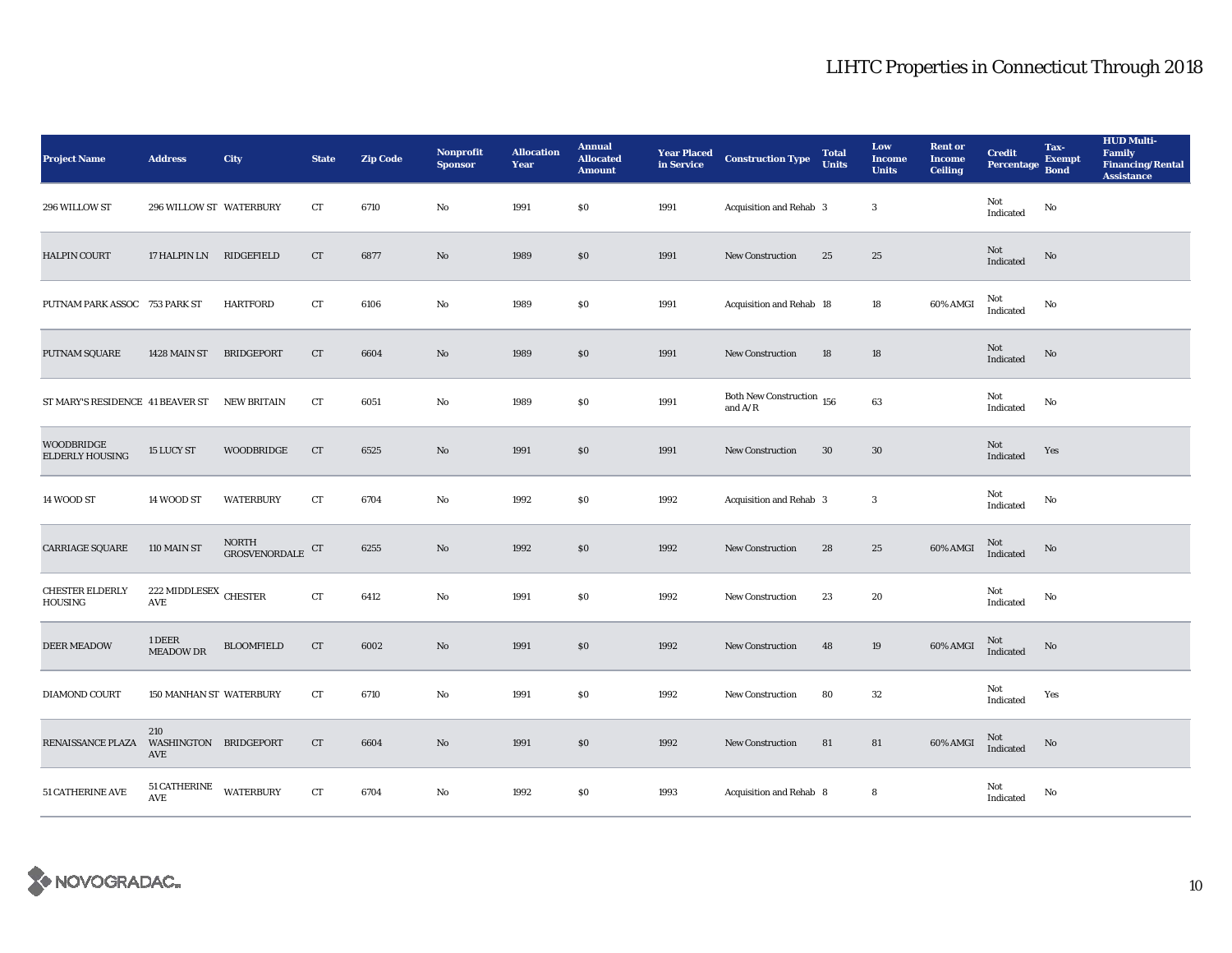| <b>Project Name</b>                                        | <b>Address</b>                                | City                       | <b>State</b> | <b>Zip Code</b> | <b>Nonprofit</b><br><b>Sponsor</b> | <b>Allocation</b><br>Year | <b>Annual</b><br><b>Allocated</b><br><b>Amount</b> | <b>Year Placed<br/>in Service</b> | <b>Construction Type</b>                | <b>Total</b><br><b>Units</b> | Low<br><b>Income</b><br><b>Units</b> | <b>Rent or</b><br><b>Income</b><br><b>Ceiling</b> | <b>Credit</b><br><b>Percentage</b> | Tax-<br><b>Exempt</b><br><b>Bond</b> | <b>HUD Multi-</b><br><b>Family</b><br><b>Financing/Rental</b><br><b>Assistance</b> |
|------------------------------------------------------------|-----------------------------------------------|----------------------------|--------------|-----------------|------------------------------------|---------------------------|----------------------------------------------------|-----------------------------------|-----------------------------------------|------------------------------|--------------------------------------|---------------------------------------------------|------------------------------------|--------------------------------------|------------------------------------------------------------------------------------|
| BLAKE STREET HOMES 204 BLAKE ST                            |                                               | <b>NEW HAVEN</b>           | CT           | 6515            | Yes                                | 1991                      | \$0                                                | 1993                              | New Construction                        | $\boldsymbol{9}$             | $\boldsymbol{9}$                     | 60% AMGI                                          | <b>Not</b><br>Indicated            | $\rm No$                             |                                                                                    |
| <b>COUNTRY PLACE</b>                                       | 1 BIRCH CIR                                   | <b>COLCHESTER</b>          | CT           | 6415            | No                                 | 1991                      | $\$0$                                              | 1993                              | <b>New Construction</b>                 | 84                           | 84                                   | 60% AMGI                                          | Not<br>Indicated                   | No                                   |                                                                                    |
| <b>ENO FARMS</b>                                           | 1602<br>HOPMEADOW SIMSBURY<br>ST              |                            | ${\rm CT}$   | 6070            | Yes                                | 1991                      | $\$0$                                              | 1993                              | <b>New Construction</b>                 | 50                           | $22\,$                               | 60% AMGI                                          | Not<br>Indicated                   | No                                   |                                                                                    |
| NINTH SQUARE BLOCK $\,$ 85 ORANGE ST $\,$ NEW HAVEN<br>236 |                                               |                            | ${\rm CT}$   | 6510            | No                                 | 1991                      | $\$0$                                              | 1993                              | Both New Construction $75$<br>and $A/R$ |                              | $\bf 49$                             |                                                   | Not<br>Indicated                   | No                                   |                                                                                    |
| ARMORY                                                     | 232 ARCH ST                                   | <b>NEW BRITAIN</b>         | CT           | 6051            | No                                 | 1991                      | \$0                                                | 1993                              | Acquisition and Rehab 34                |                              | 34                                   |                                                   | Not<br>Indicated                   | No                                   |                                                                                    |
| <b>WISELL HOUSE</b>                                        | 541 MAIN ST                                   | <b>TORRINGTON</b>          | CT           | 6790            | No                                 | 1992                      | $\$0$                                              | 1993                              | Acquisition and Rehab 3                 |                              | $\sqrt{3}$                           |                                                   | Not<br>Indicated                   | No                                   |                                                                                    |
| 222 WILLOW ST                                              |                                               | 222 WILLOW ST WETHERSFIELD | CT           | 6109            | No                                 | 1993                      | \$0                                                | 1994                              | Acquisition and Rehab 3                 |                              | $\boldsymbol{\cdot}$                 |                                                   | Not<br>Indicated                   | No                                   |                                                                                    |
| 55 CATHERINE AVE                                           | 55 CATHERINE<br>$\operatorname{\mathsf{AVE}}$ | <b>WATERBURY</b>           | ${\rm CT}$   | 6704            | No                                 | 1992                      | \$0                                                | 1994                              | Acquisition and Rehab 8                 |                              | 8                                    |                                                   | Not<br>Indicated                   | No                                   |                                                                                    |
| CENTRAL YMCA                                               | 52 HOWE ST                                    | <b>NEW HAVEN</b>           | CT           | 6511            | Yes                                | 1991                      | $\$0$                                              | 1994                              | Acquisition and Rehab 148               |                              | 142                                  | 60% AMGI                                          | Not<br>Indicated                   | No                                   |                                                                                    |
| 156 BISHOP ST                                              | 156 BISHOP ST WATERBURY                       |                            | CT           | 6704            | No                                 | 1993                      | $\$0$                                              | 1995                              | Acquisition and Rehab 6                 |                              | 6                                    |                                                   | $70$ % present $\,$ No value       |                                      |                                                                                    |
| <b>30 WEST AVE APTS</b>                                    | <b>24 W AVE</b>                               | <b>NORWALK</b>             | CT           | 6854            | No                                 | 1994                      | \$0                                                | 1995                              | Acquisition and Rehab 22                |                              | $22\,$                               | 60% AMGI                                          | $70$ % present $\,$ No value       |                                      |                                                                                    |
| <b>4 MADISON ST</b>                                        | <b>4 MADISON ST NEW BRITAIN</b>               |                            | CT           | 6051            | No                                 | 1994                      | $\$0$                                              | 1995                              | Acquisition and Rehab 2                 |                              | $\boldsymbol{2}$                     |                                                   | 70 % present $\,$ No $\,$<br>value |                                      |                                                                                    |
| <b>CHERRY STREET</b><br><b>HEIGHTS</b>                     | 63 CHERRY ST WATERBURY                        |                            | CT           | 6702            | No                                 | 1991                      | \$0                                                | 1995                              | Acquisition and Rehab 6                 |                              | $\bf 6$                              |                                                   | $70$ % present $\,$ No value       |                                      |                                                                                    |

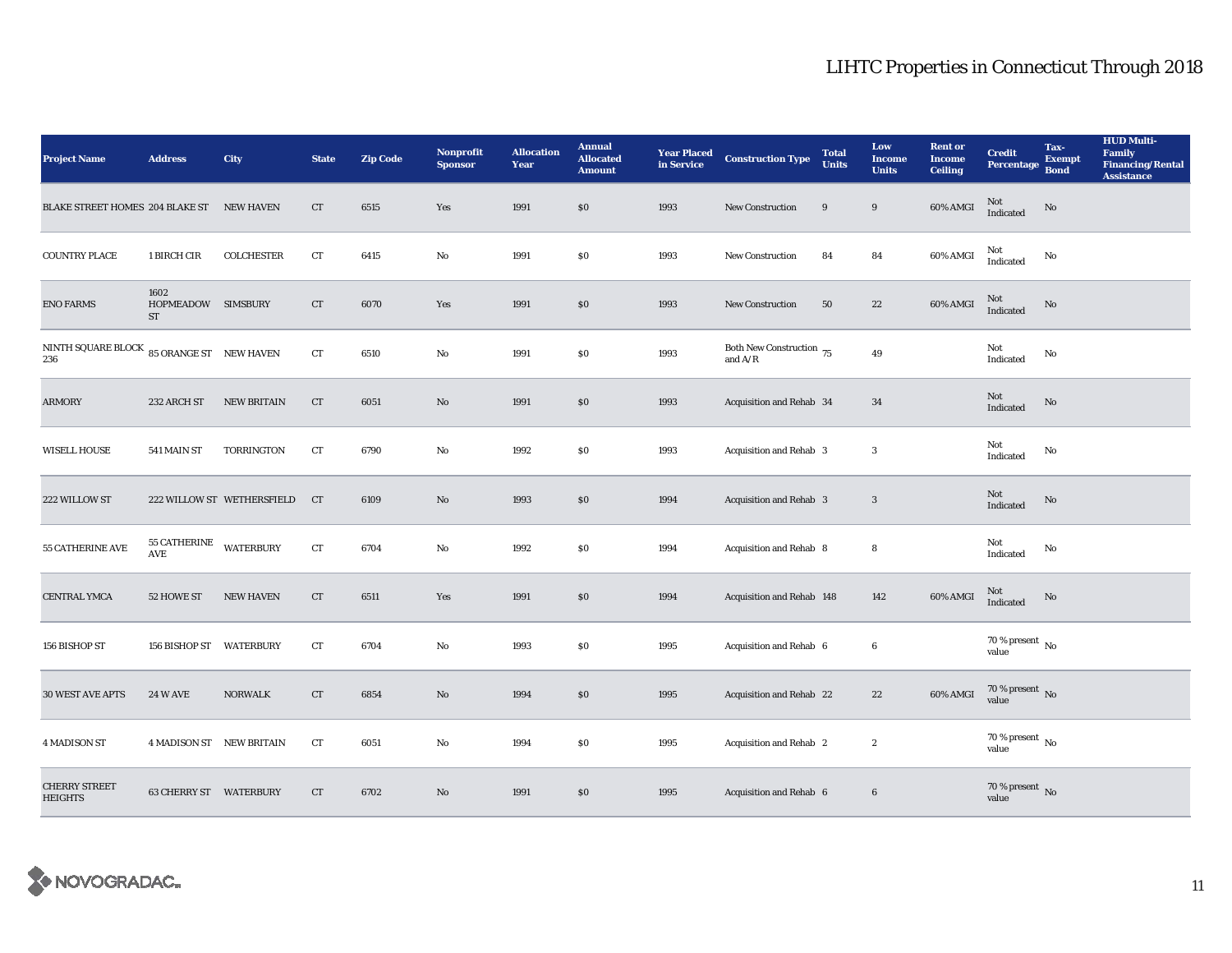| <b>Project Name</b>                                                                              | <b>Address</b>                      | City               | <b>State</b>       | <b>Zip Code</b> | Nonprofit<br><b>Sponsor</b> | <b>Allocation</b><br>Year | <b>Annual</b><br><b>Allocated</b><br><b>Amount</b> | <b>Year Placed<br/>in Service</b> | <b>Construction Type</b>        | <b>Total</b><br><b>Units</b> | Low<br><b>Income</b><br><b>Units</b> | <b>Rent</b> or<br><b>Income</b><br><b>Ceiling</b> | <b>Credit</b><br><b>Percentage</b> | Tax-<br><b>Exempt</b><br><b>Bond</b> | <b>HUD Multi-</b><br><b>Family</b><br><b>Financing/Rental</b><br><b>Assistance</b> |
|--------------------------------------------------------------------------------------------------|-------------------------------------|--------------------|--------------------|-----------------|-----------------------------|---------------------------|----------------------------------------------------|-----------------------------------|---------------------------------|------------------------------|--------------------------------------|---------------------------------------------------|------------------------------------|--------------------------------------|------------------------------------------------------------------------------------|
| COUNTY PLACE PHASE $\,$ $\,$ $\,$ $\,$ $\,$ COBBLE WAY $\,$ $\,$ COLCHESTER $\,$<br>$\mathbf{I}$ |                                     |                    | ${\rm CT}$         | 6415            | $\mathbf{No}$               | 1994                      | <b>SO</b>                                          | 1995                              | New Construction                | 82                           | 82                                   | 60% AMGI                                          | 70 % present $\,$ No $\,$<br>value |                                      |                                                                                    |
| DEERFIELD VILLAGE II <sup>10</sup> KING<br>ARTHUR DR                                             |                                     | <b>NIANTIC</b>     | ${\rm CT}$         | 6357            | $\rm No$                    | 1994                      | $\$0$                                              | 1995                              | New Construction                | ${\bf 54}$                   | ${\bf 50}$                           |                                                   | $70$ % present $\,$ No value       |                                      |                                                                                    |
| HART GARDENS APTS 439 ARCH ST                                                                    |                                     | <b>NEW BRITAIN</b> | ${\rm CT}$         | 6051            | $\rm No$                    | 1993                      | \$0                                                | 1995                              | Acquisition and Rehab 20        |                              | $\mathbf 0$                          | 60% AMGI                                          | $70$ % present $\,$ No value       |                                      |                                                                                    |
| <b>HERITAGE GLEN</b>                                                                             | 300 COLT HWY FARMINGTON             |                    | CT                 | 6032            | $\rm No$                    | 1994                      | $\$0$                                              | 1995                              | New Construction                | 68                           | $31\,$                               | 60% AMGI                                          | $70$ % present $\,$ No value       |                                      |                                                                                    |
| HISTORIC TOWNLEY<br><b>STREET LP</b>                                                             | 28 TOWNLEY ST HARTFORD              |                    | ${\rm CT}$         | 6105            | $\mathbf{N}\mathbf{o}$      | 1994                      | $\$0$                                              | 1995                              | Acquisition and Rehab 28        |                              | 28                                   | 60% AMGI                                          | $70$ % present $\,$ No value       |                                      |                                                                                    |
| <b>LIBERTY COMMONS</b>                                                                           | <b>8 LIBERTY ST</b>                 | MIDDLETOWN         | CT                 | 6457            | Yes                         | 1995                      | \$0                                                | 1995                              | Acquisition and Rehab 40        |                              | 40                                   | 60% AMGI                                          | $70$ % present $\,$ No value       |                                      |                                                                                    |
| PARK STREET APTS                                                                                 | 867 PARK ST                         | HARTFORD           | CT                 | 6106            | Yes                         | 1994                      | <b>SO</b>                                          | 1995                              | Acquisition and Rehab 15        |                              | 15                                   |                                                   | 70 % present $\,$ No $\,$<br>value |                                      |                                                                                    |
| RIVERBEND APTS                                                                                   | <b>20 GREENWAY</b><br>${\rm DR}$    | <b>BROOKLYN</b>    | ${\rm CT}$         | 6234            | $\rm No$                    | 1994                      | \$0                                                | 1995                              | New Construction                | 27                           | 24                                   | 60% AMGI                                          | $70$ % present $\,$ No value       |                                      |                                                                                    |
| SHERMAN MANOR                                                                                    | 390 SHERMAN<br>AVE                  | <b>NEW HAVEN</b>   | ${\rm CT}$         | 6511            | Yes                         | 1994                      | $\$0$                                              | 1995                              | Acquisition and Rehab 7         |                              | $7\phantom{.0}$                      | 60% AMGI                                          | $70$ % present $\,$ No value       |                                      |                                                                                    |
| ST MARY'S SCHOOL                                                                                 | 55 GROVE ST                         | WINDSOR LOCKS CT   |                    | 6096            | Yes                         | 1993                      | $\$0$                                              | 1995                              | Acquisition and Rehab 21        |                              | $21\,$                               | 60% AMGI                                          | $70\,\%$ present $\,$ No value     |                                      |                                                                                    |
| <b>ELTON HFA</b>                                                                                 | 30 W MAIN ST WATERBURY              |                    | ${\rm CT}$         | 6702            | $\mathbf{No}$               | 1994                      | $\$0$                                              | 1995                              | Acquisition and Rehab 91        |                              | 81                                   | 60% AMGI                                          | $70\,\%$ present $\,$ No value     |                                      |                                                                                    |
| TRINITY GATE APTS                                                                                | 1668 BROAD ST HARTFORD              |                    | CT                 | 6106            | $\rm No$                    | 1993                      | \$0                                                | 1995                              | <b>Acquisition and Rehab 18</b> |                              | 18                                   | 60% AMGI                                          | $70\,\%$ present $\,$ No value     |                                      |                                                                                    |
| <b>WETHERSFIELD AVE</b><br><b>APTS</b>                                                           | 277<br>WETHERSFIELD HARTFORD<br>AVE |                    | ${\cal C}{\cal T}$ | 6114            | $\mathbf{No}$               | 1994                      | \$0                                                | 1995                              | Acquisition and Rehab 13        |                              | 13                                   |                                                   | 70 % present $\hbox{~No}$<br>value |                                      |                                                                                    |

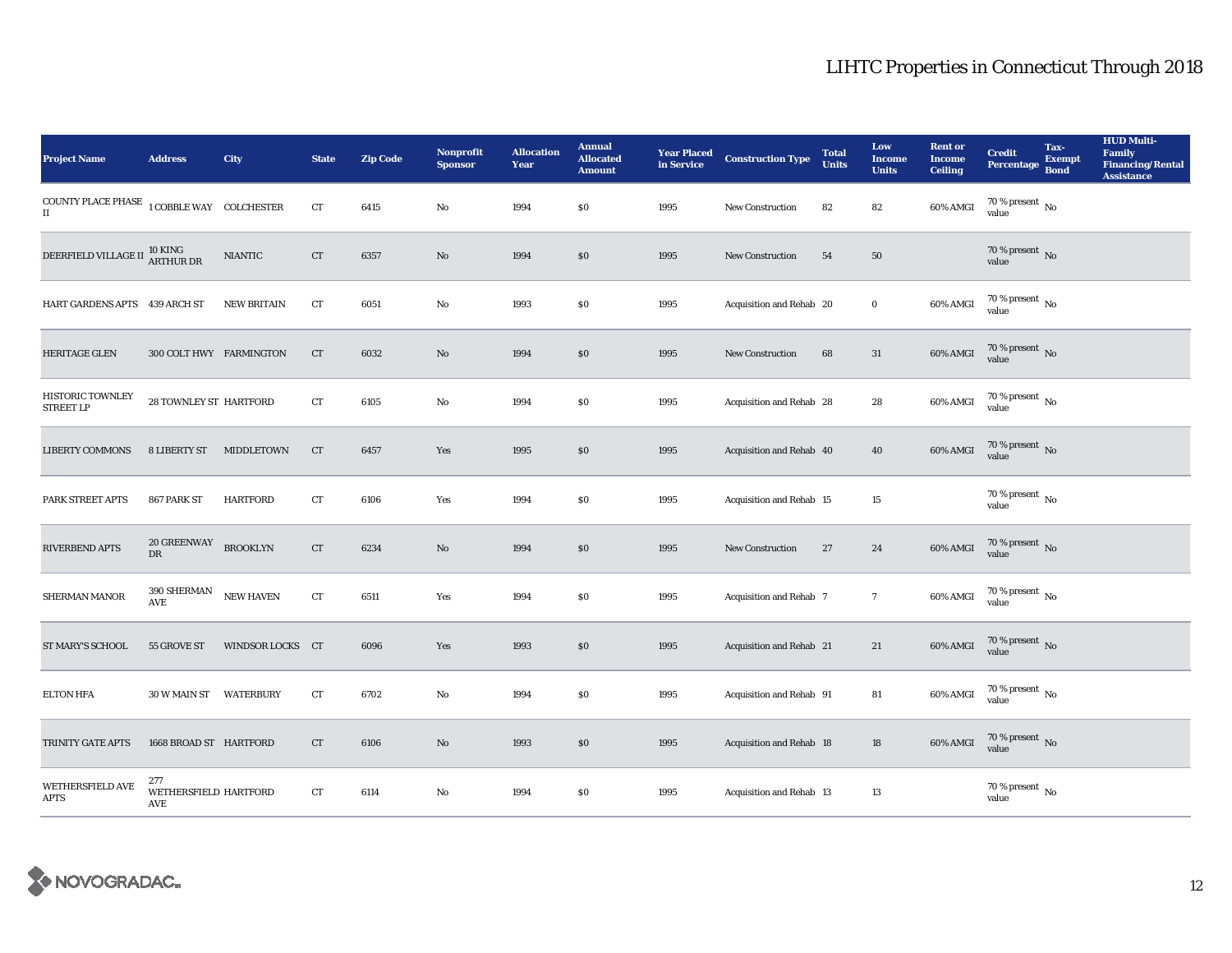| <b>Project Name</b>                                             | <b>Address</b>                       | <b>City</b>       | <b>State</b>       | <b>Zip Code</b> | Nonprofit<br><b>Sponsor</b> | <b>Allocation</b><br>Year | <b>Annual</b><br><b>Allocated</b><br><b>Amount</b> | <b>Year Placed<br/>in Service</b> | <b>Construction Type</b> | <b>Total</b><br><b>Units</b> | Low<br><b>Income</b><br><b>Units</b> | <b>Rent or</b><br><b>Income</b><br>Ceiling | <b>Credit</b><br>Percentage Bond     | Tax-<br><b>Exempt</b> | <b>HUD Multi-</b><br>Family<br>Financing/Rental<br><b>Assistance</b> |
|-----------------------------------------------------------------|--------------------------------------|-------------------|--------------------|-----------------|-----------------------------|---------------------------|----------------------------------------------------|-----------------------------------|--------------------------|------------------------------|--------------------------------------|--------------------------------------------|--------------------------------------|-----------------------|----------------------------------------------------------------------|
| <b>6 BURTON ST</b>                                              | <b>6 BURTON ST</b>                   | <b>WATERBURY</b>  | CT                 | 6704            | No                          | 1994                      | \$0\$                                              | 1996                              | Acquisition and Rehab 7  |                              | $7\phantom{.0}$                      |                                            | 70 % present $\hbox{~No}$<br>value   |                       |                                                                      |
| <b>ASYLUM HILL</b><br><b>VENTURES</b>                           | 221 MAIN ST                          | <b>HARTFORD</b>   | ${\rm CT}$         | 6106            | No                          | 1995                      | $\$0$                                              | 1996                              | Acquisition and Rehab 76 |                              | 76                                   |                                            | $70$ % present $\,$ No value         |                       |                                                                      |
| <b>BISHOP PLACE APTS</b>                                        | 20 BISHOP AVE BRIDGEPORT             |                   | <b>CT</b>          | 6607            | Yes                         | 1994                      | \$0                                                | 1996                              | Acquisition and Rehab 15 |                              | 15                                   | 60% AMGI                                   | $70$ % present $\,$ No value         |                       |                                                                      |
| <b>CHARLES STREET</b><br><b>PLACE</b>                           | 122 CHARLES ST MERIDEN               |                   | CT                 | 6450            | No                          | 1995                      | $\$0$                                              | 1996                              | Acquisition and Rehab 80 |                              | 80                                   | 60% AMGI                                   | $70$ % present $\,$ No value         |                       |                                                                      |
| <b>HUBBARD WOODS</b><br><b>MHLP</b>                             | 43 APPLE TREE GUILFORD<br>${\rm LN}$ |                   | CT                 | 6437            | Yes                         | 1995                      | \$0                                                | 1996                              | <b>New Construction</b>  | 13                           | 11                                   | 60% AMGI                                   | $70$ % present $\,$ No value         |                       |                                                                      |
| <b>HUDSON VIEW</b><br><b>COMMONS</b>                            | 519 HUDSON ST HARTFORD               |                   | CT                 | 6106            | Yes                         | 1994                      | $\$0$                                              | 1996                              | Acquisition and Rehab 28 |                              | 28                                   | $50\%$ AMGI                                | $70$ % present $\,$ No value         |                       |                                                                      |
| KENSINGTON SQUARE 392 ORCHARD<br>T                              | ${\rm ST}$                           | NEW HAVEN         | ${\rm CT}$         | 6511            | Yes                         | 1994                      | $\$0$                                              | 1996                              | Not Indicated            | 120                          | 120                                  | 60% AMGI                                   | $70\,\%$ present $\,$ No value       |                       |                                                                      |
| KENSINGTON SQUARE 392 ORCHARD<br>APTS                           | ST                                   | NEW HAVEN         | ${\rm CT}$         | 6511            | Yes                         | 1994                      | \$0                                                | 1996                              | Acquisition and Rehab 96 |                              | 96                                   | 60% AMGI                                   | $70$ % present $\,$ No $\,$<br>value |                       |                                                                      |
| <b>LEDGEWOOD APTS</b>                                           | <b>35 PLEASANT</b><br><b>VIEW ST</b> | JEWETT CITY       | CT                 | 6351            | $\mathbf{No}$               | 1995                      | $\$0$                                              | 1996                              | <b>New Construction</b>  | 27                           | $\bf 25$                             | 60% AMGI                                   | $70\,\%$ present $\,$ No value       |                       |                                                                      |
| MAPLEWOOD COURT                                                 | 434<br>MAPLEWOOD<br>AVE              | <b>BRIDGEPORT</b> | CT                 | 6605            | Yes                         | 1994                      | \$0                                                | 1996                              | Acquisition and Rehab 32 |                              | 32                                   | 60% AMGI                                   | $70\,\%$ present $\,$ No value       |                       |                                                                      |
| <b>NORTHSIDE</b><br><b>TERRACES</b>                             | 4 TER DR                             | <b>TORRINGTON</b> | CT                 | 6790            | Yes                         | 1995                      | $\$0$                                              | 1996                              | Acquisition and Rehab 91 |                              | 59                                   | 60% AMGI                                   | $70\,\%$ present $\,$ No value       |                       |                                                                      |
| <b>PARK HOUSING</b>                                             | 316 PARK TER                         | HARTFORD          | CT                 | 6106            | No                          | 1994                      | \$0\$                                              | 1996                              | Acquisition and Rehab 60 |                              | 60                                   |                                            | 70 % present $\,$ No $\,$<br>value   |                       |                                                                      |
| PARSONGE COTTAGE 88 PARSONAGE GREENWICH<br>HOME FOR THE AGED RD |                                      |                   | ${\cal C}{\cal T}$ | 6830            | Yes                         | 1995                      | \$0\$                                              | 1996                              | Acquisition and Rehab 36 |                              | 29                                   |                                            | $70\,\%$ present $\,$ No value       |                       |                                                                      |

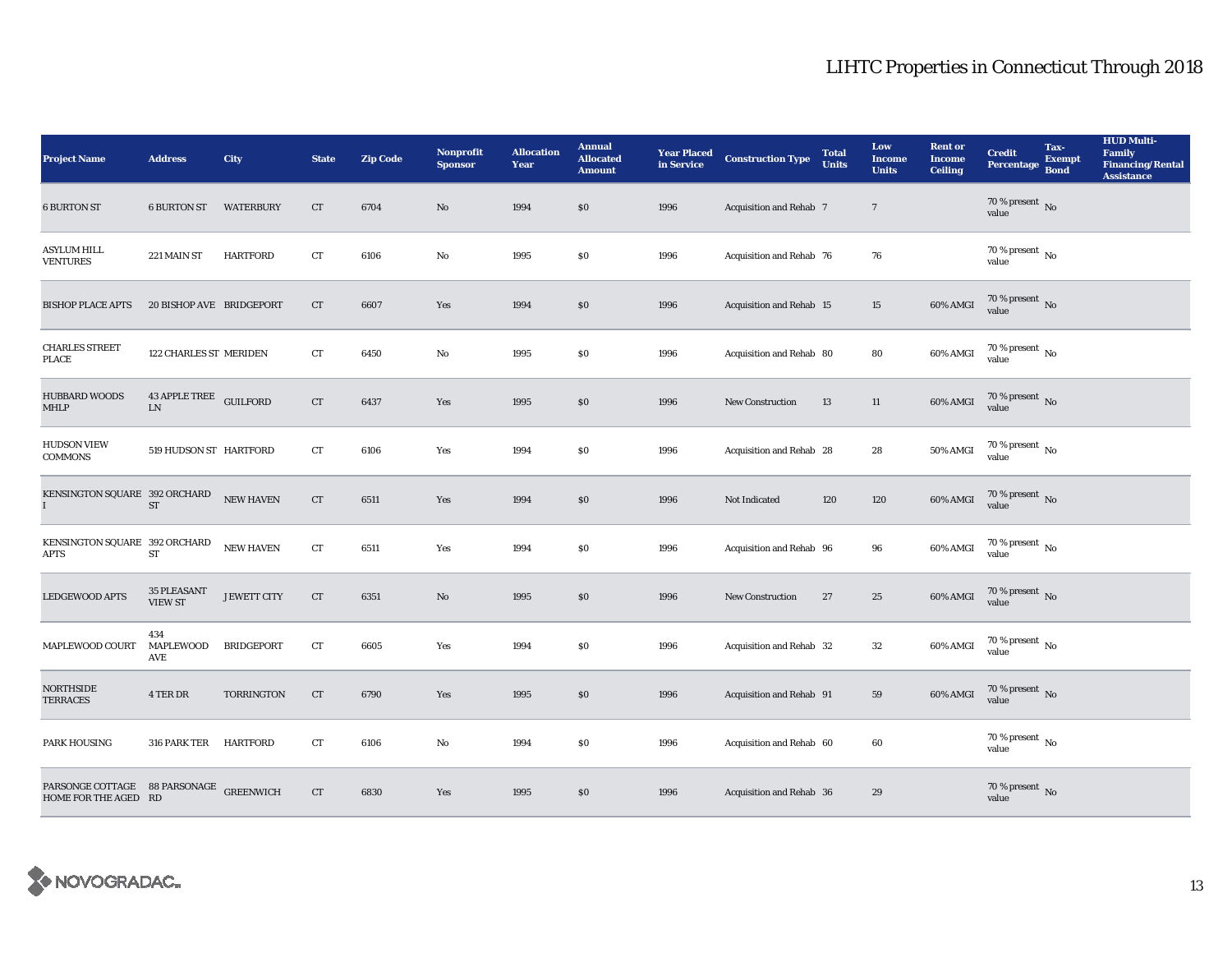| <b>Project Name</b>                           | <b>Address</b>                      | City             | <b>State</b> | <b>Zip Code</b> | Nonprofit<br><b>Sponsor</b> | <b>Allocation</b><br>Year | <b>Annual</b><br><b>Allocated</b><br><b>Amount</b> | <b>Year Placed<br/>in Service</b> | <b>Construction Type</b> | <b>Total</b><br><b>Units</b> | Low<br><b>Income</b><br><b>Units</b> | <b>Rent or</b><br><b>Income</b><br><b>Ceiling</b> | <b>Credit</b><br><b>Percentage</b>          | Tax-<br><b>Exempt</b><br><b>Bond</b> | <b>HUD Multi-</b><br><b>Family</b><br><b>Financing/Rental</b><br><b>Assistance</b> |
|-----------------------------------------------|-------------------------------------|------------------|--------------|-----------------|-----------------------------|---------------------------|----------------------------------------------------|-----------------------------------|--------------------------|------------------------------|--------------------------------------|---------------------------------------------------|---------------------------------------------|--------------------------------------|------------------------------------------------------------------------------------|
| <b>STEARNS STREET</b>                         | 57 STEARNS ST BRISTOL               |                  | CT           | 6010            | No                          | 1996                      | \$0                                                | 1996                              | Acquisition and Rehab 12 |                              | 12                                   |                                                   | 70 % present $\hbox{~No}$<br>value          |                                      |                                                                                    |
| STILLWATER HEIGHTS $^{53}_{\rm AVE}$ STAMFORD |                                     |                  | ${\rm CT}$   | 6902            | Yes                         | 1994                      | \$0                                                | 1996                              | Acquisition and Rehab 15 |                              | 15                                   | $60\%$ AMGI                                       | $70$ % present $\,$ No value                |                                      |                                                                                    |
| TRINITY PARK                                  | 80 SPRUCE ST STAMFORD               |                  | CT           | 6902            | Yes                         | 1995                      | $\$0$                                              | 1996                              | Acquisition and Rehab 48 |                              | 48                                   | 60% AMGI                                          | $70$ % present $\,$ No value                |                                      |                                                                                    |
| <b>WATERTOWN</b><br><b>CROSSING VILLAGE</b>   | 100 FULKERSON WATERBURY<br>DR       |                  | CT           | 6708            | $\mathbf{No}$               | 1995                      | \$0                                                | 1996                              | New Construction         | 108                          | 108                                  | 60% AMGI                                          | $70$ % present $\,$ No value                |                                      |                                                                                    |
| ARTSPACE HARTFORD                             | 555 ASYLUM<br>$\operatorname{AVE}$  | <b>HARTFORD</b>  | ${\rm CT}$   | 6105            | $\mathbf{N}\mathbf{o}$      | 1996                      | $\$0$                                              | 1997                              | Acquisition and Rehab 46 |                              | 46                                   | 60% AMGI                                          | $70$ % present $\,$ No value                |                                      |                                                                                    |
| <b>BRADLEY ESTATES</b><br><b>PHASE I</b>      | 435 BRADLEY<br>$\operatorname{AVE}$ | <b>MERIDEN</b>   | ${\rm CT}$   | 6451            | $\mathbf{N}\mathbf{o}$      | 1997                      | \$0                                                | 1997                              | Acquisition and Rehab 74 |                              | 74                                   | $60\%$ AMGI                                       | $30\,\%$ present $\,$ Yes value             |                                      |                                                                                    |
| <b>BRADLEY ESTATES</b><br><b>PHASE II</b>     | 50 NUTMEG DR MERIDEN                |                  | ${\rm CT}$   | 6451            | $\mathbf{No}$               | 1997                      | $\$0$                                              | 1997                              | Acquisition and Rehab 42 |                              | 42                                   | 60% AMGI                                          | $30\,\%$ present $\,$ Yes value             |                                      |                                                                                    |
| <b>BRICK ROW APTS</b>                         | <b>25 VERMONT</b><br>${\rm DR}$     | WILLIMANTIC      | CT           | 6226            | Yes                         | 1996                      | $\$0$                                              | 1997                              | Acquisition and Rehab 30 |                              | $30\,$                               | $60\%$ AMGI                                       | $70$ % present $\,$ No value                |                                      |                                                                                    |
| <b>BYAM VILLAGE</b>                           | 1782 MERIDEN<br><b>RD</b>           | <b>WATERBURY</b> | ${\rm CT}$   | 6705            | No                          | 1997                      | $\$0$                                              | 1997                              | Acquisition and Rehab 46 |                              | 46                                   | 60% AMGI                                          | $30\,\%$ present $\,$ Yes value             |                                      |                                                                                    |
| CEDAR HILL APTS                               | 1465 STATE ST NEW HAVEN             |                  | CT           | 6511            | Yes                         | 1996                      | $\$0$                                              | 1997                              | Acquisition and Rehab 25 |                              | 25                                   | $60\%$ AMGI                                       | $70$ % present $\,$ No value                |                                      |                                                                                    |
| <b>CLEARVIEW APTS</b>                         | 496 GARDEN ST HARTFORD              |                  | CT           | 6112            | Yes                         | 1996                      | $\$0$                                              | 1997                              | Acquisition and Rehab 37 |                              | 37                                   | 60% AMGI                                          | <b>Both 30%</b><br>and 70%<br>present value | No                                   |                                                                                    |
| CRESCENT BUILDING WASHINGTON BRIDGEPORT       | 431<br>AVE                          |                  | CT           | 6604            | Yes                         | 1996                      | \$0                                                | 1997                              | Acquisition and Rehab 38 |                              | ${\bf 38}$                           | $60\%$ AMGI                                       | $70\,\%$ present $\,$ No value              |                                      |                                                                                    |
| <b>HANOVER TOWERS</b>                         | 76 BUTLER ST MERIDEN                |                  | <b>CT</b>    | 6451            | No                          | 1997                      | $\$0$                                              | 1997                              | Acquisition and Rehab 99 |                              | 99                                   | 60% AMGI                                          | $30\,\%$ present $\,\mathrm{Yes}$ value     |                                      |                                                                                    |

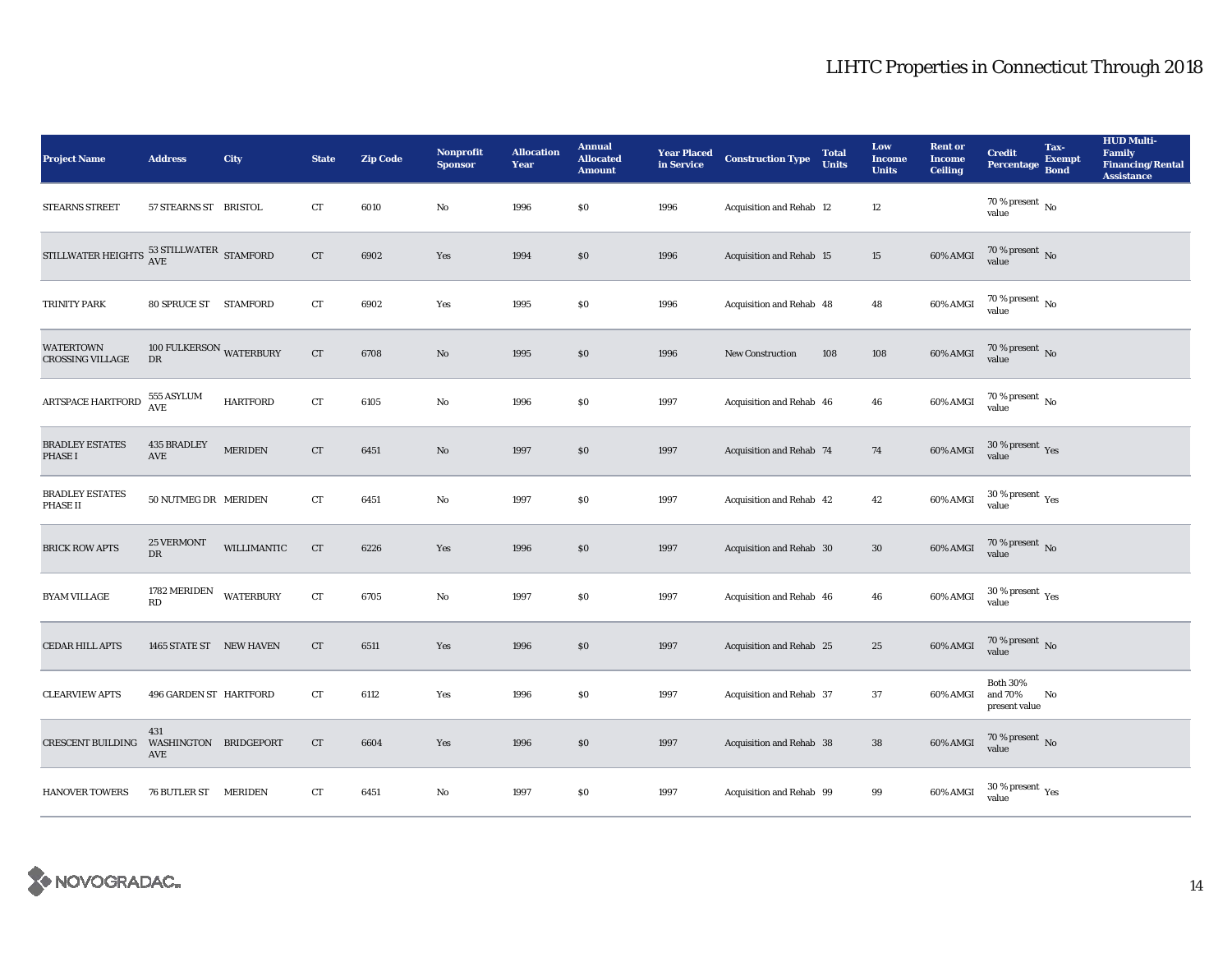| <b>Project Name</b>                      | <b>Address</b>                                                             | City            | <b>State</b> | <b>Zip Code</b> | Nonprofit<br><b>Sponsor</b> | <b>Allocation</b><br>Year | <b>Annual</b><br><b>Allocated</b><br><b>Amount</b> | <b>Year Placed<br/>in Service</b> | <b>Construction Type</b>  | <b>Total</b><br><b>Units</b> | Low<br><b>Income</b><br><b>Units</b> | <b>Rent or</b><br><b>Income</b><br><b>Ceiling</b> | <b>Credit</b><br><b>Percentage</b>          | Tax-<br><b>Exempt</b><br><b>Bond</b> | <b>HUD Multi-</b><br><b>Family</b><br>Financing/Rental<br><b>Assistance</b> |
|------------------------------------------|----------------------------------------------------------------------------|-----------------|--------------|-----------------|-----------------------------|---------------------------|----------------------------------------------------|-----------------------------------|---------------------------|------------------------------|--------------------------------------|---------------------------------------------------|---------------------------------------------|--------------------------------------|-----------------------------------------------------------------------------|
| <b>HARBOR TOWERS</b>                     | <b>60 HANOVER ST MERIDEN</b>                                               |                 | CT           | 6451            | No                          | 1997                      | \$0                                                | 1997                              | Acquisition and Rehab 201 |                              | 201                                  | 60% AMGI                                          | $30\,\%$ present $\,$ Yes value             |                                      |                                                                             |
| <b>HUDSON PARK</b><br>PROJECT            | 142 SEYMOUR<br>ST                                                          | <b>HARTFORD</b> | ${\rm CT}$   | 6106            | Yes                         | 1995                      | $\$0$                                              | 1997                              | Acquisition and Rehab 44  |                              | 44                                   | 60% AMGI                                          | $70\,\%$ present $\,$ No value              |                                      |                                                                             |
| MAPLE HILL APTS                          | 14 S BROAD ST MERIDEN                                                      |                 | CT           | 6450            | $\mathbf{No}$               | 1996                      | \$0                                                | 1997                              | Acquisition and Rehab 32  |                              | $32\,$                               | 60% AMGI                                          | $30\,\%$ present $\,$ Yes value             |                                      |                                                                             |
| <b>MONICA APTS</b>                       | 90 WEBSTER ST HARTFORD                                                     |                 | CT           | 6114            | No                          | 1996                      | \$0                                                | 1997                              | Acquisition and Rehab 22  |                              | 22                                   | 50% AMGI                                          | $70\,\%$ present $\,$ No value              |                                      |                                                                             |
| NELSON STREET APTS 53 NELSON ST HARTFORD |                                                                            |                 | ${\rm CT}$   | 6120            | Yes                         | 1995                      | $\$0$                                              | 1997                              | Acquisition and Rehab 14  |                              | 14                                   |                                                   | $70\,\%$ present $\,$ No value              |                                      |                                                                             |
| NEW CITY HOTEL                           | 40 S MAIN ST                                                               | <b>NORWALK</b>  | CT           | 6854            | Yes                         | 1996                      | \$0                                                | 1997                              | Acquisition and Rehab 44  |                              | 44                                   | 60% AMGI                                          | $70$ % present $\,$ No value                |                                      |                                                                             |
| THE MARVIN                               | 60 GREGORY<br><b>BLVD</b>                                                  | <b>NORWALK</b>  | ${\rm CT}$   | 6855            | $\mathbf{N}\mathbf{o}$      | 1995                      | \$0                                                | 1997                              | Acquisition and Rehab 49  |                              | 49                                   | <b>60% AMGI</b>                                   | $70$ % present $\,$ No value                |                                      |                                                                             |
| THE ATLANTIC                             | 50 BELL ST                                                                 | <b>STAMFORD</b> | ${\rm CT}$   | 6901            | Yes                         | 1995                      | \$0                                                | 1997                              | New Construction          | 28                           | $\bf 28$                             | 60% AMGI                                          | $70$ % present $\,$ No value                |                                      |                                                                             |
| <b>COLONY APTS</b>                       | 41 LUDLOW ST STAMFORD                                                      |                 | CT           | 6902            | Yes                         | 1996                      | \$0                                                | 1997                              | <b>New Construction</b>   | 29                           | 29                                   | 60% AMGI                                          | $70$ % present $\,$ No value                |                                      |                                                                             |
| <b>FAIRFIELD APTS</b>                    | 1062 FAIRFIELD BRIDGEPORT<br>$\operatorname{AVE}$                          |                 | ${\rm CT}$   | 6605            | Yes                         | 1997                      | $\$0$                                              | 1998                              | <b>New Construction</b>   | 34                           | 34                                   | 60% AMGI                                          | $70$ % present $\,$ No value                |                                      |                                                                             |
| ATLANTIC PARK APTS                       | $\fbox{660 ATLANTIC} \quad \  \  \, \mathtt{STAMFORD}$ $\quad \  \  \,$ ST |                 | ${\rm CT}$   | 6902            | Yes                         | 1996                      | \$0                                                | 1998                              | Acquisition and Rehab 27  |                              | 27                                   | 60% AMGI                                          | $70$ % present $\,$ No value                |                                      |                                                                             |
| <b>FROG HOLLOW</b><br><b>HOMES</b>       | 180 AFFLECK ST HARTFORD                                                    |                 | CT           | 6106            | Yes                         | 1996                      | \$0                                                | 1998                              | Acquisition and Rehab 26  |                              | 26                                   | 60% AMGI                                          | <b>Both 30%</b><br>and 70%<br>present value | No                                   |                                                                             |
| <b>KING GEORGE APTS</b>                  | 730 GEORGE ST NEW HAVEN                                                    |                 | <b>CT</b>    | 6511            | Yes                         | 1994                      | \$0                                                | 1998                              | Acquisition and Rehab 59  |                              | 42                                   | 60% AMGI                                          | $70$ % present $\,$ No value                |                                      |                                                                             |

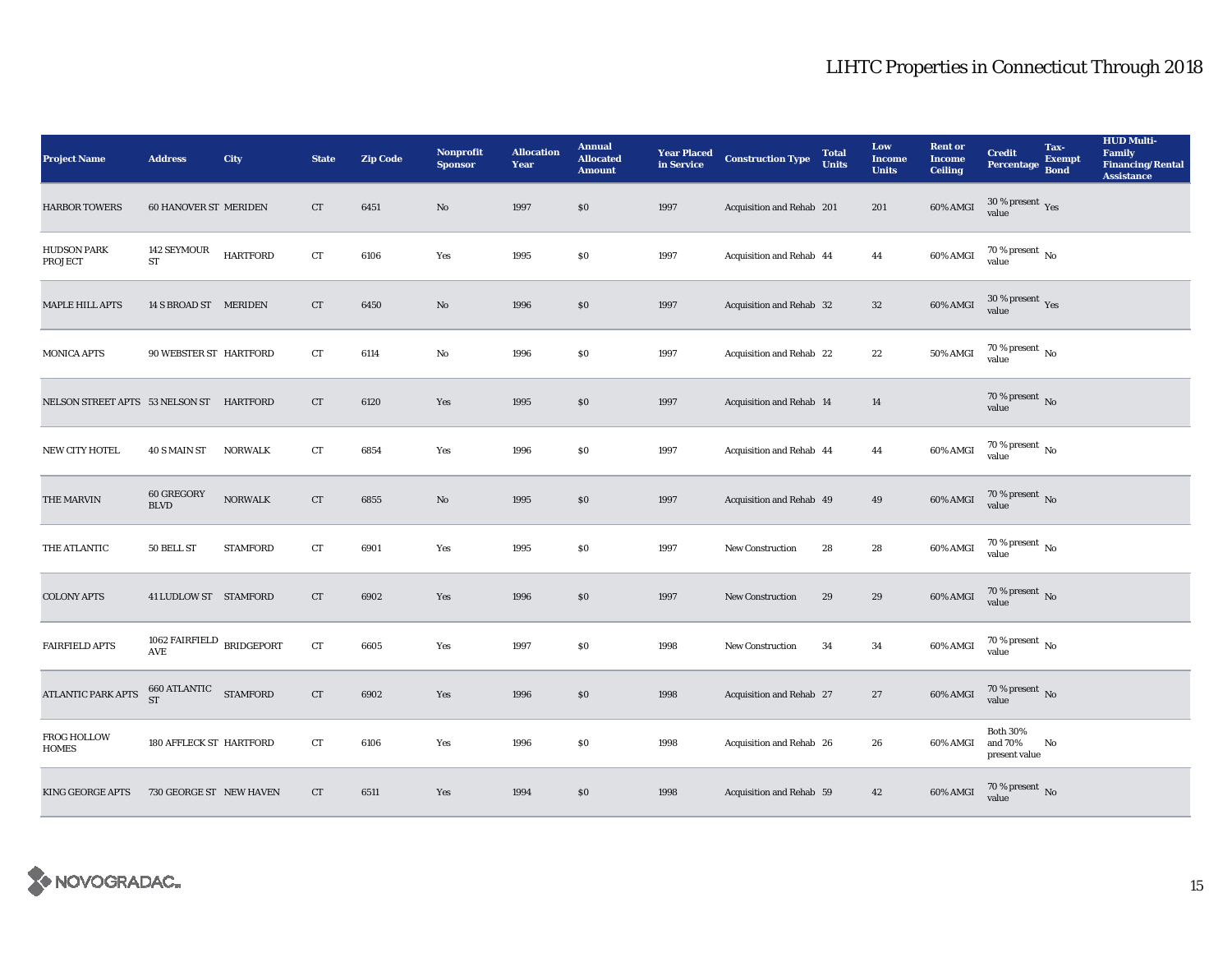| <b>Project Name</b>                                                                       | <b>Address</b>                       | <b>City</b>       | <b>State</b> | <b>Zip Code</b> | <b>Nonprofit</b><br><b>Sponsor</b> | <b>Allocation</b><br>Year | <b>Annual</b><br><b>Allocated</b><br><b>Amount</b> | <b>Year Placed<br/>in Service</b> | <b>Construction Type</b>  | <b>Total</b><br><b>Units</b> | Low<br><b>Income</b><br><b>Units</b> | <b>Rent or</b><br><b>Income</b><br><b>Ceiling</b> | <b>Credit</b><br><b>Percentage</b>      | Tax-<br><b>Exempt</b><br><b>Bond</b> | <b>HUD Multi-</b><br>Family<br><b>Financing/Rental</b><br><b>Assistance</b> |
|-------------------------------------------------------------------------------------------|--------------------------------------|-------------------|--------------|-----------------|------------------------------------|---------------------------|----------------------------------------------------|-----------------------------------|---------------------------|------------------------------|--------------------------------------|---------------------------------------------------|-----------------------------------------|--------------------------------------|-----------------------------------------------------------------------------|
| <b>GRISWOLD HILLS OF</b><br><b>NEWINGTON</b>                                              | 10 GRISWOLD<br><b>HILLS DR</b>       | <b>NEWINGTON</b>  | CT           | 6111            | No                                 | 1997                      | \$0                                                | 1998                              | New Construction          | 128                          | 64                                   | 60% AMGI                                          | 70 % present $\,$ No $\,$<br>value      |                                      |                                                                             |
| <b>HILL HOUSING</b><br><b>REHABILITATION</b><br><b>HILL HOUSING</b><br><b>DEVELOPMENT</b> | 210<br><b>DAVENPORT</b><br>AVE       | <b>NEW HAVEN</b>  | ${\rm CT}$   | 6519            | Yes                                | 1996                      | \$0                                                | 1998                              | Acquisition and Rehab 65  |                              | 65                                   | 60% AMGI                                          | $70\,\%$ present $\,$ No value          |                                      |                                                                             |
| <b>JORDAN BROOK</b><br>TERRACE                                                            | <b>55 YORKSHIRE</b><br>DR            | <b>WATERFORD</b>  | CT           | 6385            | No                                 | 1997                      | $\$0$                                              | 1998                              | <b>New Construction</b>   | 25                           | 21                                   | 60% AMGI                                          | $70$ % present $\,$ No value            |                                      |                                                                             |
| RICHARD STREET<br><b>COOPERATIVE</b>                                                      | 72 WOLCOTT ST NEW HAVEN              |                   | ${\rm CT}$   | 6513            | Yes                                | 1997                      | \$0                                                | 1998                              | Acquisition and Rehab 20  |                              | 20                                   | $60\%$ AMGI                                       | $70\,\%$ present $\,$ No value          |                                      |                                                                             |
| <b>SUNSET RIDGE</b>                                                                       | 1 MOUNTAIN<br>RIDGE TER              | NEW HAVEN         | CT           | 6513            | No                                 | 1997                      | \$0                                                | 1998                              | Acquisition and Rehab 312 |                              | 312                                  | 60% AMGI                                          | $30\,\%$ present $\,$ Yes value         |                                      |                                                                             |
| <b>WESTWOODS APTS</b>                                                                     | 308 SCOTT<br><b>SWAMP RD</b>         | <b>FARMINGTON</b> | CT           | 6032            | $\mathbf{N}\mathbf{o}$             | 1996                      | \$0                                                | 1998                              | New Construction          | 34                           | 34                                   |                                                   | $70$ % present $\,$ No value            |                                      |                                                                             |
| YALE STREET<br><b>COMMONS</b>                                                             | 140 YALE ST                          | <b>BRIDGEPORT</b> | <b>CT</b>    | 6605            | Yes                                | 1996                      | $\$0$                                              | 1998                              | New Construction          | 44                           | 38                                   | 60% AMGI                                          | 70 % present $\,$ No $\,$<br>value      |                                      |                                                                             |
| <b>EASTON PLACE</b>                                                                       | 32 JAIDEE DR                         | EAST HARTFORD CT  |              | 6118            | No                                 | 1998                      | \$0                                                | 1999                              | Acquisition and Rehab 50  |                              | 50                                   | 60% AMGI                                          | $70\,\%$ present $\,$ No value          |                                      |                                                                             |
| HIDDEN BROOK                                                                              | 1655 POST RD E WESTPORT              |                   | CT           | 6880            | Yes                                | 1997                      | $\$0$                                              | 1999                              | New Construction          | 39                           | 39                                   | <b>50% AMGI</b>                                   | $70$ % present $\,$ No value            |                                      |                                                                             |
| HORACE BUSHNELL<br><b>APTS</b>                                                            | <b>40 VINE ST</b>                    | <b>HARTFORD</b>   | ${\rm CT}$   | 6112            | Yes                                | 1997                      | \$0                                                | 1999                              | Acquisition and Rehab 88  |                              | 88                                   |                                                   | $70\,\%$ present $\,$ No value          |                                      |                                                                             |
| <b>MEADOW LANDING I</b>                                                                   | 397<br>MEADOWBROO WEST HAVEN<br>K CT |                   | CT           | 6516            | Yes                                | 1998                      | \$0                                                | 1999                              | Acquisition and Rehab 230 |                              | 230                                  | 60% AMGI                                          | $30\,\%$ present $\,\mathrm{Yes}$ value |                                      |                                                                             |
| OLD FARMS CROSSING<br>ASSOC                                                               | 35<br>SANDSCREEN AVON<br><b>RD</b>   |                   | CT           | 6001            | No                                 | 1997                      | \$0\$                                              | 1999                              | <b>New Construction</b>   | 45                           | $\bf{0}$                             | $60\%$ AMGI                                       | $70\,\%$ present $\,$ No value          |                                      |                                                                             |
| PALACE VIEW SENIOR<br><b>HOUSING</b>                                                      | 132 MAIN ST                          | <b>DANBURY</b>    | CT           | 6810            | Yes                                | 1998                      | \$0                                                | 1999                              | <b>New Construction</b>   | 70                           | 70                                   | 60% AMGI                                          | $70\,\%$ present $_{\rm{No}}$           |                                      |                                                                             |

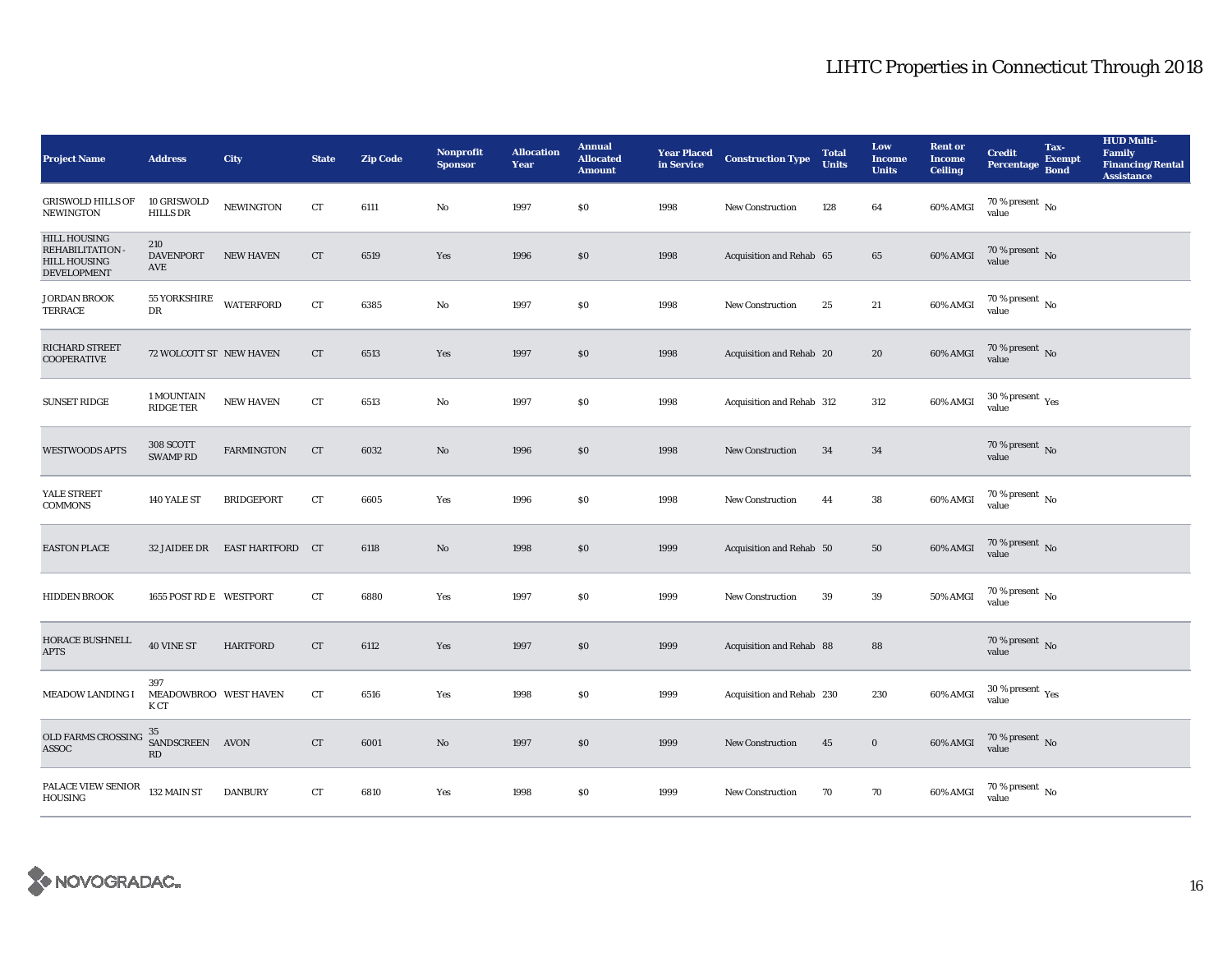| <b>Project Name</b>                                           | <b>Address</b>                                         | <b>City</b>       | <b>State</b> | <b>Zip Code</b> | Nonprofit<br><b>Sponsor</b> | <b>Allocation</b><br>Year | <b>Annual</b><br><b>Allocated</b><br><b>Amount</b> | <b>Year Placed<br/>in Service</b> | <b>Construction Type</b>  | <b>Total</b><br><b>Units</b> | Low<br><b>Income</b><br><b>Units</b> | <b>Rent or</b><br><b>Income</b><br><b>Ceiling</b> | <b>Credit</b><br><b>Percentage</b>          | Tax-<br><b>Exempt</b><br><b>Bond</b> | <b>HUD Multi-</b><br><b>Family</b><br><b>Financing/Rental</b><br><b>Assistance</b> |
|---------------------------------------------------------------|--------------------------------------------------------|-------------------|--------------|-----------------|-----------------------------|---------------------------|----------------------------------------------------|-----------------------------------|---------------------------|------------------------------|--------------------------------------|---------------------------------------------------|---------------------------------------------|--------------------------------------|------------------------------------------------------------------------------------|
| <b>SARANOR APTS</b>                                           | 119 PLATT ST                                           | <b>MILFORD</b>    | CT           | 6460            | No                          | 1998                      | \$0                                                | 1999                              | Acquisition and Rehab 120 |                              | 120                                  | 60% AMGI                                          | $30\,\%$ present $\,$ Yes value             |                                      |                                                                                    |
| <b>WASHINGTON PARK</b><br><b>REVITALIZATION</b><br>PROJECT LP | 480 E<br>WASHINGTON BRIDGEPORT<br>AVE                  |                   | CT           | 6608            | Yes                         | 1997                      | \$0                                                | 1999                              | Acquisition and Rehab 35  |                              | $35\,$                               | 60% AMGI                                          | $70\,\%$ present $\,$ No value              |                                      |                                                                                    |
| <b>ANNAWAN APTS</b>                                           | 29 ANNAWAN<br>${\rm ST}$                               | <b>HARTFORD</b>   | CT           | 6114            | No                          | 2000                      | \$0                                                | 2000                              | Acquisition and Rehab 57  |                              | 56                                   |                                                   | $70\,\%$ present $\,$ No value              |                                      |                                                                                    |
| <b>DILLON PLACE</b>                                           | 100<br>HENDRICXSEN HARTFORD<br>AVE                     |                   | CT           | 6106            | No                          | 1999                      | \$0                                                | 2000                              | Acquisition and Rehab 65  |                              | 65                                   | 60% AMGI                                          | $70\,\%$ present $\,$ No value              |                                      |                                                                                    |
| <b>GUILFORD</b><br><b>INTERFAITH MHLP</b>                     | 2 ROCKY<br><b>BROOK LN</b>                             | <b>GUILFORD</b>   | ${\rm CT}$   | 6437            | Yes                         | 1999                      | $\$0$                                              | 2000                              | New Construction          | 21                           | 15                                   | 60% AMGI                                          | $70$ % present $\,$ No value                |                                      |                                                                                    |
| MONTEREY PLACE -<br><b>ELM HAVEN HOMES</b><br><b>BLOCK C</b>  | 14 FOOTE ST                                            | <b>NEW HAVEN</b>  | CT           | 6511            | No                          | 1998                      | \$0                                                | 2000                              | <b>New Construction</b>   | 30                           | 27                                   |                                                   | $70$ % present $\,$ No value                |                                      |                                                                                    |
| ROLLING RIDGE APTS 16 RIDGE CT W WEST HAVEN                   |                                                        |                   | CT           | 6516            | No                          | 1999                      | \$0                                                | 2000                              | Acquisition and Rehab 180 |                              | 180                                  |                                                   | $30\,\%$ present $\,$ Yes value             |                                      |                                                                                    |
| STRATFIELD APTS                                               | 45 CHAPEL ST BRIDGEPORT                                |                   | <b>CT</b>    | 6604            | No                          | 1999                      | \$0\$                                              | 2000                              | Acquisition and Rehab 191 |                              | 191                                  | 60% AMGI                                          | $30\,\%$ present $\,\mathrm{Yes}$ value     |                                      |                                                                                    |
| UNION SCHOOL<br><b>SENIOR APTS</b>                            | $564$ THOMPSON $\;$ EAST HAVEN<br>$\operatorname{AVE}$ |                   | ${\rm CT}$   | 6512            | Yes                         | 1998                      | \$0                                                | 2000                              | Acquisition and Rehab 18  |                              | 18                                   | 60% AMGI                                          | $70$ % present $\,$ No value                |                                      |                                                                                    |
| WHISPERING PINES II                                           | 100<br>WHISPERING<br>PINES RD                          | AVON              | <b>CT</b>    | 6001            | No                          | 1998                      | $\$0$                                              | 2000                              | <b>New Construction</b>   | 54                           | 54                                   | 60% AMGI                                          | $70$ % present $\,$ No value                |                                      |                                                                                    |
| Y HOUSE                                                       | 259 PROSPECT<br>ST                                     | <b>TORRINGTON</b> | ${\rm CT}$   | 6790            | Yes                         | 1998                      | \$0\$                                              | 2000                              | Acquisition and Rehab 42  |                              | 42                                   | $50\%$ AMGI                                       | $70$ % present $\,$ No value                |                                      |                                                                                    |
| ARTSPACE NORWICH                                              | 35 CHESTNUT<br><b>ST</b>                               | <b>NORWICH</b>    | <b>CT</b>    | 6360            | No                          | 2000                      | \$0                                                | 2001                              | Acquisition and Rehab 58  |                              | 47                                   | 60% AMGI                                          | <b>Both 30%</b><br>and 70%<br>present value | No                                   |                                                                                    |
| <b>HARRISON SQUARE</b>                                        | 52 MAIN ST                                             | <b>DANBURY</b>    | CT           | 6810            | No                          | 1999                      | \$0\$                                              | 2001                              | <b>New Construction</b>   | 36                           | 36                                   | 60% AMGI                                          | $70$ % present $\,$ No value                |                                      |                                                                                    |

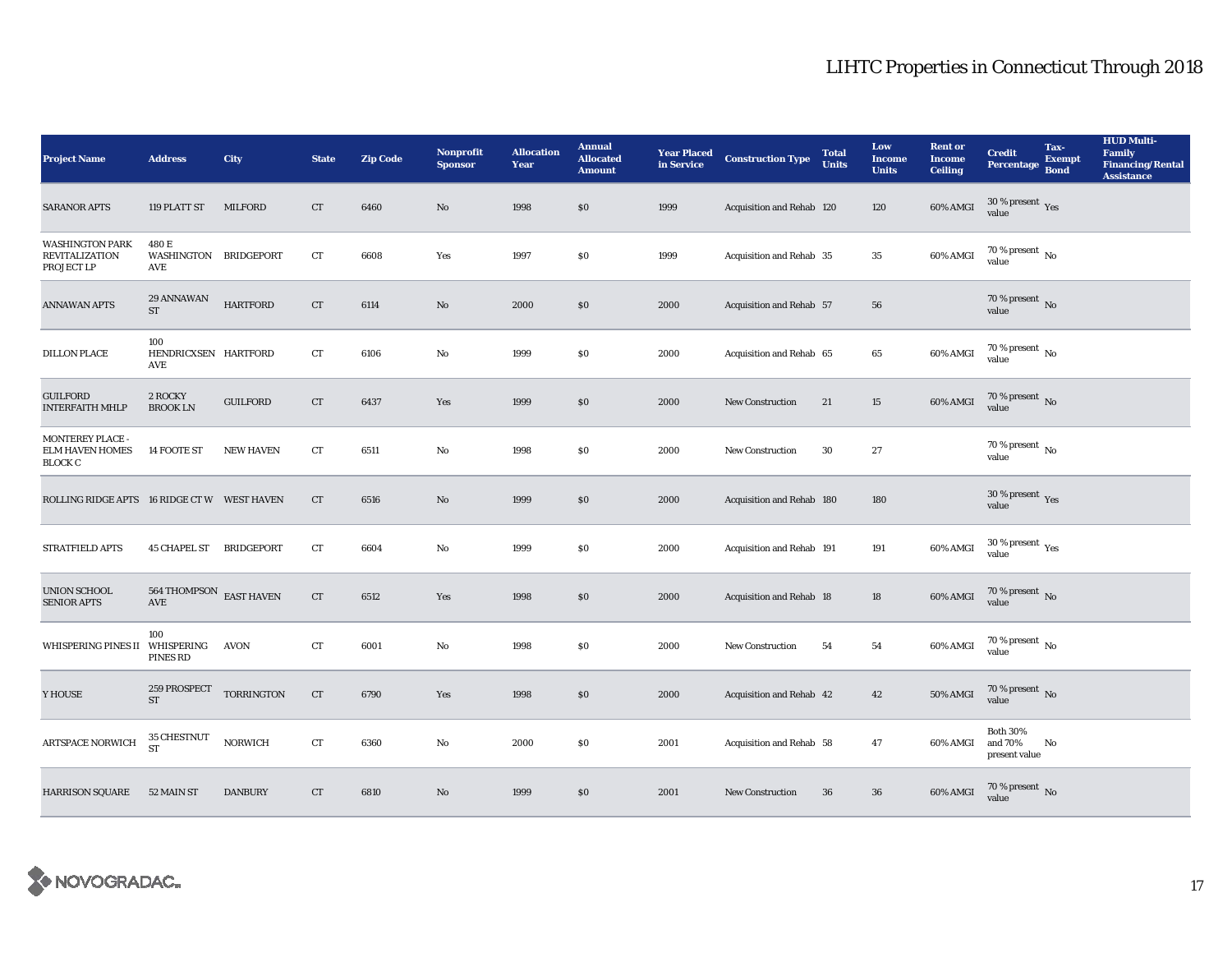| <b>Project Name</b>                        | <b>Address</b>                             | City               | <b>State</b> | <b>Zip Code</b> | Nonprofit<br><b>Sponsor</b> | <b>Allocation</b><br>Year | <b>Annual</b><br><b>Allocated</b><br><b>Amount</b> | <b>Year Placed<br/>in Service</b> | <b>Construction Type</b>  | <b>Total</b><br><b>Units</b> | Low<br><b>Income</b><br><b>Units</b> | <b>Rent or</b><br><b>Income</b><br><b>Ceiling</b> | <b>Credit</b><br><b>Percentage</b>              | Tax-<br><b>Exempt</b><br><b>Bond</b> | <b>HUD Multi-</b><br><b>Family</b><br><b>Financing/Rental</b><br><b>Assistance</b> |
|--------------------------------------------|--------------------------------------------|--------------------|--------------|-----------------|-----------------------------|---------------------------|----------------------------------------------------|-----------------------------------|---------------------------|------------------------------|--------------------------------------|---------------------------------------------------|-------------------------------------------------|--------------------------------------|------------------------------------------------------------------------------------|
| <b>HUNTERS RIDGE</b><br>ASSOC              | <b>20 HUNTERS</b><br><b>RDG</b>            | <b>UNIONVILLE</b>  | ${\rm CT}$   | 6085            | $\mathbf{N}\mathbf{o}$      | 1999                      | \$0                                                | 2001                              | New Construction          | 51                           | $\bf{0}$                             | 60% AMGI                                          | 70 % present $\,$ No $\,$<br>value              |                                      |                                                                                    |
| <b>HUNTINGTON PLACE</b>                    | $32\,$<br>HUNTINGTON HARTFORD<br><b>ST</b> |                    | CT           | 6105            | $\rm No$                    | 2000                      | \$0                                                | 2001                              | Acquisition and Rehab 45  |                              | 45                                   | 60% AMGI                                          | $70$ % present $\,$ No value                    |                                      |                                                                                    |
| MILLPOND LP                                | 59 MILL POND<br>RD                         | <b>BROAD BROOK</b> | CT           | 6016            | $\mathbf{No}$               | 2000                      | $\$0$                                              | 2001                              | Acquisition and Rehab 360 |                              | 148                                  | 60% AMGI                                          | $30\,\%$ present $\,$ Yes value                 |                                      |                                                                                    |
| PARK CITY<br>RESIDENTIAL CARE<br>HOME      | 752 PARK AVE BRIDGEPORT                    |                    | ${\rm CT}$   | 6604            | $\rm No$                    | 2001                      | $\$0$                                              | 2001                              | Acquisition and Rehab 50  |                              | 40                                   | 60% AMGI                                          | <b>Both 30%</b><br>and 70%<br>present value     | No                                   |                                                                                    |
| <b>RIVER RIDGE APTS</b>                    | 2364 STATE ST HAMDEN                       |                    | ${\rm CT}$   | 6517            | $\mathbf{N}\mathbf{o}$      | 2000                      | $\$0$                                              | 2001                              | New Construction          | 62                           | 62                                   | 60% AMGI                                          | 70 % present $\,$ No $\,$<br>value              |                                      |                                                                                    |
| WETHERSFIELD<br><b>COMMONS</b>             | 32<br>WETHERSFIELD HARTFORD<br>AVE         |                    | ${\rm CT}$   | 6114            | Yes                         | 1999                      | $\$0$                                              | 2001                              | Acquisition and Rehab 12  |                              | 12                                   | <b>50% AMGI</b>                                   | $70\,\%$ present $\,$ No value                  |                                      |                                                                                    |
| HUNTINGTON PLACE<br>$\scriptstyle\rm II$   | 46<br>HUNTINGTON HARTFORD<br>ST            |                    | ${\rm CT}$   | 6105            | No                          | 2001                      | \$0                                                | 2002                              | Acquisition and Rehab 23  |                              | 23                                   | 60% AMGI                                          | 70 % present $\,$ No $\,$<br>value              |                                      |                                                                                    |
| MONTEREY PLACE IB 232 ASHMUN ST NEW HAVEN  |                                            |                    | CT           | 6511            | $\rm No$                    | 1998                      | $\$0$                                              | 2002                              | New Construction          | 9                            | 9                                    |                                                   | 30 % present $\sqrt{\gamma_{\rm{ES}}}$<br>value |                                      |                                                                                    |
| BIRCH MEADOW APTS 850 PARKER ST MANCHESTER |                                            |                    | CT           | 6042            | $\mathbf{No}$               | 2001                      | $\$0$                                              | 2003                              | <b>New Construction</b>   | 100                          | 100                                  | 60% AMGI                                          | $70$ % present $\,$ No value                    |                                      |                                                                                    |
| <b>BLIND BROOK RUN</b>                     | 23 WILLIAM ST DANBURY                      |                    | ${\rm CT}$   | 6810            | $\mathbf{N}\mathbf{o}$      | 2001                      | $\$0$                                              | 2003                              | Acquisition and Rehab 4   |                              | $\overline{4}$                       | 60% AMGI                                          | $70$ % present $\,$ No value                    |                                      |                                                                                    |
| <b>CARTER COURT</b><br><b>COOPERATIVE</b>  | 1 FULL CIR                                 | <b>GLASTONBURY</b> | CT           | 6033            | Yes                         | 2001                      | \$0                                                | 2003                              | <b>New Construction</b>   | 20                           | 20                                   | 60% AMGI                                          | $70$ % present $\,$ No value                    |                                      |                                                                                    |
| <b>NORTHEAST</b><br><b>AFFORDABLE</b>      | 717 GARDEN ST HARTFORD                     |                    | CT           | 6112            | $\mathbf{N}\mathbf{o}$      | 2002                      | $\$0$                                              | 2003                              | Acquisition and Rehab 59  |                              | 59                                   |                                                   | 70 % present $\,$ No $\,$<br>value              |                                      |                                                                                    |
| <b>SOUTH COMMON</b>                        | 22 S COMMONS KENT                          |                    | CT           | 6757            | No                          | 2001                      | $\$0$                                              | 2003                              | <b>New Construction</b>   | 24                           | 24                                   | 60% AMGI                                          | 70 % present $\,$ No $\,$<br>value              |                                      |                                                                                    |

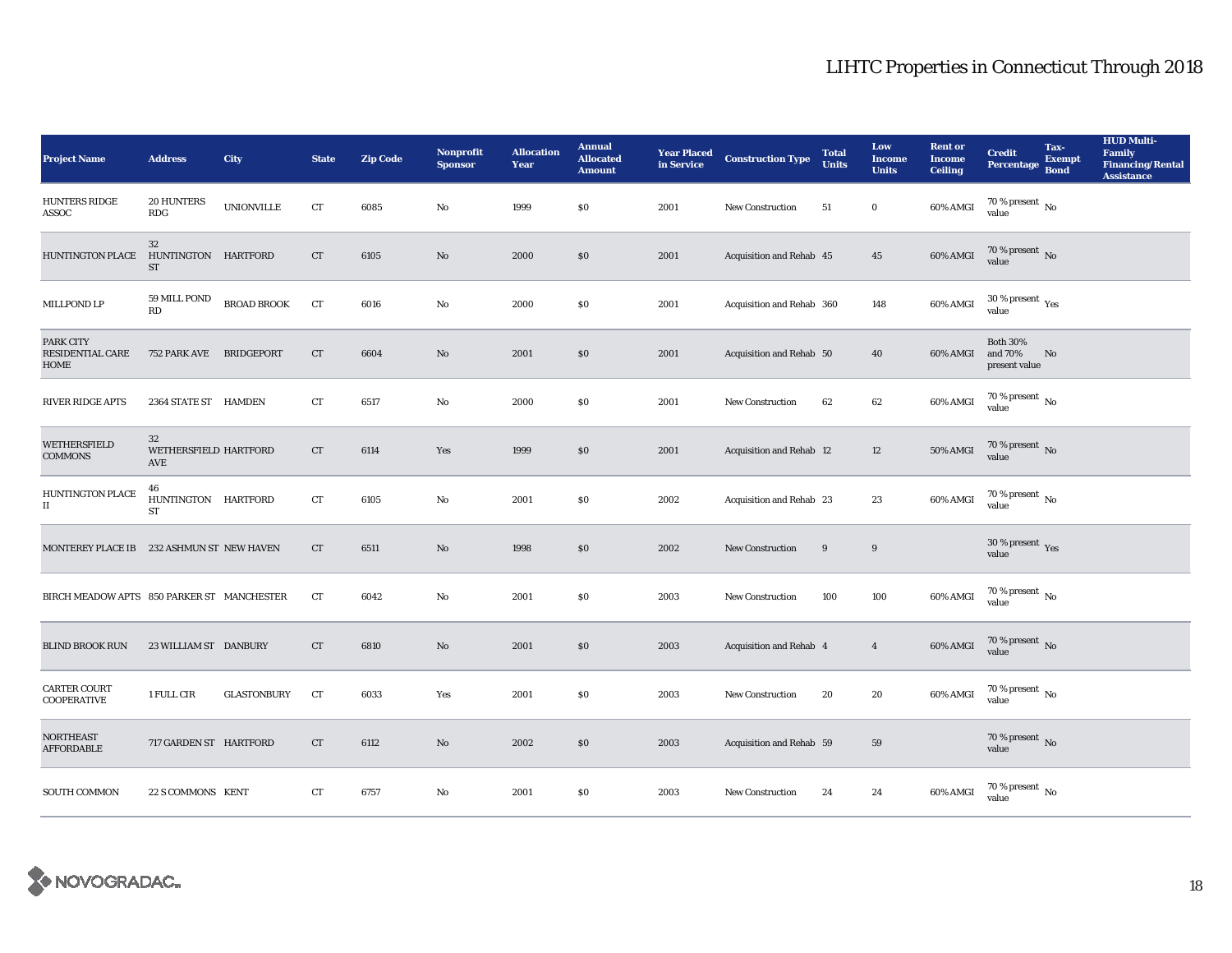| <b>Project Name</b>                              | <b>Address</b>                                            | City             | <b>State</b> | <b>Zip Code</b> | Nonprofit<br><b>Sponsor</b> | <b>Allocation</b><br>Year | <b>Annual</b><br><b>Allocated</b><br><b>Amount</b> |      | <b>Year Placed Construction Type</b><br>in Service | <b>Total</b><br><b>Units</b> | Low<br><b>Income</b><br><b>Units</b> | <b>Rent</b> or<br><b>Income</b><br><b>Ceiling</b> | <b>Credit</b><br><b>Percentage</b>          | Tax-<br><b>Exempt</b><br><b>Bond</b> | <b>HUD Multi-</b><br><b>Family<br/>Financing/Rental</b><br><b>Assistance</b> |
|--------------------------------------------------|-----------------------------------------------------------|------------------|--------------|-----------------|-----------------------------|---------------------------|----------------------------------------------------|------|----------------------------------------------------|------------------------------|--------------------------------------|---------------------------------------------------|---------------------------------------------|--------------------------------------|------------------------------------------------------------------------------|
| SOUTHFIELD VILLAGE<br><b>SQUARE II</b>           | 117<br>SOUTHWOOD STAMFORD<br>DR                           |                  | CT           | 6902            | $\rm No$                    | 2001                      | \$0                                                | 2003 | New Construction                                   | 110                          | 92                                   | 60% AMGI                                          | $70\,\%$ present $\,$ No value              |                                      |                                                                              |
| WASHINGTON COURT 4 VERNON ST                     |                                                           | HARTFORD         | CT           | 6106            | $\mathbf{No}$               | 2001                      | <b>SO</b>                                          | 2003 | Acquisition and Rehab 61                           |                              | $\bf{0}$                             |                                                   | <b>Both 30%</b><br>and 70%<br>present value | Yes                                  |                                                                              |
| WATSON FARM ASSOC 700 DEMING ST SOUTH WINDSOR CT |                                                           |                  |              | 6074            | $\rm No$                    | 2001                      | \$0                                                | 2003 | New Construction                                   | 72                           | $\mathbf 0$                          | 60% AMGI                                          | 70 % present $\,$ No $\,$<br>value          |                                      |                                                                              |
| BERRY PATCH ASSOC I 205 OAKLAND                  |                                                           | SOUTH WINDSOR CT |              | 6074            | No                          | 2003                      | \$0                                                | 2004 | New Construction                                   | 102                          | $\bf{0}$                             | 60% AMGI                                          | $70$ % present $\,$ No value                |                                      |                                                                              |
| <b>BOULDER RIDGE</b><br><b>ASSOC</b>             | 400 COMMERCE CANTON<br>DR                                 |                  | ${\rm CT}$   | 6019            | $\rm No$                    | 2002                      | \$0                                                | 2004 | New Construction                                   | 98                           | $\mathbf 0$                          | 60% AMGI                                          | $70$ % present $_{\rm{No}}$                 |                                      |                                                                              |
| <b>CITYSCAPE APTS</b>                            | 1642 BROAD ST HARTFORD                                    |                  | CT           | 6106            | $\mathbf{N}\mathbf{o}$      | 2002                      | <b>SO</b>                                          | 2004 | Acquisition and Rehab 77                           |                              | 77                                   |                                                   | <b>Both 30%</b><br>and 70%<br>present value | No                                   |                                                                              |
| LAUREL COMMONS LP 75 GAY ST                      |                                                           | <b>WINSTED</b>   | ${\rm CT}$   | 6098            | Yes                         | 2002                      | \$0                                                | 2004 | Both New Construction 44<br>and $A/R$              |                              | $\bf 44$                             | 60% AMGI                                          | $70\%$ present No<br>value                  |                                      |                                                                              |
| <b>SANA APTS - HIGH</b><br><b>RISE</b>           | 1620 MAIN ST                                              | HARTFORD         | ${\rm CT}$   | 6120            | $\mathbf{N}\mathbf{o}$      | 2003                      | \$0                                                | 2004 | Acquisition and Rehab 148                          |                              | 148                                  | 60% AMGI                                          | 70 % present $\,$ No $\,$<br>value          |                                      |                                                                              |
| SUMMER BROOK APTS 248 DARLING                    |                                                           | SOUTHINGTON      | CT           | 6489            | $\rm No$                    | 2002                      | \$0                                                | 2004 | Acquisition and Rehab 180                          |                              | 180                                  | <b>60% AMGI</b>                                   | $30\,\%$ present $\,$ Yes value             |                                      |                                                                              |
| WESTLAND PLACE LP                                | $275\, \rm{WESTLAND}$ $_{\rm HARTFORD}$ $_{\rm HARTFORD}$ |                  | CT           | 6112            | $_{\rm No}$                 | 2003                      | $\$0$                                              | 2004 | Acquisition and Rehab 50                           |                              | 50                                   | $60\%$ AMGI                                       | $70$ % present $\,$ No value                |                                      |                                                                              |
| WOODLAND HILLS<br><b>APTS</b>                    | $330\,$ HIGHLAND $\,$ TORRINGTON<br><b>AVE</b>            |                  | CT           | 6790            | $\rm No$                    | 2002                      | \$0                                                | 2004 | Acquisition and Rehab 176                          |                              | 176                                  | 60% AMGI                                          | $30\,\%$ present $\,$ Yes value             |                                      |                                                                              |
| LIBERTY SAFE HAVEN 210 STATE ST                  |                                                           | <b>NEW HAVEN</b> | ${\rm CT}$   | 6510            | Yes                         | 2003                      | \$0                                                | 2004 | Acquisition and Rehab 33                           |                              | 33                                   | 50% AMGI                                          | $70\,\%$ present $\,$ No value              |                                      |                                                                              |
| ARTSPACE WINDHAM 480 MAIN ST                     |                                                           | WILLIMANTIC      | CT           | 6226            | $\rm No$                    | 2003                      | \$0                                                | 2005 | Acquisition and Rehab 50                           |                              | 38                                   | 60% AMGI                                          | $70\,\%$ present $\,$ No value              |                                      |                                                                              |

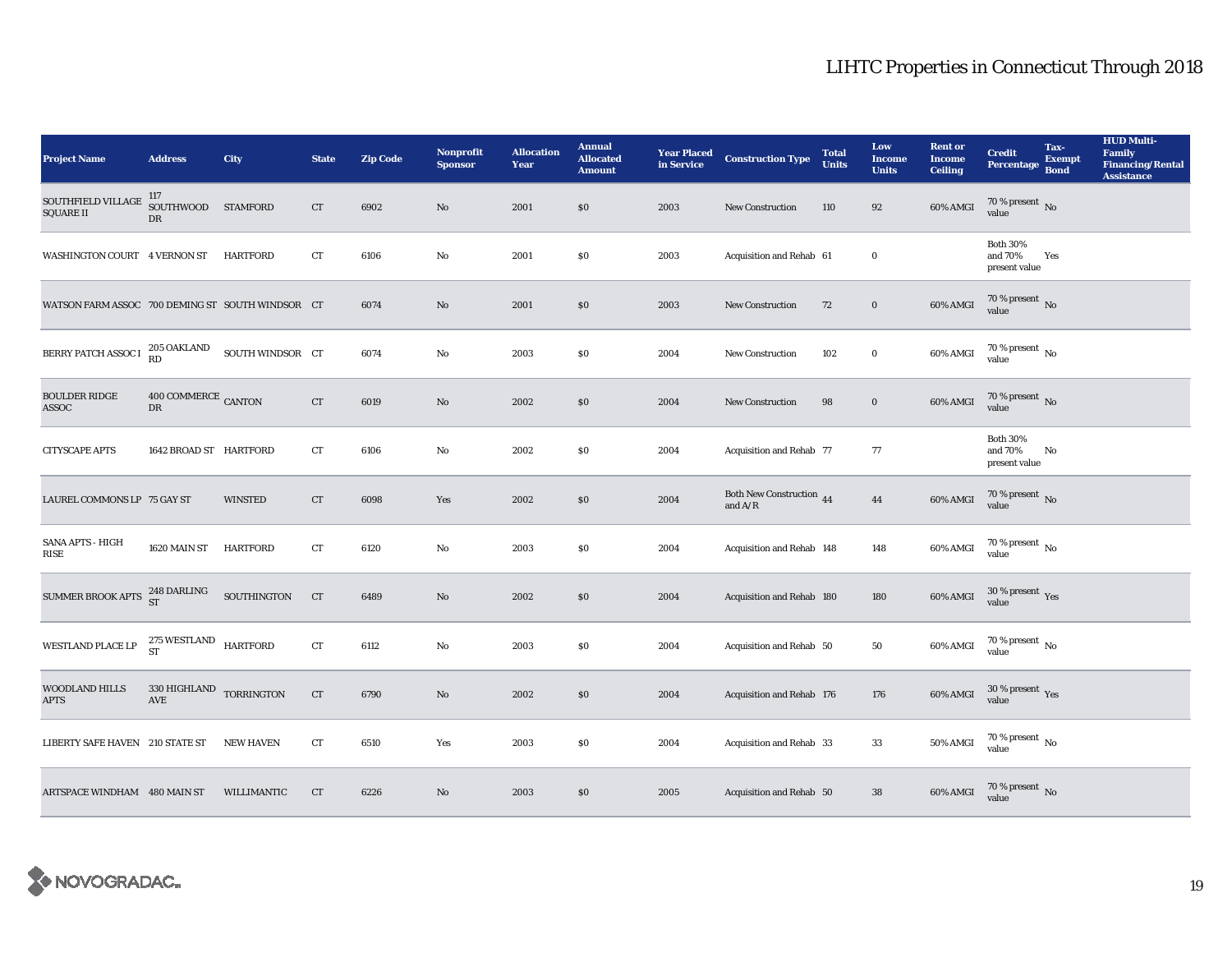| <b>Project Name</b>                                            | <b>Address</b>                        | <b>City</b>      | <b>State</b> | <b>Zip Code</b> | <b>Nonprofit</b><br><b>Sponsor</b> | <b>Allocation</b><br>Year | <b>Annual</b><br><b>Allocated</b><br><b>Amount</b> | <b>Year Placed<br/>in Service</b> | <b>Construction Type</b>  | <b>Total</b><br><b>Units</b> | Low<br><b>Income</b><br><b>Units</b> | <b>Rent or</b><br><b>Income</b><br><b>Ceiling</b> | <b>Credit</b><br><b>Percentage</b>       | Tax-<br><b>Exempt</b><br><b>Bond</b> | <b>HUD Multi-</b><br>Family<br><b>Financing/Rental</b><br><b>Assistance</b> |
|----------------------------------------------------------------|---------------------------------------|------------------|--------------|-----------------|------------------------------------|---------------------------|----------------------------------------------------|-----------------------------------|---------------------------|------------------------------|--------------------------------------|---------------------------------------------------|------------------------------------------|--------------------------------------|-----------------------------------------------------------------------------|
| BERRY PATCH ASSOC<br>$_{\rm II}$                               | 205 OAKLAND<br>$\mathbb{R}\mathbb{D}$ | SOUTH WINDSOR CT |              | 6074            | No                                 | 2003                      | \$0                                                | 2005                              | New Construction          | 94                           | $\mathbf 0$                          | 60% AMGI                                          | 70 % present $\,$ No $\,$<br>value       |                                      |                                                                             |
| <b>CASA FAMILIA</b>                                            | <b>130 SYLVAN AVE NEW HAVEN</b>       |                  | CT           | 6519            | No                                 | 2003                      | \$0                                                | 2005                              | <b>New Construction</b>   | 30                           | $30\,$                               | 60% AMGI                                          | $70$ % present $\,$ No value             |                                      |                                                                             |
| KIMBERLY PLACE APTS 19 MAIN ST                                 |                                       | <b>DANBURY</b>   | CT           | 6810            | No                                 | 2003                      | \$0                                                | 2005                              | Acquisition and Rehab 116 |                              | 116                                  | 60% AMGI                                          | $30$ % present $\,$ No value             |                                      |                                                                             |
| SOUTHFIELD VILLAGE 14 SOUTHWOOD STAMFORD<br>$LP$ $III$         | ${\rm DR}$                            |                  | CT           | 6902            | $\mathbf{N}\mathbf{o}$             | 2003                      | \$0                                                | 2005                              | New Construction          | 56                           | 46                                   | 60% AMGI                                          | 70 % present $\,$ No $\,$<br>value       |                                      |                                                                             |
| <b>WAUREGAN HOTEL</b>                                          | 192 MAIN ST                           | <b>NORWICH</b>   | CT           | 6360            | No                                 | 2003                      | \$1,166,725                                        | 2006                              | Acquisition and Rehab 70  |                              | 70                                   | 50% AMGI                                          | $70$ % present $\,$ No value             |                                      |                                                                             |
| <b>BRICK HOLLOW</b>                                            | 555 ZION ST                           | <b>HARTFORD</b>  | CT           | 6106            | No                                 | 2003                      | \$0                                                | 2006                              | Acquisition and Rehab 50  |                              | 43                                   | $60\%$ AMGI                                       | $70$ % present $\,$ No value             |                                      |                                                                             |
| WILLOW MUTUAL<br><b>HOUSING LP</b>                             | 203 WILLOW ST WATERBURY               |                  | CT           | 6710            | No                                 | 2003                      | \$0                                                | 2006                              | Acquisition and Rehab 21  |                              | 21                                   | 60% AMGI                                          | 70 % present $\,$ No $\,$<br>value       |                                      |                                                                             |
| <b>SMITHFIELD</b><br><b>GARDENS ASSISTED</b><br>LIVING         | 26 SMITH ST                           | <b>SEYMOUR</b>   | CT           | 6483            | No                                 | 2003                      | \$0                                                | 2006                              | <b>New Construction</b>   | 56                           | 56                                   | 60% AMGI                                          | $30\,\%$ present $\,$ $\rm Yes$<br>value |                                      |                                                                             |
| QUINNIPIAC TERRACE $\,$ 378 FRONT ST $\,$ NEW HAVEN<br>PHASE I |                                       |                  | ${\rm CT}$   | 6513            | No                                 | 2004                      | \$1,508,072                                        | 2006                              | Acquisition and Rehab 81  |                              | 81                                   | 60% AMGI                                          | $70$ % present $\,$ No value             |                                      |                                                                             |
| ZION STREET MUTUAL 511 ZION ST<br><b>HOUSING</b>               |                                       | <b>HARTFORD</b>  | CT           | 6106            | Yes                                | 2004                      | \$0                                                | 2006                              | New Construction          | 24                           | 24                                   | 60% AMGI                                          | $70\,\%$ present $\,$ No value           |                                      |                                                                             |
| PARNELL BROOK                                                  | <b>67 SACKETT</b><br>POINT RD         | NORTH HAVEN      | CT           | 6473            | No                                 | 2004                      | \$0                                                | 2006                              | New Construction          | 103                          | $\bf{0}$                             | 60% AMGI                                          | $70$ % present $\,$ No $\,$<br>value     |                                      |                                                                             |
| HUNTINGTON SENIOR 80 WHITE<br><b>HOUSING</b>                   | <b>PLAINS RD</b>                      | TRUMBULL         | CT           | 6611            | Yes                                | 2004                      | \$482,385                                          | 2006                              | New Construction          | 40                           | 39                                   | 60% AMGI                                          | $70\,\%$ present $\,$ No value           |                                      |                                                                             |
| <b>SAGE POND PLACE</b>                                         | 1725 BERLIN<br><b>TPKE</b>            | <b>BERLIN</b>    | ${\rm CT}$   | 6037            | No                                 | 2004                      | \$0                                                | 2006                              | <b>New Construction</b>   | 84                           | $\bf{0}$                             | 60% AMGI                                          | 70 % present $\,$ No $\,$<br>value       |                                      |                                                                             |

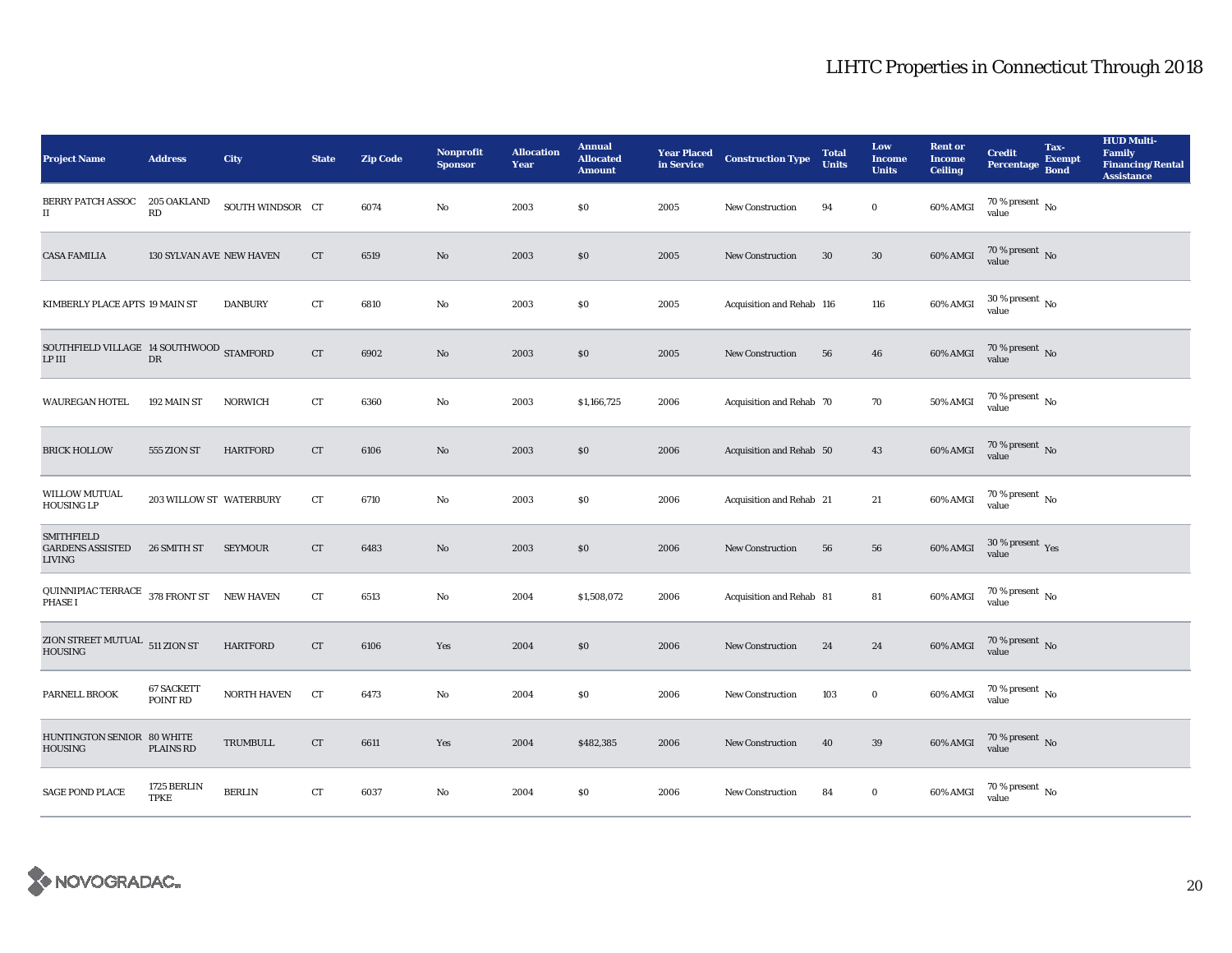| <b>Project Name</b>                                     | <b>Address</b>           | City              | <b>State</b> | <b>Zip Code</b> | <b>Nonprofit</b><br><b>Sponsor</b> | <b>Allocation</b><br>Year | <b>Annual</b><br><b>Allocated</b><br><b>Amount</b> |      | <b>Year Placed Construction Type</b><br>in Service      | <b>Total</b><br><b>Units</b> | Low<br><b>Income</b><br><b>Units</b> | <b>Rent</b> or<br><b>Income</b><br><b>Ceiling</b> | <b>Credit</b><br><b>Percentage</b>   | Tax-<br><b>Exempt</b><br><b>Bond</b> | <b>HUD Multi-</b><br>Family<br><b>Financing/Rental</b><br><b>Assistance</b> |
|---------------------------------------------------------|--------------------------|-------------------|--------------|-----------------|------------------------------------|---------------------------|----------------------------------------------------|------|---------------------------------------------------------|------------------------------|--------------------------------------|---------------------------------------------------|--------------------------------------|--------------------------------------|-----------------------------------------------------------------------------|
| DUTCH POINT RENTAL 137 WYLLYS ST HARTFORD<br>PHASE I    |                          |                   | CT           | 6106            | No                                 | 2004                      | \$0                                                | 2006 | Both New Construction 73<br>and $\mathrm{A}/\mathrm{R}$ |                              | 73                                   | 60% AMGI                                          | $70\,\%$ present $\,$ No value       |                                      |                                                                             |
| FERRY MUTUAL<br><b>HOUSING LP</b>                       | 309 POPLAR ST NEW HAVEN  |                   | ${\rm CT}$   | 6513            | Yes                                | 2004                      | \$0                                                | 2006 | Both New Construction 24<br>and $A/R$                   |                              | $22\,$                               | 60% AMGI                                          | $70\,\%$ present $\,$ No value       |                                      |                                                                             |
| STONEBRIDGE BERLIN WETHERSFIELD BERLIN                  | 714<br>RD                |                   | <b>CT</b>    |                 | $\rm No$                           | 2005                      | \$0                                                | 2006 | <b>New Construction</b>                                 | 110                          | $\bf{0}$                             | 60% AMGI                                          | $70\,\%$ present $\,$ No value       |                                      |                                                                             |
| OLDE SCHOOL<br><b>COMMONS APTS</b>                      | 1059<br>PEMBROKE ST      | <b>BRIDGEPORT</b> | CT           | 6608            | Yes                                | 2005                      | \$0                                                | 2006 | Acquisition and Rehab 25                                |                              | 25                                   | <b>50% AMGI</b>                                   | $70\,\%$ present $\,$ No value       |                                      |                                                                             |
| <b>EAST MAIN MEWS</b>                                   | 588 E MAIN ST BRIDGEPORT |                   | <b>CT</b>    | 6608            | No                                 | 2005                      | \$258,714                                          | 2007 | Acquisition and Rehab 20                                |                              | 20                                   | 60% AMGI                                          | $70$ % present $\,$ No value         |                                      |                                                                             |
| <b>WHARFSIDE</b><br><b>COMMONS</b>                      | 30 FERRY ST              | MIDDLETOWN        | CT           | 6457            | No                                 | 2005                      | \$1,520,761                                        | 2007 | New Construction                                        | 96                           | 96                                   | 60% AMGI                                          | $70\,\%$ present $\,$ No value       |                                      |                                                                             |
| <b>HARTFORD</b><br><b>GRANDFAMILY</b><br><b>HOUSING</b> | 35 CLARK ST              | <b>HARTFORD</b>   | ${\rm CT}$   | 6120            | Yes                                | 2005                      | \$644,878                                          | 2007 | Acquisition and Rehab 40                                |                              | 40                                   | 60% AMGI                                          | $70$ % present $\,$ No value         |                                      |                                                                             |
| $\textsc{MIDDLESEX}$ HOUSING<br>$\mathbf{L}\mathbf{P}$  | <b>8 LIBERTY ST</b>      | MIDDLETOWN        | ${\rm CT}$   | 6457            | Yes                                | 2005                      | \$0                                                | 2007 | Acquisition and Rehab 21                                |                              | 21                                   | <b>50% AMGI</b>                                   | 70 % present $\,$ No $\,$<br>value   |                                      |                                                                             |
| PARK RIDGE II                                           | 25 HARD ST               | <b>NEW HAVEN</b>  | CT           | 6515            | $\mathbf{N}\mathbf{o}$             | 2005                      | \$0                                                | 2007 | Acquisition and Rehab 88                                |                              | 88                                   | 60% AMGI                                          | $70\,\%$ present $\,$ Yes value      |                                      |                                                                             |
| QUINNIPIAC TERRACE I QUINNIPIAC                         | 1435<br>AVE              | <b>NEW HAVEN</b>  | CT           | 6513            | No                                 | 2006                      | \$2,198,511                                        | 2007 | New Construction                                        | 79                           | $\bf 79$                             | 60% AMGI                                          | $70$ % present $\,$ No $\,$<br>value |                                      |                                                                             |
| STONEBRIDGE BERLIN STONEBRIDGE BERLIN                   | 78<br><b>WAY</b>         |                   | CT           | 6037            | No                                 | 2006                      | \$237,090                                          | 2007 | <b>New Construction</b>                                 | 84                           | 67                                   | 60% AMGI                                          | $70\,\%$ present $\,$ No value       |                                      |                                                                             |
| <b>TAYLOR STREET</b>                                    | 25 TAYLOR ST STAMFORD    |                   | CT           | 6902            | No                                 | 2005                      | \$0                                                | 2007 | <b>New Construction</b>                                 | 16                           | 16                                   | 60% AMGI                                          | 70 % present $\,$ No $\,$<br>value   |                                      |                                                                             |
| <b>AMSTON VILLAGE LP</b>                                | 500 AMSTON<br>RD         | <b>COLCHESTER</b> | ${\rm CT}$   | 6415            | Yes                                | 2006                      | \$204,117                                          | 2008 | New Construction                                        | 32                           | $32\,$                               | 60% AMGI                                          | $30\,\%$ present $\,$ Yes value      |                                      |                                                                             |

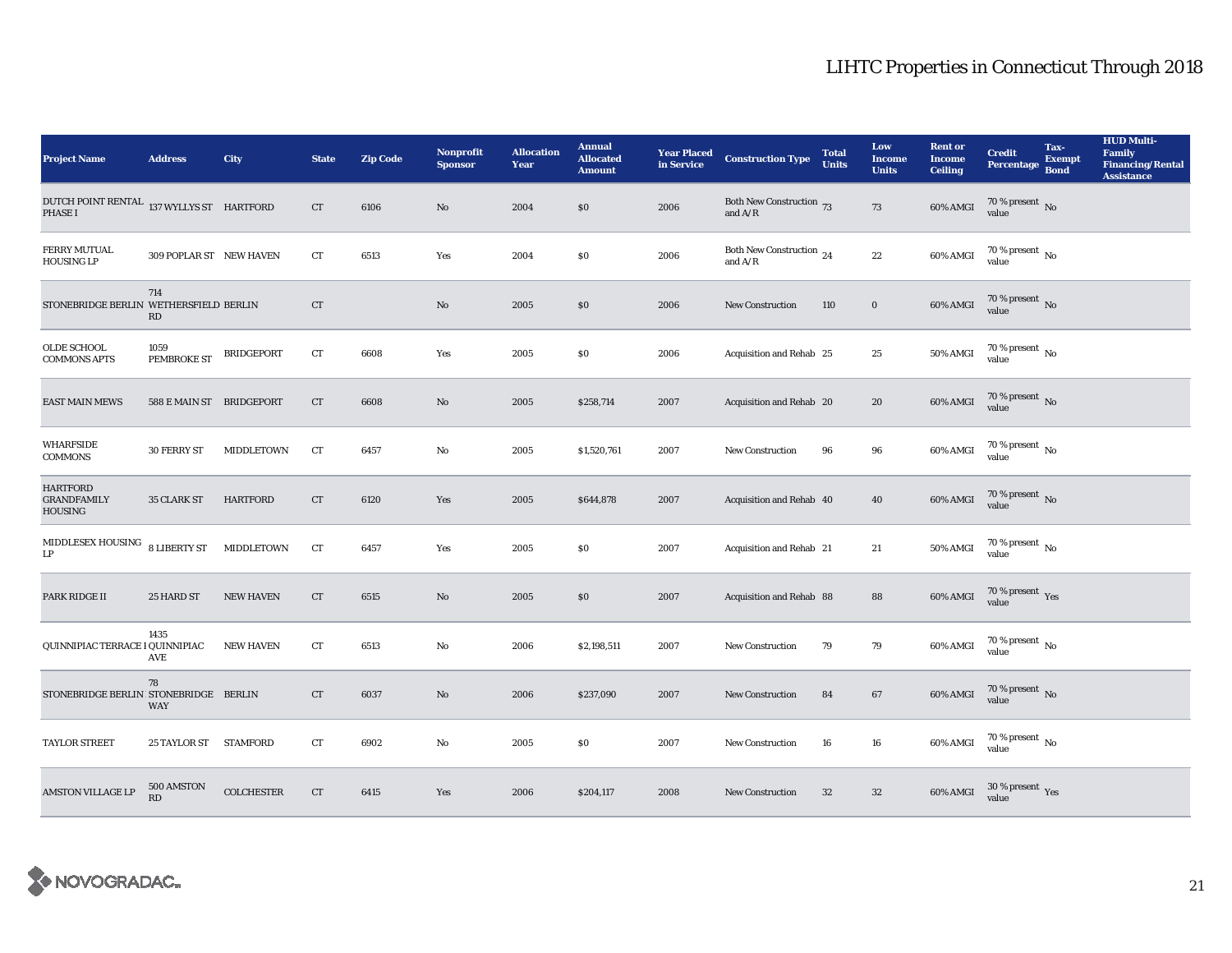| <b>Project Name</b>                                         | <b>Address</b>                        | City               | <b>State</b> | <b>Zip Code</b> | <b>Nonprofit</b><br><b>Sponsor</b> | <b>Allocation</b><br>Year | <b>Annual</b><br><b>Allocated</b><br><b>Amount</b> |      | <b>Year Placed Construction Type</b><br>in Service        | <b>Total</b><br><b>Units</b> | Low<br><b>Income</b><br><b>Units</b> | <b>Rent or</b><br><b>Income</b><br><b>Ceiling</b> | <b>Credit</b><br><b>Percentage</b>     | Tax-<br><b>Exempt</b><br><b>Bond</b> | <b>HUD Multi-</b><br>Family<br><b>Financing/Rental</b><br><b>Assistance</b> |
|-------------------------------------------------------------|---------------------------------------|--------------------|--------------|-----------------|------------------------------------|---------------------------|----------------------------------------------------|------|-----------------------------------------------------------|------------------------------|--------------------------------------|---------------------------------------------------|----------------------------------------|--------------------------------------|-----------------------------------------------------------------------------|
| POST HOUSE APTS HOP $^{40}_{\Lambda \text{VE}}$             |                                       | <b>STAMFORD</b>    | CT           | 6901            | $\mathbf{No}$                      | 2006                      | \$1,578,854                                        | 2008 | New Construction                                          | 60                           | 60                                   | 60% AMGI                                          | 70 % present $\hbox{~No}$<br>value     |                                      |                                                                             |
| WHALLEY TERRACE                                             | 560 WHALLEY<br>$\operatorname{AVE}$   | <b>NEW HAVEN</b>   | ${\rm CT}$   | 6511            | $\rm No$                           | 2006                      | \$350,826                                          | 2008 | <b>New Construction</b>                                   | $2\sqrt{2}$                  | $22\,$                               | $60\%$ AMGI                                       | $70$ % present $\,$ No value           |                                      |                                                                             |
| <b>WINTHROP SQUARE</b><br><b>APTS</b>                       | <b>254 EUGENE</b><br><b>ONEILL DR</b> | NEW LONDON         | CT           | 6320            | $\mathbf{No}$                      | 2006                      | \$208,540                                          | 2008 | Not Indicated                                             | 294                          | 294                                  |                                                   | $30$ % present $\,$ $\rm Yes$<br>value |                                      |                                                                             |
| DUTCH POINT COLONY 36 NORWICH ST HARTFORD<br><b>HOPE VI</b> |                                       |                    | CT           | 6106            | Yes                                | 2006                      | \$1,221,396                                        | 2008 | Both New Construction $54$<br>and $\mathrm{A}/\mathrm{R}$ |                              | 54                                   |                                                   | $70$ % present $\,$ No value           |                                      |                                                                             |
| <b>INDIAN FIELD APTS</b>                                    | 11 FT HILL RD                         | <b>NEW MILFORD</b> | CT           | 6776            | Yes                                | 2006                      | \$617,178                                          | 2008 | Not Indicated                                             | 40                           | 40                                   | 60% AMGI                                          | $70$ % present $\,$ No value           |                                      |                                                                             |
| NORTH END GATEWAY 1450 MAIN ST                              |                                       | HARTFORD           | CT           | 6120            | Yes                                | 2006                      | \$1,101,260                                        | 2008 | <b>New Construction</b>                                   | 57                           | 45                                   | 60% AMGI                                          | $70$ % present $\,$ No value           |                                      |                                                                             |
| ROSENTHAL GARDENS 63 KIRKHAM ST BRANFORD                    |                                       |                    | CT           | 6405            | Yes                                | 2006                      | \$232,150                                          | 2008 | New Construction                                          | 17                           | 17                                   | 60% AMGI                                          | 70 % present $\,$ No $\,$<br>value     |                                      |                                                                             |
| <b>VILLAGE AT</b><br><b>KILLINGLY</b>                       | 501<br>LINDENWOOD DAYVILLE<br>DR      |                    | CT           | 6241            | Yes                                | 2006                      | \$494,272                                          | 2008 | Acquisition and Rehab 116                                 |                              | 112                                  | <b>50% AMGI</b>                                   | $70$ % present $\,$ No value           |                                      |                                                                             |
| YORKSHIRE VILLAGE<br>ASSOC                                  | <b>465 MIDDLE RD FARMINGTON</b>       |                    | CT           | 6032            | $\mathbf{No}$                      | 2007                      | \$831,788                                          | 2008 | <b>New Construction</b>                                   | 91                           | 68                                   | 60% AMGI                                          | $70$ % present $\,$ No $\,$<br>value   |                                      |                                                                             |
| <b>BRIDGEPORT</b><br><b>ELDERLY APTS</b>                    | <b>2400 N AVE</b>                     | <b>BRIDGEPORT</b>  | ${\rm CT}$   | 6604            | $\rm No$                           | 2008                      | \$250,121                                          | 2009 | Acquisition and Rehab 85                                  |                              | ${\bf 85}$                           | 60% AMGI                                          | $30\,\%$ present $\,$ Yes value        |                                      |                                                                             |
| <b>FAIRGATE</b>                                             | 90 FAIRFIELD<br>$\operatorname{AVE}$  | <b>STAMFORD</b>    | CT           | 6902            | No                                 | 2008                      | \$1,725,000                                        | 2009 | New Construction                                          | 90                           | ${\bf 55}$                           | 60% AMGI                                          | $70$ % present $\,$ No value           |                                      |                                                                             |
| RHA MODERNIZATION 51 PROSPECT                               |                                       | <b>RIDGEFIELD</b>  | CT           | 6877            | $\mathbf{N}\mathbf{o}$             | 2007                      | \$929,912                                          | 2009 | Not Indicated                                             | 132                          | 131                                  | 60% AMGI                                          | $70\,\%$ present $\,$ No value         |                                      |                                                                             |
| <b>SAMUELS COURT APTS 5 SCUPPO RD</b>                       |                                       | <b>DANBURY</b>     | CT           | 6811            | Yes                                | 2007                      | \$512,277                                          | 2009 | <b>New Construction</b>                                   | 28                           | 28                                   | 50% AMGI                                          | $70$ % present $\,$ No $\,$<br>value   |                                      |                                                                             |

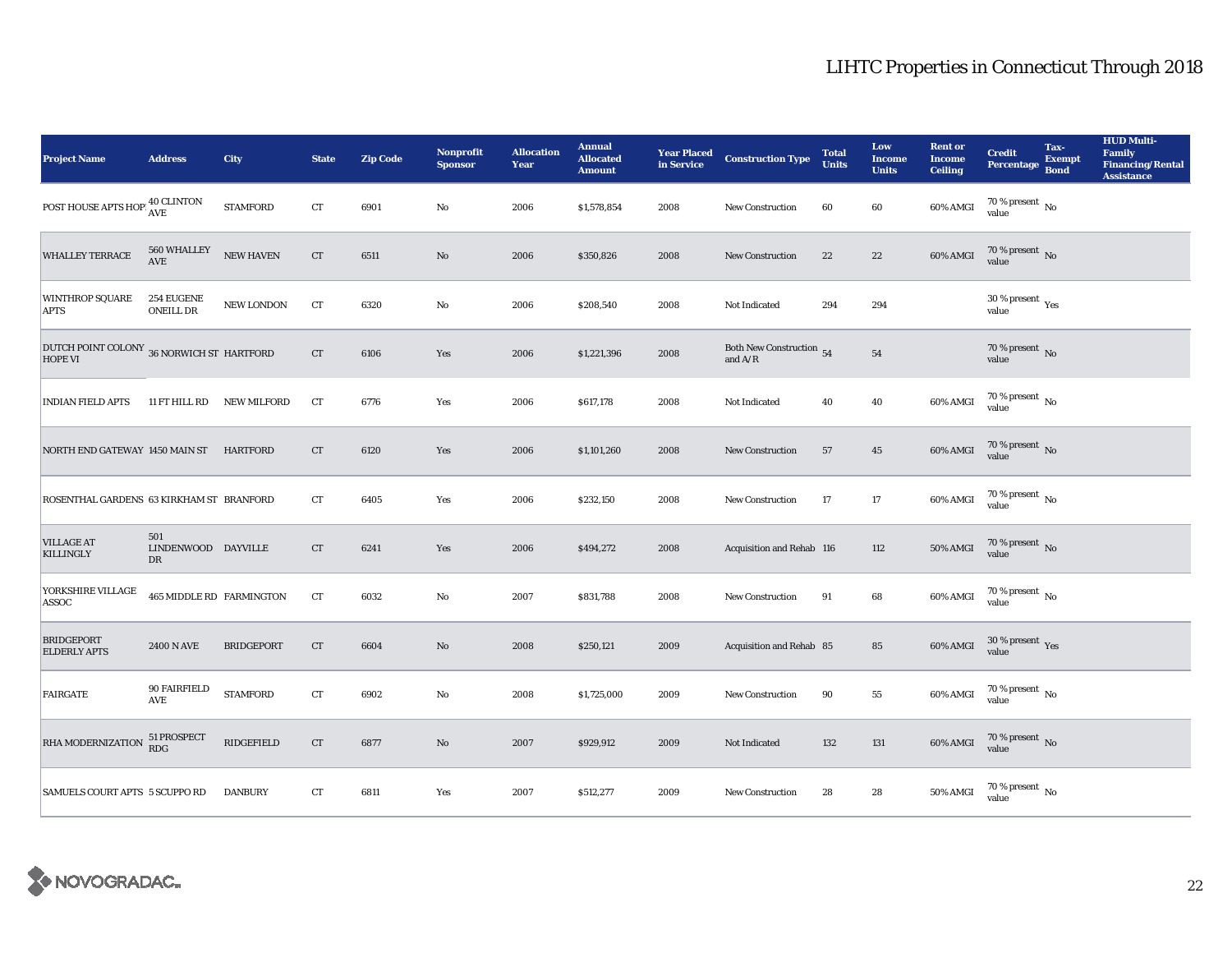| <b>Project Name</b>                     | <b>Address</b>                  | <b>City</b>      | <b>State</b> | <b>Zip Code</b> | Nonprofit<br><b>Sponsor</b> | <b>Allocation</b><br>Year | <b>Annual</b><br><b>Allocated</b><br><b>Amount</b> | <b>Year Placed<br/>in Service</b> | <b>Construction Type</b>               | <b>Total</b><br><b>Units</b> | Low<br><b>Income</b><br><b>Units</b> | <b>Rent or</b><br><b>Income</b><br><b>Ceiling</b> | <b>Credit</b><br><b>Percentage</b> | Tax-<br><b>Exempt</b><br><b>Bond</b> | <b>HUD Multi-</b><br>Family<br>Financing/Rental<br><b>Assistance</b> |
|-----------------------------------------|---------------------------------|------------------|--------------|-----------------|-----------------------------|---------------------------|----------------------------------------------------|-----------------------------------|----------------------------------------|------------------------------|--------------------------------------|---------------------------------------------------|------------------------------------|--------------------------------------|----------------------------------------------------------------------|
| <b>KELLY ROAD</b>                       | 25 GERBER RD<br>$\mathbf E$     | SOUTH WINDSOR CT |              |                 | $\mathbf{No}$               | 2008                      | \$854,474                                          | 2009                              | New Construction                       | 88                           | 66                                   | 60% AMGI                                          | $70\,\%$ present $\,$ No value     |                                      |                                                                      |
| STAMFORD METRO<br><b>GREEN APTS LLC</b> | 84 HENRY ST                     | <b>STAMFORD</b>  | ${\rm CT}$   | 6902            | $\rm No$                    | 2007                      | \$1,344,169                                        | 2009                              | <b>New Construction</b>                | 50                           | ${\bf 50}$                           | 60% AMGI                                          | $70$ % present $\,$ No value       |                                      |                                                                      |
| <b>HOLLANDER</b><br><b>BUILDING</b>     | 410 ASYLUM ST HARTFORD          |                  | CT           | 6103            | Yes                         | 2008                      | \$570,751                                          | 2009                              | Acquisition and Rehab 70               |                              | 56                                   | 60% AMGI                                          | $30\,\%$ present $\,$ Yes value    |                                      |                                                                      |
| <b>WOODCREST ELDERLY 63 BATTLE ST</b>   |                                 | <b>SOMERS</b>    | CT           | 6071            | No                          | 2008                      | \$1,181,713                                        | 2009                              | <b>New Construction</b>                | 86                           | 86                                   | 60% AMGI                                          | $70\,\%$ present $\,$ No value     |                                      |                                                                      |
| <b>AREYTO APTS</b>                      | 665 ARCTIC ST BRIDGEPORT        |                  | ${\rm CT}$   | 6608            | Yes                         | 2008                      | \$513,276                                          | 2010                              | New Construction                       | 20                           | 20                                   | <b>50% AMGI</b>                                   | $70$ % present $\,$ No value       |                                      |                                                                      |
| <b>EASTVIEW TERRACE</b>                 | <b>145 EASTERN ST NEW HAVEN</b> |                  | ${\rm CT}$   | 6513            | No                          | 2007                      | \$968,037                                          | 2010                              | Both New Construction 102<br>and $A/R$ |                              | 102                                  | 60% AMGI                                          | $70\,\%$ present $\,$ No value     |                                      |                                                                      |
| <b>FAIR STREET APTS</b>                 | 80 FAIR ST                      | <b>NORWALK</b>   | ${\rm CT}$   | 6851            | Yes                         | 2009                      | \$379,890                                          | 2010                              | <b>New Construction</b>                | 57                           | ${\bf 57}$                           | 60% AMGI                                          | $30\,\%$ present $\,$ Yes value    |                                      |                                                                      |
| <b>FRIENDSHIP HOUSE</b>                 | 28 PERRY ST                     | <b>STAMFORD</b>  | ${\rm CT}$   | 6902            | Yes                         | 2012                      | \$847,662                                          | 2010                              | Acquisition and Rehab 121              |                              | 121                                  | 60% AMGI                                          | $30\,\%$ present $\,$ Yes value    |                                      |                                                                      |
| <b>MILL APTS</b>                        | 57 MILLPORT<br>AVE              | NEW CANAAN       | ${\rm CT}$   | 6840            | No                          | 2012                      | \$238,803                                          | 2010                              | <b>New Construction</b>                | 40                           | 40                                   | 60% AMGI                                          | $30\,\%$ present $\,$ Yes value    |                                      |                                                                      |
| PEACHTREE VILLAGE                       | 60 DARLING DR AVON              |                  | CT           | 6001            | No                          | 2010                      | \$780,000                                          | 2010                              | New Construction                       | 103                          | 72                                   | 60% AMGI                                          | 70 % present $\,$ No $\,$<br>value |                                      |                                                                      |
| <b>SHEPHERD PARK</b>                    | 170 SISSON AVE HARTFORD         |                  | ${\rm CT}$   | 6105            | $\mathbf{No}$               | 2010                      | \$1,135,536                                        | 2010                              | Acquisition and Rehab 372              |                              | 373                                  | $50\%$ AMGI                                       | $30\,\%$ present $\,$ Yes value    |                                      |                                                                      |
| <b>ELEANOR</b>                          | <b>695 PARK AVE BRIDGEPORT</b>  |                  | CT           | 6604            | Yes                         | 2007                      | \$1,274,576                                        | 2010                              | Acquisition and Rehab 62               |                              | 62                                   | 60% AMGI                                          | $70\,\%$ present $\,$ No value     |                                      |                                                                      |
| THE HOMES AT PRIDE<br><b>POINT</b>      | 27 BOULDER DR NEW LONDON        |                  | CT           | 6320            | No                          | 2009                      | \$1,070,000                                        | 2010                              | Acquisition and Rehab 126              |                              | 107                                  | 60% AMGI                                          | $70\,\%$ present $\,$ No value     |                                      |                                                                      |

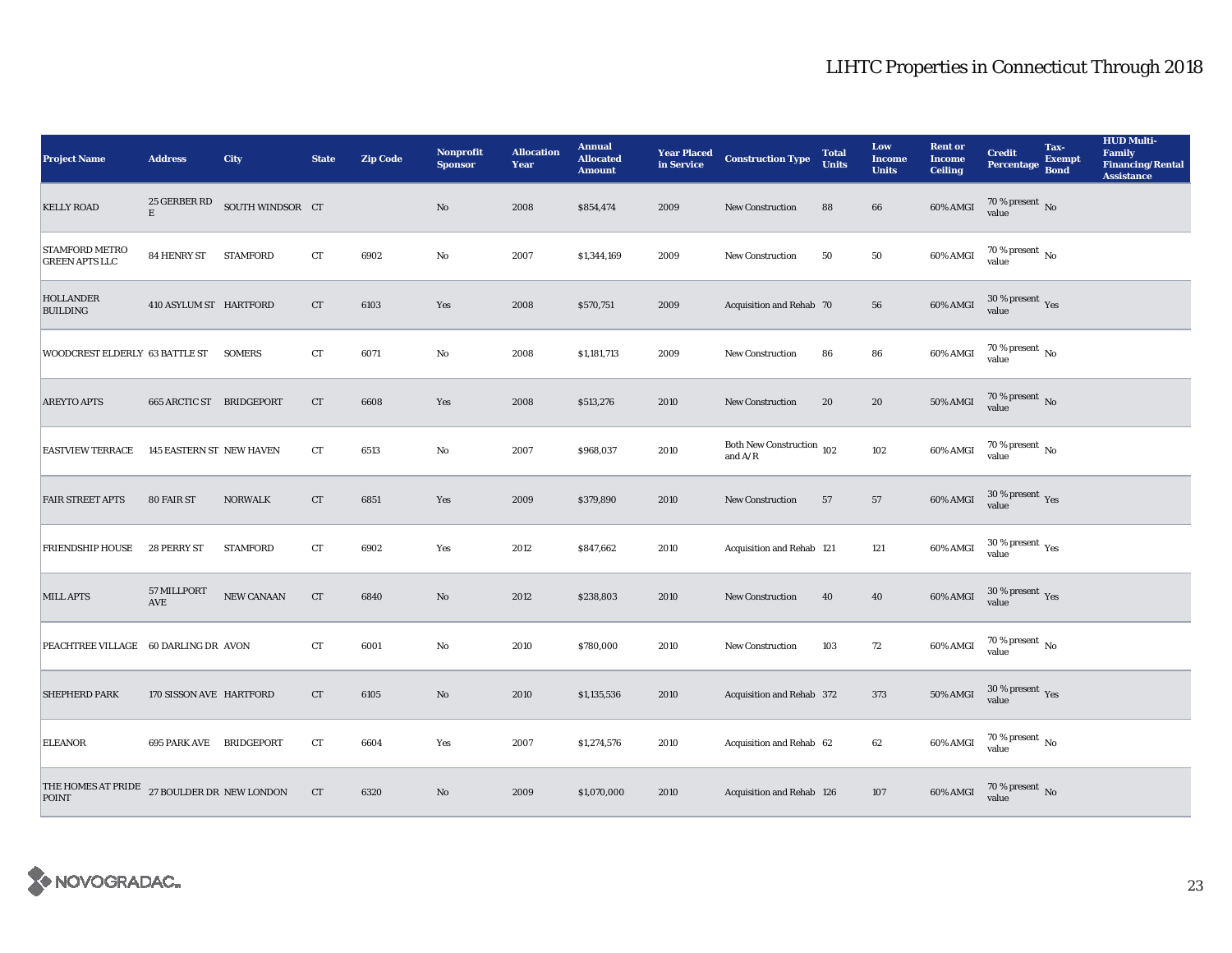| <b>Project Name</b>                                         | <b>Address</b>                                                     | <b>City</b>                 | <b>State</b> | <b>Zip Code</b> | Nonprofit<br><b>Sponsor</b> | <b>Allocation</b><br>Year | <b>Annual</b><br><b>Allocated</b><br><b>Amount</b> |      | <b>Year Placed Construction Type</b><br>in Service | <b>Total</b><br><b>Units</b> | Low<br><b>Income</b><br><b>Units</b> | <b>Rent or</b><br><b>Income</b><br><b>Ceiling</b> | <b>Credit</b><br><b>Percentage</b>          | Tax-<br><b>Exempt</b><br><b>Bond</b> | <b>HUD Multi-</b><br><b>Family</b><br><b>Financing/Rental</b><br><b>Assistance</b> |
|-------------------------------------------------------------|--------------------------------------------------------------------|-----------------------------|--------------|-----------------|-----------------------------|---------------------------|----------------------------------------------------|------|----------------------------------------------------|------------------------------|--------------------------------------|---------------------------------------------------|---------------------------------------------|--------------------------------------|------------------------------------------------------------------------------------|
| <b>DYE HOUSE</b>                                            | 190 PINE ST                                                        | <b>MANCHESTER</b>           | <b>CT</b>    | 6040            |                             | 2012                      | \$1,175,654                                        | 2011 | <b>New Construction</b>                            | 57                           | $\bf{0}$                             |                                                   | Not<br>Indicated                            | No                                   |                                                                                    |
| QUINNIPIAC TERRACE $\,$ 42 PECK ST PHASE III                |                                                                    | <b>NEW HAVEN</b>            | CT           | 6513            |                             | 2012                      | \$612,837                                          | 2011 | <b>New Construction</b>                            | 33                           | $\mathbf 0$                          |                                                   | $30\,\%$ present $\,$ Yes value             |                                      |                                                                                    |
| <b>SUMMITWOODS II</b>                                       | 15 MOPSIC CT                                                       | <b>NORWICH</b>              | CT           | 6360            |                             | 2012                      | \$542,579                                          | 2011 | <b>New Construction</b>                            | 22                           | $\bf{0}$                             |                                                   | Not<br>Indicated                            | No                                   |                                                                                    |
| <b>BAYVIEW TOWERS</b>                                       | 300 TRESSER<br><b>BOULEVARD</b>                                    | <b>STAMFORD</b>             | CT           | 6901            |                             | 2011                      | \$768,139                                          | 2012 | Acquisition and Rehab 200                          |                              | 190                                  |                                                   | $30\,\%$ present $\,$ Yes value             |                                      |                                                                                    |
| <b>BROOKSIDE PHASE II</b><br><b>RENTAL</b>                  | 120 BROOKSIDE $\,$ NEW HAVEN<br><b>AVENUE</b>                      |                             | ${\rm CT}$   | 6513            |                             | 2010                      | \$1,684,250                                        | 2012 | <b>New Construction</b>                            | 101                          | 80                                   |                                                   | 70 % present<br>value                       |                                      |                                                                                    |
| <b>CAPITOL TOWERS</b><br><b>APARTMENTS</b>                  | 470 BROAD<br><b>STREET</b>                                         | <b>HARTFORD</b>             | <b>CT</b>    | 6106            |                             | 2011                      | \$256,961                                          | 2012 | Acquisition and Rehab 144                          |                              | 133                                  |                                                   | $30\,\%$ present $\,$ Yes value             |                                      |                                                                                    |
| <b>CEDARWOODS</b><br><b>APARTMENTS</b>                      | CAMEO DRIVE +<br><b>87 ROANOKE</b><br>AVE.                         | WILLIMANTIC                 | CT           | 6226            |                             | 2010                      | \$6,261,488                                        | 2012 | <b>New Construction</b>                            | 56                           | 56                                   |                                                   | 70 % present<br>value                       |                                      |                                                                                    |
| <b>FAIR HAVEN MUTUAL</b><br><b>HOUSING</b>                  | <b>WULCUTT 31.</b><br><b>MURRAY</b><br>PLACE,<br>SALTONSTALL<br>CT | <b>NEW HAVEN</b>            | ${\rm CT}$   | 6513            |                             | 2011                      | \$921,755                                          | 2012 | Acquisition and Rehab 44                           |                              | 39                                   |                                                   | 70 % present<br>value                       |                                      |                                                                                    |
| HUNTINGTON WOODS 200 BLAKESLEE BRISTOL<br><b>APARTMENTS</b> | <b>STREET</b>                                                      |                             | CT           | 6010            |                             | 2011                      | \$881,993                                          | 2012 | Acquisition and Rehab 280                          |                              | 196                                  |                                                   | 30 % present $\rm \gamma_{\rm es}$<br>value |                                      |                                                                                    |
| MARSHALL COMMONS 192 LUDLOW<br>(FKA LUDLOW PLACE) STREET    |                                                                    | <b>STAMFORD</b>             | ${\rm CT}$   | 6902            |                             | 2010                      | \$1,807,772                                        | 2012 | <b>New Construction</b>                            | 50                           | 50                                   |                                                   | 70 % present<br>value                       |                                      |                                                                                    |
| <b>SYCAMORE PLACE</b>                                       | 285<br>MAPLEWOOD<br><b>AVENUE</b>                                  | <b>BRIDGEPORT</b>           | CT           | 6605            |                             | 2010                      | \$3,520,733                                        | 2012 | Acquisition and Rehab 118                          |                              | 118                                  |                                                   | 30 % present $\rm\,Yes$<br>value            |                                      |                                                                                    |
| ALFRED E. PLANT<br><b>ELDERLY HOUSING</b>                   | 759<br><b>AVENUE</b>                                               | FARMINGTON WEST HARTFORD CT |              | 6119            |                             | 2009                      | \$11,079,547                                       | 2012 | Both New Construction 137<br>and $A/R$             |                              | 137                                  |                                                   | 70 % present<br>value                       |                                      |                                                                                    |
| 122 WILMOT ROAD                                             | 122 WILMOT<br><b>ROAD</b>                                          | <b>NEW HAVEN</b>            | ${\rm CT}$   | 6515            |                             | 2011                      | \$1,511,883                                        | 2013 | <b>New Construction</b>                            | 47                           | 42                                   |                                                   | 70 % present<br>value                       |                                      |                                                                                    |
|                                                             |                                                                    |                             |              |                 |                             |                           |                                                    |      |                                                    |                              |                                      |                                                   |                                             |                                      |                                                                                    |

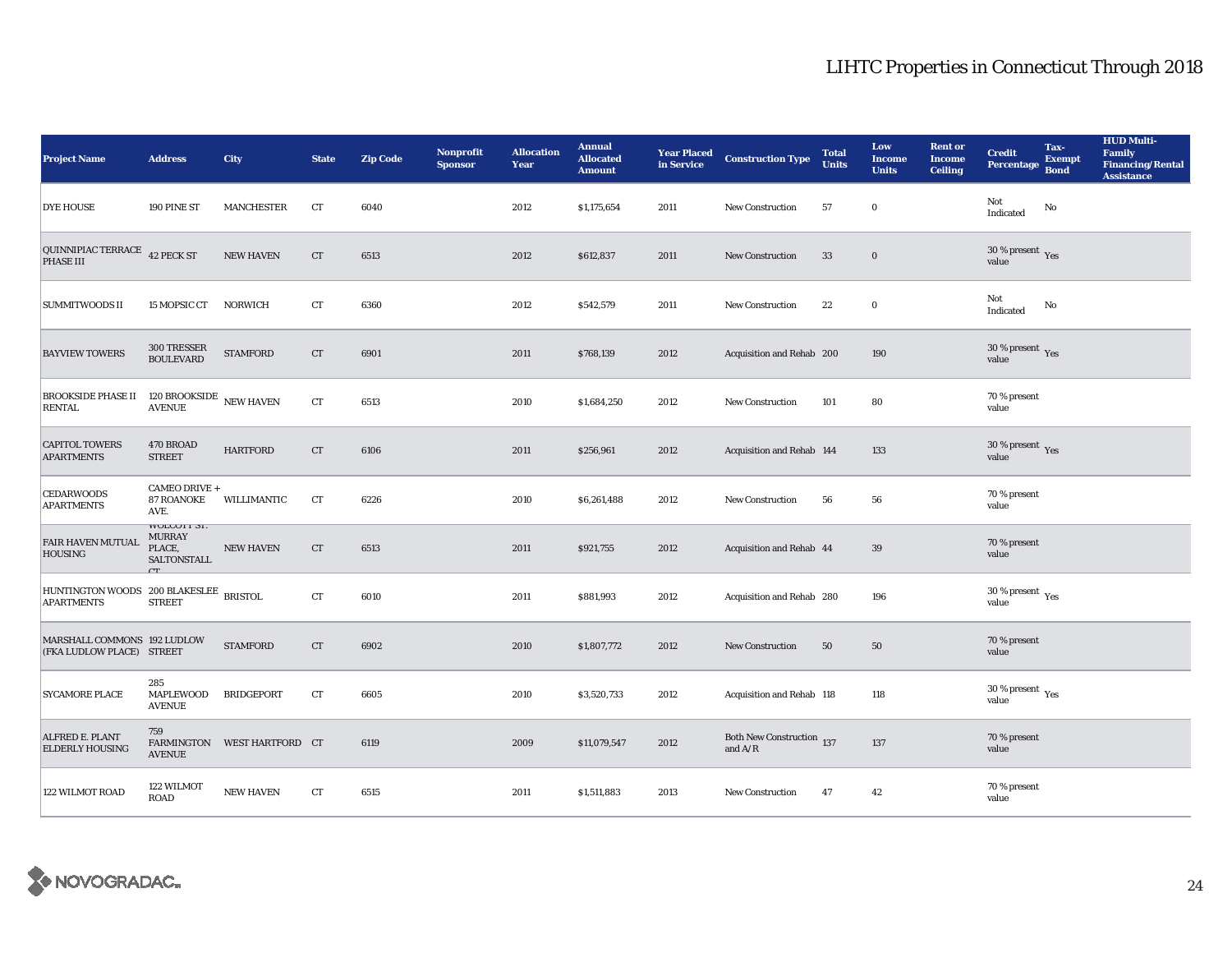| <b>Project Name</b>                                                | <b>Address</b>                                                                   | <b>City</b>       | <b>State</b> | <b>Zip Code</b> | <b>Nonprofit</b><br><b>Sponsor</b> | <b>Allocation</b><br><b>Year</b> | <b>Annual</b><br><b>Allocated</b><br><b>Amount</b> |      | <b>Year Placed Construction Type</b><br>in Service | <b>Total</b><br><b>Units</b> | Low<br><b>Income</b><br><b>Units</b> | <b>Rent</b> or<br><b>Income</b><br><b>Ceiling</b> | <b>Credit</b><br><b>Percentage</b>          | Tax-<br><b>Exempt</b><br><b>Bond</b> | <b>HUD Multi-</b><br><b>Family</b><br><b>Financing/Rental</b><br><b>Assistance</b> |
|--------------------------------------------------------------------|----------------------------------------------------------------------------------|-------------------|--------------|-----------------|------------------------------------|----------------------------------|----------------------------------------------------|------|----------------------------------------------------|------------------------------|--------------------------------------|---------------------------------------------------|---------------------------------------------|--------------------------------------|------------------------------------------------------------------------------------|
| <b>CLINTON COMMONS</b>                                             | $75\text{-}101\,\mathrm{CLINTON}\quad\texttt{BRIDGEPORT}\label{eq:RIC}$ AVENUE   |                   | ${\rm CT}$   | 6605            |                                    | 2010                             | \$425,662                                          | 2013 | New Construction                                   | 33                           | 33                                   |                                                   | 30 % present<br>value                       |                                      |                                                                                    |
| ELMCREST TERRACE 4 ELMCREST<br><b>SUPPORTIVE HOUSING TERRACE</b>   |                                                                                  | <b>NORWALK</b>    | ${\rm CT}$   | 6850            |                                    | 2011                             | \$547,389                                          | 2013 | New Construction                                   | 18                           | 18                                   |                                                   | 70 % present<br>value                       |                                      |                                                                                    |
| JEFFERSON HEIGHTS                                                  | 2380 CORBIN<br><b>AVENUE</b>                                                     | NEW BRITAIN       | CT           | 6053            |                                    | 2012                             | \$1,022,415                                        | 2013 | <b>New Construction</b>                            | 70                           | 70                                   |                                                   | 70 % present<br>value                       |                                      |                                                                                    |
| <b>RIVER COMMONS</b><br><b>APARTMENTS</b>                          | 15 SCHOOL<br><b>STREET</b>                                                       | <b>NORWALK</b>    | ${\rm CT}$   | 6851            |                                    | 2011                             | \$702,484                                          | 2013 | Acquisition and Rehab 34                           |                              | 34                                   |                                                   | 30 % present $\rm \gamma_{\rm PS}$<br>value |                                      |                                                                                    |
| ROCKVIEW PHASE I<br>RENTAL                                         | 300 WILMOT<br><b>ROAD</b>                                                        | <b>NEW HAVEN</b>  | CT           | 6515            |                                    | 2011                             | \$1,626,074                                        | 2013 | <b>New Construction</b>                            | 77                           | 61                                   |                                                   | 70 % present<br>value                       |                                      |                                                                                    |
| <b>SIGOURNEY MEWS</b><br><b>APARTMENTS</b>                         | 206 COLLINS<br><b>STREET</b>                                                     | <b>HARTFORD</b>   | ${\rm CT}$   | 6105            |                                    | 2011                             | \$1,609,962                                        | 2013 | Both New Construction 88<br>and $A/R$              |                              | 88                                   |                                                   | 70 % present<br>value                       |                                      |                                                                                    |
| THE HEIGHTS AT<br><b>DARIEN (FKA ALLEN</b><br><b>ONEILL HOMES)</b> | ELM STREET,<br><b>NOROTON</b><br><b>AVENUE, WEST</b><br><b>AVENUE</b>            | DARIEN            | CT           | 6820            |                                    | 2012                             | \$2,470,784                                        | 2013 | Acquisition and Rehab 106                          |                              | 102                                  |                                                   | 70 % present<br>value                       |                                      |                                                                                    |
| <b>TORRINGFORD WEST</b><br><b>APARTMENTS</b>                       | 356<br>TORRINGFORD TORRINGTON<br><b>WEST STREET</b>                              |                   | ${\rm CT}$   | 6790            |                                    | 2012                             | \$230,145                                          | 2013 | Acquisition and Rehab 78                           |                              | 78                                   |                                                   | 30 % present $\rm \gamma_{\rm es}$<br>value |                                      |                                                                                    |
| VICTORY GARDENS                                                    | 555 WILLARD<br><b>AVENUE</b>                                                     | <b>NEWINGTON</b>  | CT           | 6111            |                                    | 2011                             | \$1,842,068                                        | 2013 | Both New Construction 74<br>and $\rm A/R$          |                              | 74                                   |                                                   | 70 % present<br>value                       |                                      |                                                                                    |
| <b>CLINTON MANOR</b>                                               | 22 CLINTON<br><b>AVENUE</b>                                                      | <b>STAMFORD</b>   | ${\rm CT}$   | 6901            |                                    | 2011                             | \$349,645                                          | 2014 | Acquisition and Rehab 88                           |                              | 88                                   |                                                   | 30 % present<br>value                       |                                      |                                                                                    |
| <b>HORACE BUSHNELL</b><br><b>APARTMENTS</b>                        | <b>4-40 VINE</b><br>STREET AND 117- $\rm HARTFORD$ 123 MAGNOLIA<br><b>STREET</b> |                   | CT           | 6103            |                                    | 2011                             | \$239,018                                          | 2014 | Acquisition and Rehab 74                           |                              | 59                                   |                                                   | 70 % present<br>value                       |                                      |                                                                                    |
| QUINTARD MANOR                                                     | 18 QUINTARD<br><b>TERRACE</b>                                                    | <b>STAMFORD</b>   | CT           | 6902            |                                    | 2013                             | \$296,636                                          | 2014 | Acquisition and Rehab 60                           |                              | $\bf{0}$                             |                                                   | 30 % present $\rm_{Yes}$<br>value           |                                      |                                                                                    |
| <b>AUGUSTANA HOMES</b>                                             | 525 PALISADE<br><b>AVENUE</b>                                                    | <b>BRIDGEPORT</b> | ${\rm CT}$   | 6904            |                                    | 2013                             | \$619,787                                          | 2015 | Acquisition and Rehab 186                          |                              | 184                                  | 60% AMGI                                          | 30 % present<br>value                       |                                      |                                                                                    |

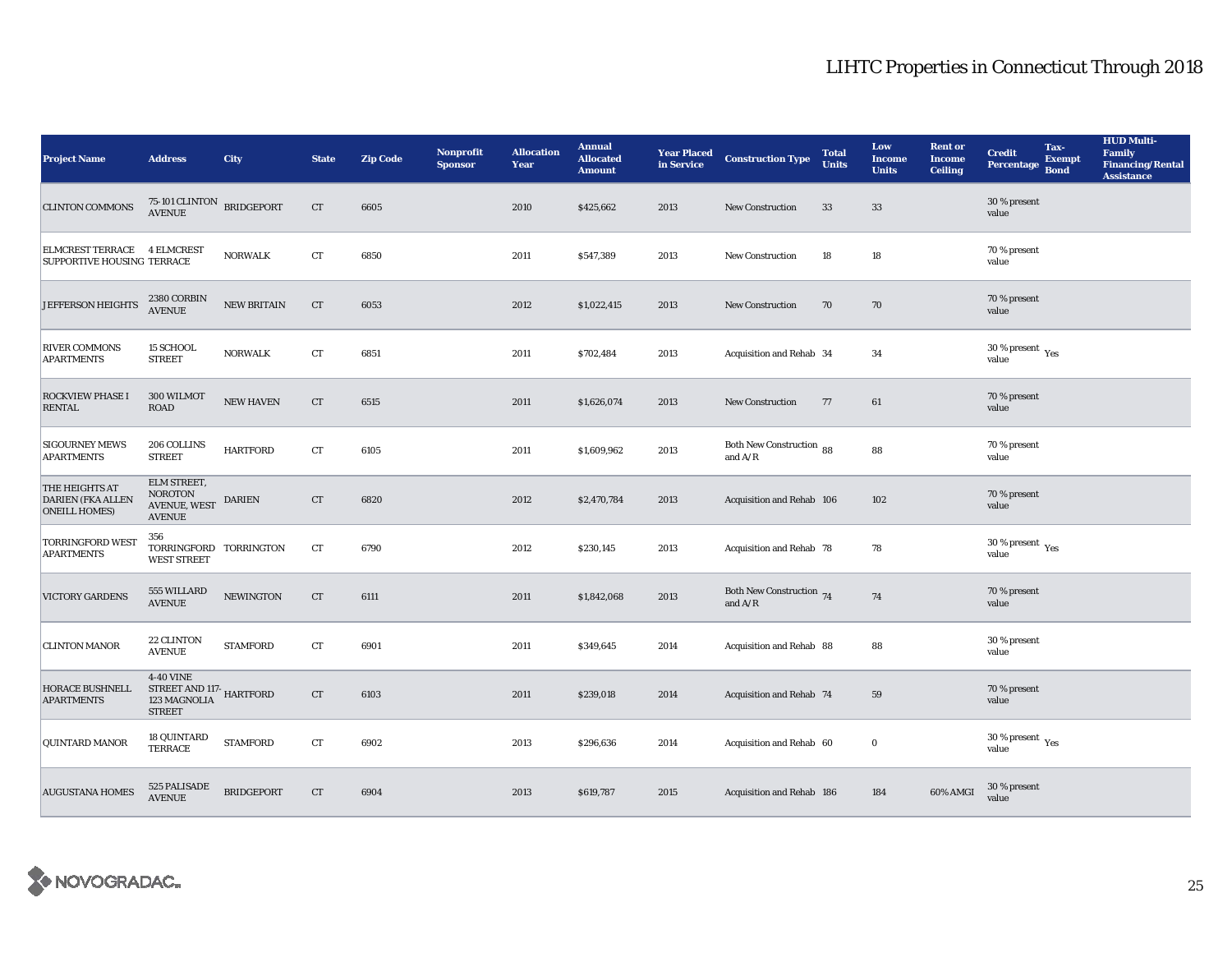| <b>Project Name</b>                                                             | <b>Address</b>                                                                          | <b>City</b>       | <b>State</b> | <b>Zip Code</b> | <b>Nonprofit</b><br><b>Sponsor</b> | <b>Allocation</b><br>Year | <b>Annual</b><br><b>Allocated</b><br><b>Amount</b> | <b>Year Placed</b><br>in Service | <b>Construction Type</b>                         | <b>Total</b><br><b>Units</b> | Low<br><b>Income</b><br><b>Units</b> | <b>Rent or</b><br><b>Income</b><br><b>Ceiling</b> | <b>Credit</b><br><b>Percentage</b>     | Tax-<br><b>Exempt</b><br><b>Bond</b> | <b>HUD Multi-</b><br><b>Family</b><br><b>Financing/Rental</b><br><b>Assistance</b> |
|---------------------------------------------------------------------------------|-----------------------------------------------------------------------------------------|-------------------|--------------|-----------------|------------------------------------|---------------------------|----------------------------------------------------|----------------------------------|--------------------------------------------------|------------------------------|--------------------------------------|---------------------------------------------------|----------------------------------------|--------------------------------------|------------------------------------------------------------------------------------|
| <b>BERGER APARTMENTS</b>                                                        | 135 DERBY<br><b>AVENUE</b>                                                              | <b>NEW HAVEN</b>  | ${\rm CT}$   | 6511            |                                    | 2013                      | \$713,834                                          | 2015                             | Acquisition and Rehab 144                        |                              | 144                                  | 60% AMGI                                          | 30 % present $\rm_{Yes}$<br>value      |                                      |                                                                                    |
| <b>LIBERTY COMMONS</b>                                                          | 619-629 SOUTH<br>MAIN ST. 24-30<br>EAST LIBERTY<br>ST.                                  | <b>WATERBURY</b>  | CT           | 6903            |                                    | 1995                      | \$1,005,631                                        | 2015                             | <b>New Construction</b>                          | 33                           | 33                                   |                                                   | 70 % present<br>value                  |                                      |                                                                                    |
| MOHICAN HISTORIC<br>APTS.                                                       | 281 STATE ST. NEW LONDON                                                                |                   | CT           | 6320            |                                    | 2014                      | \$546,474                                          | 2015                             | Acquisition and Rehab 146                        |                              | 145                                  | 60% AMGI                                          | $30\,\%$ present $\,$ Yes value        |                                      |                                                                                    |
| <b>OJAKIAN COMMONS</b>                                                          | <b>IUU</b><br>CASTERBRIDGE<br>CROSSING LOT SIMSBURY<br>C, DORSET<br>CDOCCIMO            |                   | CT           | 6070            |                                    | 2013                      | \$1,036,148                                        | 2015                             | New Construction                                 | 48                           | 47                                   | 60% AMGI                                          | 70 % present<br>value                  |                                      |                                                                                    |
| <b>PALMERS SQUARE</b>                                                           | <b>26 PALMERS</b><br><b>HILL</b>                                                        | <b>STAMFORD</b>   | CT           | 6902            |                                    | 2009                      | \$9,232,487                                        | 2015                             | Both New Construction $_{76}$<br>and $A/R$       |                              | 46                                   | 60% AMGI                                          | 70 % present<br>value                  |                                      |                                                                                    |
| <b>FROST HOMESTEAD</b>                                                          | 16 MORTIMER<br>STREET (AKA 37 WATERBURY<br><b>ENOCH</b><br>STREET)                      |                   | CT           | 6705            | Yes                                | 2014                      | \$224,238                                          | 2015                             | Acquisition and Rehab 63                         |                              | 63                                   | 60% AMGI                                          | $30\,\%$ present $\,$ Yes value        |                                      | Yes                                                                                |
| <b>LAURELWOOD PLACE</b><br><b>APARTMENTS</b>                                    | 585 NORMAN<br><b>STREET</b>                                                             | <b>BRIDGEPORT</b> | ${\rm CT}$   | 6605            | $\mathbf{No}$                      | 2014                      | \$395,944                                          | 2015                             | Both New Construction $\,$ 102 $\,$<br>and $A/R$ |                              | 102                                  |                                                   | 30 % present $\rm_{Yes}$<br>value      |                                      | Yes                                                                                |
| <b>LOOM CITY LOFTS</b>                                                          | 215 EAST MAIN<br><b>STREET</b>                                                          | <b>VERNON</b>     | CT           | 6066            | No                                 | 2012                      | \$376,346                                          | 2015                             | <b>New Construction</b>                          | 68                           | 60                                   | 60% AMGI                                          | $30\,\%$ present $\,$ Yes value        |                                      | Yes                                                                                |
| $\boxed{\text{SASCO CREEK VILLAGE}\ \text{EAST}\ \text{ROAD}\ \text{WESTPORT}}$ |                                                                                         |                   | CT           | 6880            | $\mathbf{No}$                      | 2013                      | \$583,264                                          | 2015                             | New Construction                                 | 54                           | 54                                   | 50% AMGI                                          | $30$ % present $\,$ $\rm Yes$<br>value |                                      | Yes                                                                                |
| <b>ST PAULS COMMONS</b>                                                         | <b>1475 B NOBLE</b><br>$\operatorname{AVENUE}$ + 1768<br><b>BOSTON</b><br><b>AVENUE</b> | <b>BRIDGEPORT</b> | CT           | 6610            | Yes                                | 2013                      | \$921,310                                          | 2015                             | New Construction                                 | 56                           | 56                                   |                                                   | $70$ % present $\,$ No value           |                                      | Yes                                                                                |
| <b>STONINGTON ACRES</b>                                                         | 134-186<br>STONINGTON HARTFORD<br><b>STREET</b>                                         |                   | CT           | 6106            | Yes                                | 2013                      | \$896,166                                          | 2015                             | Both New Construction 50<br>and $A/R$            |                              | 40                                   |                                                   | 70 % present $\,$ No $\,$<br>value     |                                      | Yes                                                                                |
| THE RESIDENCES AT<br><b>LAUREL HILL</b>                                         | 40-64 LAUREL                                                                            | <b>BROOKFIELD</b> | CT           | 6804            | $\rm No$                           | 2012                      | \$503,533                                          | 2015                             | Acquisition and Rehab 72                         |                              | 72                                   | 60% AMGI                                          | $30\,\%$ present $\,$ Yes value        |                                      | Yes                                                                                |
| <b>CARROLL BUILDING</b>                                                         | 44 WILLOW<br><b>STREET</b>                                                              | <b>WATERBURY</b>  | CT           | 6710            | $\mathbf{No}$                      | 2013                      | \$733,133                                          | 2016                             | Not Indicated                                    | 35                           | 28                                   |                                                   | $70$ % present $\,$ No $\,$<br>value   |                                      | Yes                                                                                |

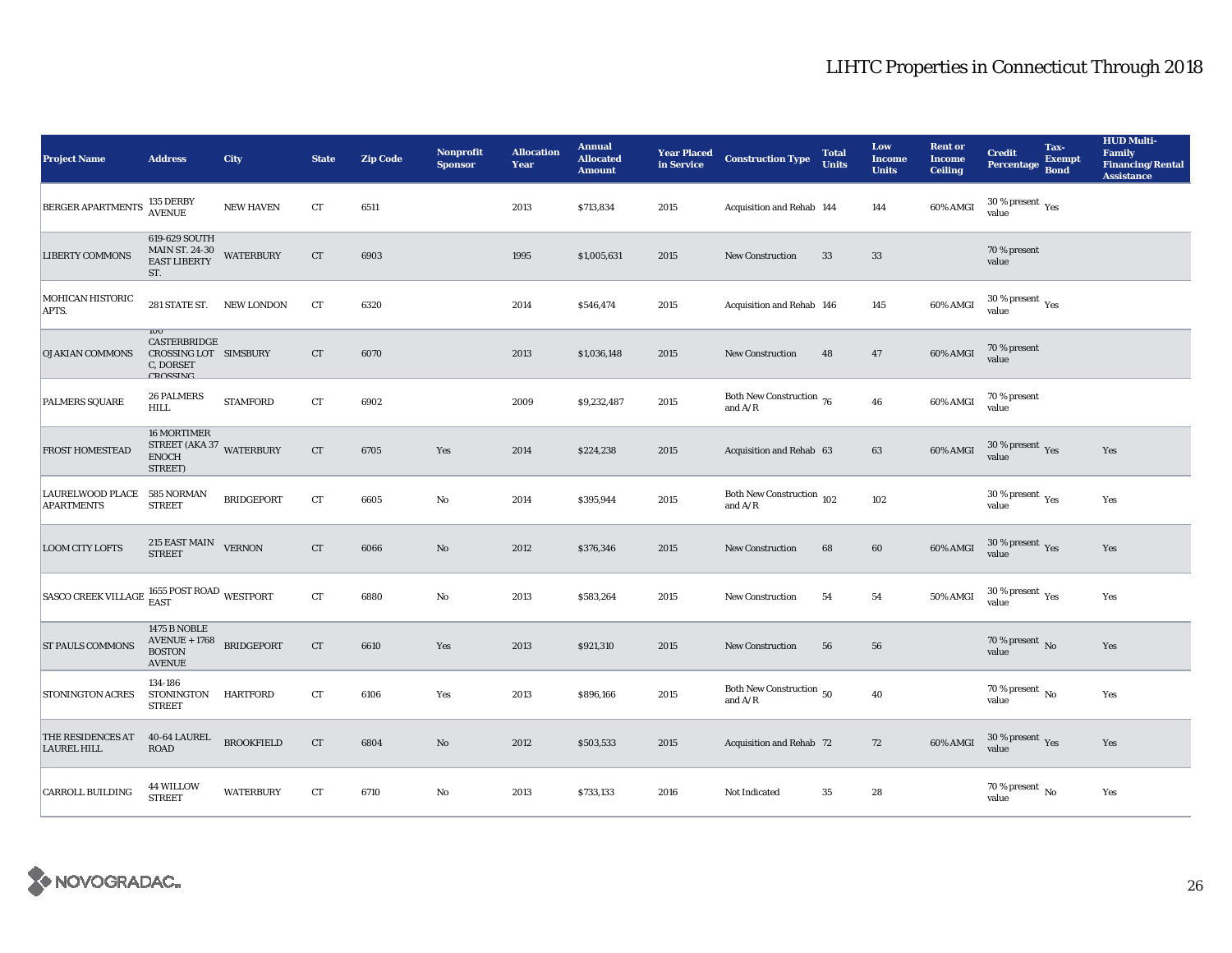| <b>Project Name</b>                                                                                                        | <b>Address</b>                                                                             | City                       | <b>State</b> | <b>Zip Code</b> | <b>Nonprofit</b><br><b>Sponsor</b> | <b>Allocation</b><br>Year | <b>Annual</b><br><b>Allocated</b><br><b>Amount</b> | <b>Year Placed</b><br>in Service | <b>Construction Type</b>               | <b>Total</b><br><b>Units</b> | Low<br><b>Income</b><br><b>Units</b> | <b>Rent or</b><br><b>Income</b><br><b>Ceiling</b> | <b>Credit</b><br><b>Percentage</b> | Tax-<br><b>Exempt</b><br><b>Bond</b> | <b>HUD Multi-</b><br><b>Family</b><br><b>Financing/Rental</b><br><b>Assistance</b> |
|----------------------------------------------------------------------------------------------------------------------------|--------------------------------------------------------------------------------------------|----------------------------|--------------|-----------------|------------------------------------|---------------------------|----------------------------------------------------|----------------------------------|----------------------------------------|------------------------------|--------------------------------------|---------------------------------------------------|------------------------------------|--------------------------------------|------------------------------------------------------------------------------------|
| <b>BARTON COMMONS</b><br>(FKA EAST STREET<br>APTS.)                                                                        |                                                                                            | 34 EAST STREET NEW MILFORD | CT           | 6776            | $\rm No$                           | 2015                      | \$674,653                                          | 2016                             | Both New Construction 38<br>and $A/R$  |                              | $30\,$                               | 60% AMGI                                          | 70 % present<br>value              |                                      |                                                                                    |
| <b>CRESCENT CROSSING</b><br><b>PHASE 1-A</b>                                                                               | 252 HALLETT<br><b>STREET</b>                                                               | <b>BRIDGEPORT</b>          | ${\rm CT}$   | 6608            | $\mathbf{No}$                      | 2015                      | \$1,292,951                                        | 2016                             | <b>New Construction</b>                | 93                           | 93                                   | 60% AMGI                                          | 30 % present<br>value              |                                      |                                                                                    |
| <b>SQUIRE VILLAGE</b>                                                                                                      | <b>48 SPENCER</b><br><b>STREET</b>                                                         | <b>MANCHESTER</b>          | CT           | 6040            | $\rm No$                           | 2015                      | \$2,658,300                                        | 2016                             | Both New Construction 379<br>and $A/R$ |                              | 379                                  | 60% AMGI                                          | 30 % present<br>value              |                                      |                                                                                    |
| <b>SUMMIT PARK</b>                                                                                                         | 439-441, 443-<br>445, 447-449, 459-<br>461 ZION ST.<br>AND 887-891+<br><b>803 QOLBADIY</b> | HARTFORD                   | CT           | 6106            | $\mathbf{No}$                      | 2014                      | \$767,553                                          | 2016                             | Acquisition and Rehab 42               |                              | 42                                   | 60% AMGI                                          | 70 % present<br>value              |                                      |                                                                                    |
| <b>ZBIKOWSKI PARK</b>                                                                                                      | ROAD, ALSO<br>LILLIAN,<br>ARMAND, +<br><b>DOLLINGON</b>                                    | <b>BRISTOL</b>             | CT           | 6010            | $\rm No$                           | 2014                      | \$324,994                                          | 2016                             | Acquisition and Rehab 90               |                              | 90                                   | 60% AMGI                                          | 30 % present<br>value              |                                      |                                                                                    |
| <b>AVERY PARK</b><br>REVITALIZATION (AKA 55 WOODLAND STAFFORD<br>WOODLAND SPRINGS SPRINGS DRIVE SPRINGS<br><b>PHASE I)</b> |                                                                                            |                            | CT           | 6076            | Yes                                | 2015                      | \$1,195,862                                        | 2016                             | <b>New Construction</b>                | 79                           | 71                                   | 60% AMGI                                          | 70 % present<br>value              |                                      |                                                                                    |
| <b>MILLPORT PHASE I</b>                                                                                                    | 33-35<br>MILLPORT<br><b>AVENUE</b>                                                         | <b>NEW CANAAN</b>          | CT           | 6840            | $\rm No$                           | 2015                      | \$323,044                                          | 2016                             | New Construction                       | 33                           | 33                                   | 60% AMGI                                          | 30 % present<br>value              |                                      |                                                                                    |
| <b>LOFTS AT PONEMAH</b><br>MILLS (THE)                                                                                     | 607 NORWICH<br><b>AVENUE</b>                                                               | <b>NORWICH</b>             | CT           | 6380            | No                                 | 2014                      | \$430,136                                          | 2017                             | Acquisition and Rehab 116              |                              | 70                                   | 60% AMGI                                          | 30 % present<br>value              |                                      |                                                                                    |
| <b>OLD TALCOTT MILL</b><br>(THE)                                                                                           | 47 MAIN<br><b>STREET</b>                                                                   | <b>VERNON</b>              | CT           | 6066            | $\rm No$                           | 2015                      | \$613,032                                          | 2017                             | New Construction                       | 83                           | 83                                   | 60% AMGI                                          | 30 % present<br>value              |                                      |                                                                                    |
| <b>SUMMER PLACE</b>                                                                                                        | 992 SUMMER<br><b>STREET</b>                                                                | <b>STAMFORD</b>            | ${\rm CT}$   | 6905            | $\mathbf{No}$                      | 2014                      | \$513,418                                          | 2017                             | <b>New Construction</b>                | 48                           | 48                                   | 60% AMGI                                          | 30 % present<br>value              |                                      |                                                                                    |
| <b>FAIRFIELD RIDGE</b><br><b>APARTMENTS</b>                                                                                | 1-87 FAIRFIELD<br><b>RIDGE RD</b>                                                          | <b>DANBURY</b>             | CT           | 6810            | Yes                                | 2014                      | \$319,029                                          | 2017                             | Acquisition and Rehab 58               |                              | 58                                   | 60% AMGI                                          | 30 % present<br>value              |                                      |                                                                                    |
| <b>PINE TREE</b><br><b>APARTMENTS</b>                                                                                      | <b>15 PINE TREE</b><br>LN                                                                  | <b>FAIRFIELD</b>           | ${\rm CT}$   | 6825            | $\mathbf{No}$                      | 2014                      | \$574,438                                          | 2017                             | New Construction                       | 50                           | $45\,$                               | 60% AMGI                                          | 30 % present<br>value              |                                      |                                                                                    |
| <b>BEECHWOOD</b><br><b>GARDENS</b>                                                                                         | 600 WHALLEY<br><b>AVENUE</b>                                                               | <b>NEW HAVEN</b>           | CT           | 6511            | No                                 | 2016                      | \$363,190                                          | 2018                             | Acquisition and Rehab 82               |                              | 67                                   | 60% AMGI                                          | 30 % present<br>value              |                                      |                                                                                    |